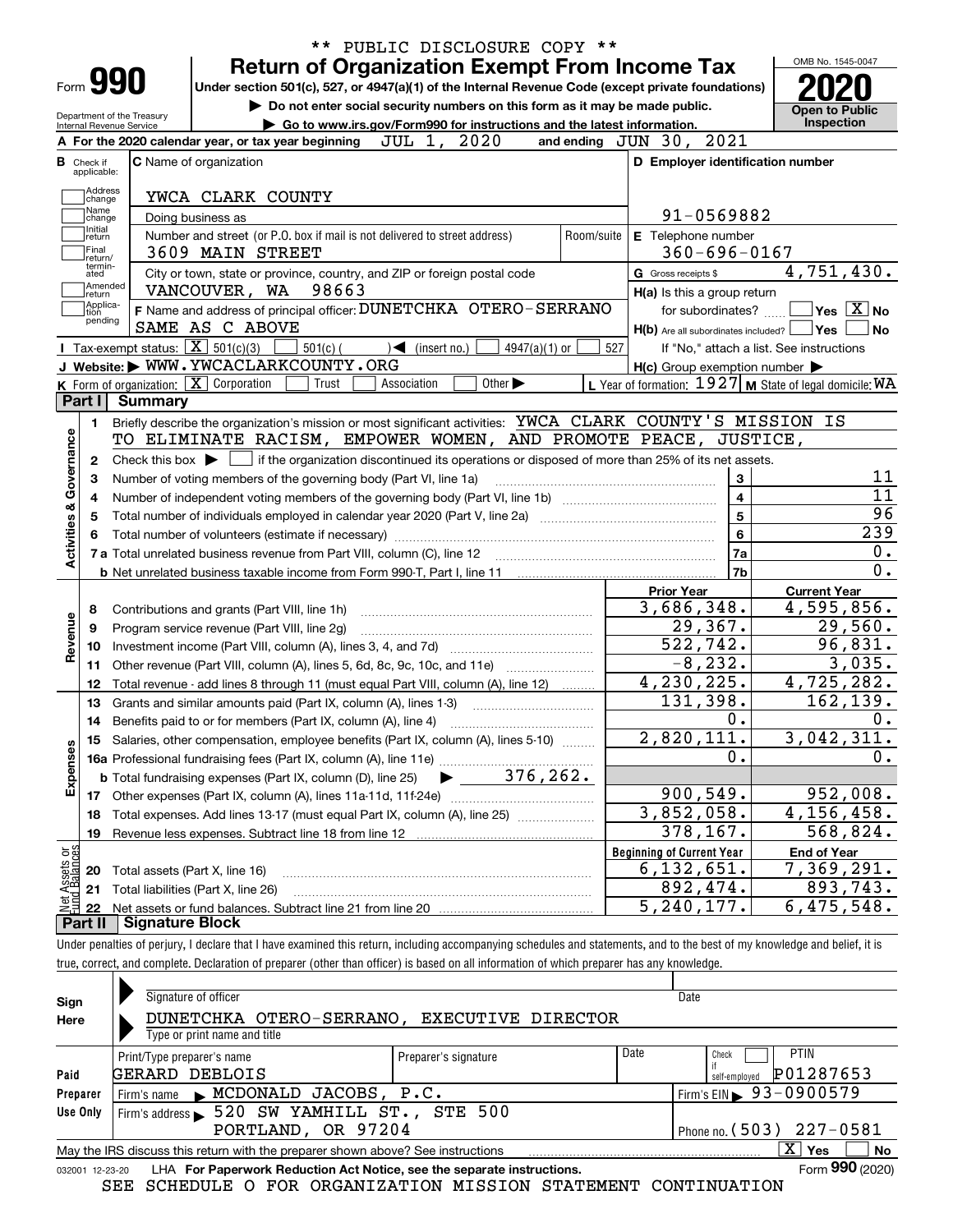|              | YWCA CLARK COUNTY<br>Form 990 (2020)                                                                         | 91-0569882<br>Page <sup>2</sup>                                                                                                              |
|--------------|--------------------------------------------------------------------------------------------------------------|----------------------------------------------------------------------------------------------------------------------------------------------|
|              | <b>Statement of Program Service Accomplishments</b><br>Part III                                              |                                                                                                                                              |
|              |                                                                                                              | $\overline{\mathbf{X}}$                                                                                                                      |
| 1.           | Briefly describe the organization's mission:                                                                 |                                                                                                                                              |
|              |                                                                                                              | YWCA CLARK COUNTY'S MISSION IS TO ELIMINATE RACISM, EMPOWER WOMEN, AND                                                                       |
|              | PROMOTE PEACE, JUSTICE, FREEDOM AND DIGNITY FOR ALL.                                                         |                                                                                                                                              |
|              |                                                                                                              |                                                                                                                                              |
| $\mathbf{2}$ | Did the organization undertake any significant program services during the year which were not listed on the |                                                                                                                                              |
|              | prior Form 990 or 990-EZ?                                                                                    | $\sqrt{}$ Yes $\sqrt{}$ $\overline{\text{X}}$ No                                                                                             |
|              | If "Yes," describe these new services on Schedule O.                                                         |                                                                                                                                              |
| З            | Did the organization cease conducting, or make significant changes in how it conducts, any program services? | $\overline{Y}$ es $\overline{X}$ No                                                                                                          |
|              | If "Yes," describe these changes on Schedule O.                                                              |                                                                                                                                              |
| 4            |                                                                                                              | Describe the organization's program service accomplishments for each of its three largest program services, as measured by expenses.         |
|              |                                                                                                              | Section 501(c)(3) and 501(c)(4) organizations are required to report the amount of grants and allocations to others, the total expenses, and |
|              | revenue, if any, for each program service reported.                                                          |                                                                                                                                              |
| 4a           | 1,396,988. including grants of \$<br>) (Expenses \$<br>(Code:                                                | 110,733. $ $ (Revenue \$<br>6,352.                                                                                                           |
|              |                                                                                                              | THE SAFECHOICE DOMESTIC VIOLENCE PROGRAM SERVED 6,558 VICTIMS VIA                                                                            |
|              |                                                                                                              | 24-HOUR CRISIS LINE IN THIS FISCAL YEAR, AND PROVIDED SHELTER WITH                                                                           |
|              | 3,759 BED NIGHTS.                                                                                            | IT ALSO PROVIDED LEGAL CLINICS, SUPPORT GROUPS AND                                                                                           |
|              | COMMUNITY EDUCATION TO MORE THAN 1,887 INDIVIDUALS.                                                          |                                                                                                                                              |
|              |                                                                                                              |                                                                                                                                              |
|              |                                                                                                              |                                                                                                                                              |
|              |                                                                                                              |                                                                                                                                              |
|              |                                                                                                              |                                                                                                                                              |
|              |                                                                                                              |                                                                                                                                              |
|              |                                                                                                              |                                                                                                                                              |
|              |                                                                                                              |                                                                                                                                              |
|              |                                                                                                              |                                                                                                                                              |
| 4b           | $603, 818$ . including grants of \$<br>(Expenses \$<br>(Code:                                                | $\overline{207}$ .<br>) (Revenue \$                                                                                                          |
|              | THE CASA                                                                                                     | (COURT APPOINTED SPECIAL ADVOCATE) PROGRAM ENABLED 167                                                                                       |
|              |                                                                                                              | VOLUNTEERS THIS YEAR TO ADVOCATE FOR NEGLECTED, ABUSED, OR ABANDONED                                                                         |
|              | CHILDREN IN THE COURT SYSTEM.                                                                                | THIS FISCAL YEAR,<br>CASA PROVIDED ADVOCACY                                                                                                  |
|              | THROUGH THEIR INDEPENDENT RECOMMENDATIONS TO THE COURT FOR 650                                               |                                                                                                                                              |
|              | CHILDREN.                                                                                                    |                                                                                                                                              |
|              |                                                                                                              |                                                                                                                                              |
|              |                                                                                                              |                                                                                                                                              |
|              |                                                                                                              |                                                                                                                                              |
|              |                                                                                                              |                                                                                                                                              |
|              |                                                                                                              |                                                                                                                                              |
|              |                                                                                                              |                                                                                                                                              |
|              |                                                                                                              |                                                                                                                                              |
| 4с           | (Code:<br>(Expenses \$                                                                                       | 1,300.<br>12,654.<br>488, 146. including grants of \$<br>) (Revenue \$                                                                       |
|              |                                                                                                              | THIS FISCAL YEAR THE SEXUAL ASSAULT PROGRAM SERVED 464 VICTIMS AND                                                                           |
|              |                                                                                                              | THEIR FAMILIES THROUGH 24-HOUR ADVOCACY, INDIVIDUAL THERAPY, SUPPORT                                                                         |
|              | GROUPS, COMMUNITY EDUCATION AND PREVENTION PROGRAMS.                                                         | A TOTAL OF 1,347                                                                                                                             |
|              | CALLS WERE FIELDED THROUGH OUR HOTLINE.                                                                      |                                                                                                                                              |
|              |                                                                                                              |                                                                                                                                              |
|              |                                                                                                              |                                                                                                                                              |
|              |                                                                                                              |                                                                                                                                              |
|              |                                                                                                              |                                                                                                                                              |
|              |                                                                                                              |                                                                                                                                              |
|              |                                                                                                              |                                                                                                                                              |
|              |                                                                                                              |                                                                                                                                              |
|              |                                                                                                              |                                                                                                                                              |
|              | 4d Other program services (Describe on Schedule O.)                                                          |                                                                                                                                              |
|              | 433, 179. including grants of \$<br>(Expenses \$                                                             | 21,701.<br>38,752.) (Revenue \$                                                                                                              |
| 4е           | 2,922,131.<br>Total program service expenses                                                                 |                                                                                                                                              |
|              |                                                                                                              | Form 990 (2020)                                                                                                                              |
|              | 032002 12-23-20                                                                                              |                                                                                                                                              |
|              |                                                                                                              | 3                                                                                                                                            |
|              | 16580513 781409 9914                                                                                         | 2020.05094 YWCA CLARK COUNTY<br>9914                                                                                                         |
|              |                                                                                                              |                                                                                                                                              |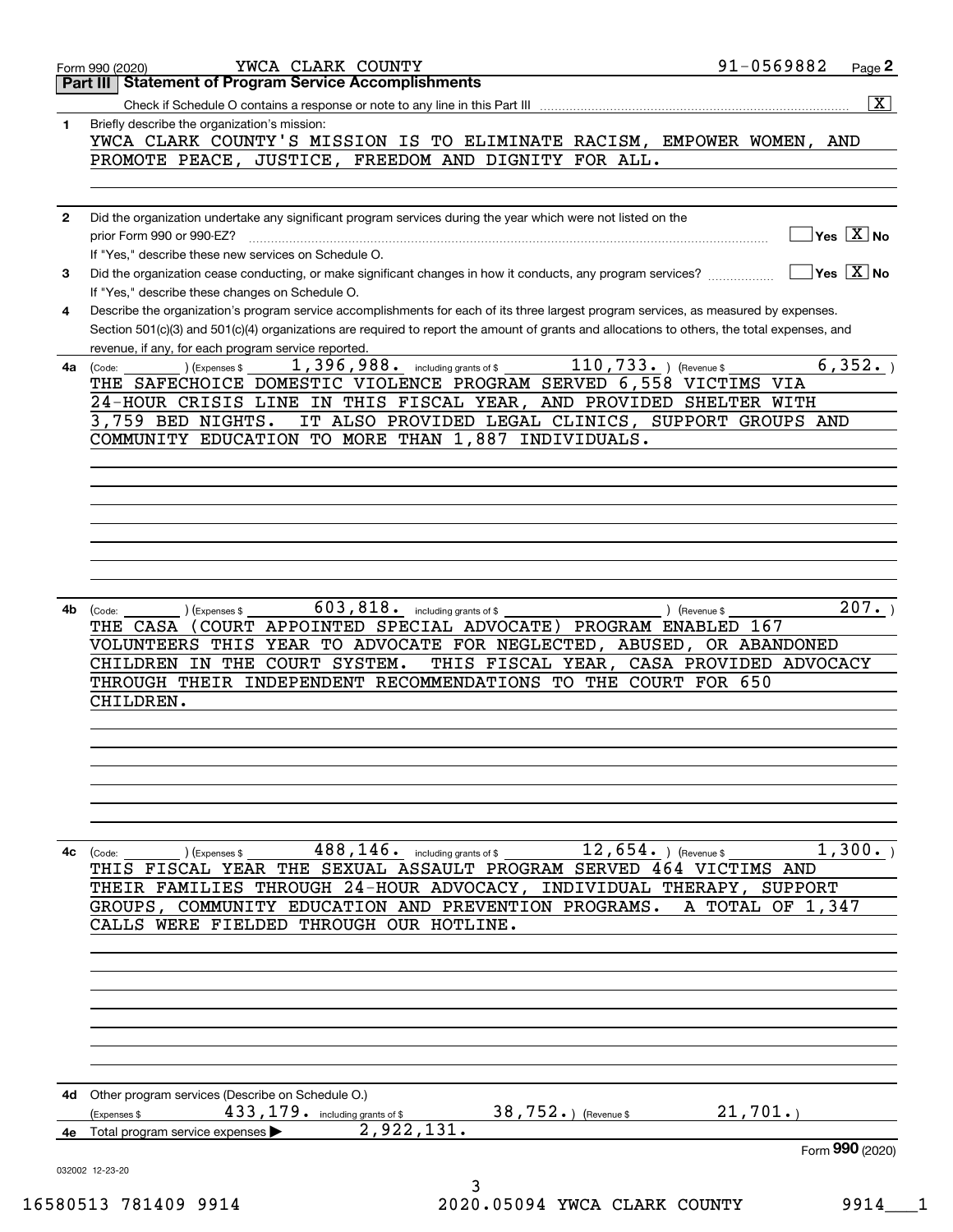|  | Form 990 (2020) |
|--|-----------------|

|     |                                                                                                                                                 |                 | Yes | No                      |
|-----|-------------------------------------------------------------------------------------------------------------------------------------------------|-----------------|-----|-------------------------|
| 1.  | Is the organization described in section $501(c)(3)$ or $4947(a)(1)$ (other than a private foundation)?                                         |                 |     |                         |
|     |                                                                                                                                                 | 1               | х   |                         |
| 2   |                                                                                                                                                 | $\mathbf{2}$    | X   |                         |
| 3   | Did the organization engage in direct or indirect political campaign activities on behalf of or in opposition to candidates for                 |                 |     |                         |
|     |                                                                                                                                                 | 3               |     | x                       |
| 4   | Section 501(c)(3) organizations. Did the organization engage in lobbying activities, or have a section 501(h) election in effect                |                 |     |                         |
|     |                                                                                                                                                 | 4               | х   |                         |
| 5   | Is the organization a section 501(c)(4), 501(c)(5), or 501(c)(6) organization that receives membership dues, assessments, or                    |                 |     |                         |
|     |                                                                                                                                                 | 5               |     | X.                      |
| 6   | Did the organization maintain any donor advised funds or any similar funds or accounts for which donors have the right to                       |                 |     |                         |
|     | provide advice on the distribution or investment of amounts in such funds or accounts? If "Yes," complete Schedule D, Part I                    | 6               |     | X.                      |
| 7   | Did the organization receive or hold a conservation easement, including easements to preserve open space,                                       |                 |     |                         |
|     |                                                                                                                                                 | 7               |     | x                       |
| 8   | Did the organization maintain collections of works of art, historical treasures, or other similar assets? If "Yes," complete                    |                 |     |                         |
|     |                                                                                                                                                 | 8               |     | x                       |
| 9   | Did the organization report an amount in Part X, line 21, for escrow or custodial account liability, serve as a custodian for                   |                 |     |                         |
|     | amounts not listed in Part X; or provide credit counseling, debt management, credit repair, or debt negotiation services?                       |                 |     |                         |
|     |                                                                                                                                                 | 9               |     | x                       |
| 10  | Did the organization, directly or through a related organization, hold assets in donor-restricted endowments                                    |                 |     |                         |
|     |                                                                                                                                                 | 10              | х   |                         |
| 11  | If the organization's answer to any of the following questions is "Yes," then complete Schedule D, Parts VI, VII, VIII, IX, or X                |                 |     |                         |
|     | as applicable.<br>a Did the organization report an amount for land, buildings, and equipment in Part X, line 10? If "Yes," complete Schedule D, |                 |     |                         |
|     |                                                                                                                                                 |                 | X   |                         |
|     |                                                                                                                                                 | 11a             |     |                         |
|     | <b>b</b> Did the organization report an amount for investments - other securities in Part X, line 12, that is 5% or more of its total           | 11b             |     | x                       |
|     | c Did the organization report an amount for investments - program related in Part X, line 13, that is 5% or more of its total                   |                 |     |                         |
|     |                                                                                                                                                 | 11c             |     | X.                      |
|     | d Did the organization report an amount for other assets in Part X, line 15, that is 5% or more of its total assets reported in                 |                 |     |                         |
|     |                                                                                                                                                 | 11d             |     | X                       |
| е   |                                                                                                                                                 | <b>11e</b>      |     | $\overline{\mathbf{x}}$ |
| f   | Did the organization's separate or consolidated financial statements for the tax year include a footnote that addresses                         |                 |     |                         |
|     | the organization's liability for uncertain tax positions under FIN 48 (ASC 740)? If "Yes," complete Schedule D, Part X                          | 11f             | х   |                         |
|     | 12a Did the organization obtain separate, independent audited financial statements for the tax year? If "Yes," complete                         |                 |     |                         |
|     |                                                                                                                                                 | 12a             | x   |                         |
|     | <b>b</b> Was the organization included in consolidated, independent audited financial statements for the tax year?                              |                 |     |                         |
|     | If "Yes," and if the organization answered "No" to line 12a, then completing Schedule D, Parts XI and XII is optional                           | 12 <sub>b</sub> |     |                         |
| 13  | Is the organization a school described in section 170(b)(1)(A)(ii)? If "Yes," complete Schedule E                                               | 13              |     | X                       |
| 14a | Did the organization maintain an office, employees, or agents outside of the United States?                                                     | 14a             |     | x                       |
|     | b Did the organization have aggregate revenues or expenses of more than \$10,000 from grantmaking, fundraising, business,                       |                 |     |                         |
|     | investment, and program service activities outside the United States, or aggregate foreign investments valued at \$100,000                      |                 |     |                         |
|     |                                                                                                                                                 | 14b             |     | X.                      |
| 15  | Did the organization report on Part IX, column (A), line 3, more than \$5,000 of grants or other assistance to or for any                       |                 |     |                         |
|     |                                                                                                                                                 | 15              |     | X.                      |
| 16  | Did the organization report on Part IX, column (A), line 3, more than \$5,000 of aggregate grants or other assistance to                        |                 |     |                         |
|     |                                                                                                                                                 | 16              |     | X.                      |
| 17  | Did the organization report a total of more than \$15,000 of expenses for professional fundraising services on Part IX,                         |                 |     |                         |
|     |                                                                                                                                                 | 17              |     | X.                      |
| 18  | Did the organization report more than \$15,000 total of fundraising event gross income and contributions on Part VIII, lines                    |                 |     |                         |
|     |                                                                                                                                                 | 18              | X   |                         |
| 19  | Did the organization report more than \$15,000 of gross income from gaming activities on Part VIII, line 9a? If "Yes."                          |                 |     |                         |
|     |                                                                                                                                                 | 19              |     | x                       |
|     |                                                                                                                                                 | 20a             |     | X                       |
|     | b If "Yes" to line 20a, did the organization attach a copy of its audited financial statements to this return?                                  | 20b             |     |                         |
| 21  | Did the organization report more than \$5,000 of grants or other assistance to any domestic organization or                                     |                 |     |                         |
|     |                                                                                                                                                 | 21              |     | X.                      |

032003 12-23-20

Form (2020) **990**

4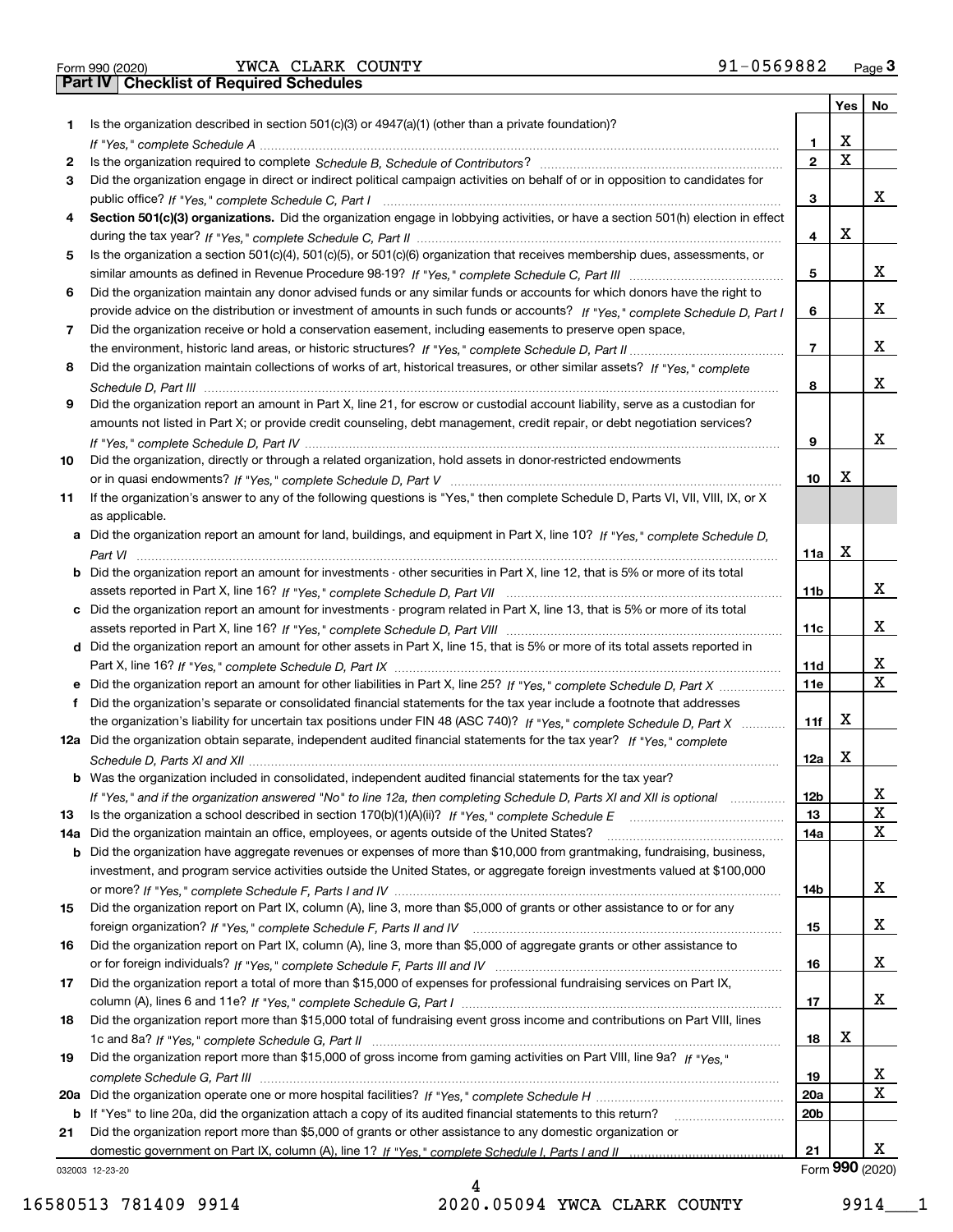|  | Form 990 (2020) |
|--|-----------------|
|  |                 |

*(continued)*

|          |                                                                                                                                    |                 | Yes        | No              |
|----------|------------------------------------------------------------------------------------------------------------------------------------|-----------------|------------|-----------------|
| 22       | Did the organization report more than \$5,000 of grants or other assistance to or for domestic individuals on                      |                 |            |                 |
|          |                                                                                                                                    | 22              | X          |                 |
| 23       | Did the organization answer "Yes" to Part VII, Section A, line 3, 4, or 5 about compensation of the organization's current         |                 |            |                 |
|          | and former officers, directors, trustees, key employees, and highest compensated employees? If "Yes," complete                     |                 |            |                 |
|          |                                                                                                                                    | 23              |            | x               |
|          | 24a Did the organization have a tax-exempt bond issue with an outstanding principal amount of more than \$100,000 as of the        |                 |            |                 |
|          | last day of the year, that was issued after December 31, 2002? If "Yes," answer lines 24b through 24d and complete                 |                 |            |                 |
|          |                                                                                                                                    | 24a             |            | x               |
|          | b Did the organization invest any proceeds of tax-exempt bonds beyond a temporary period exception?                                | 24b             |            |                 |
|          | c Did the organization maintain an escrow account other than a refunding escrow at any time during the year to defease             |                 |            |                 |
|          |                                                                                                                                    | 24c             |            |                 |
|          | d Did the organization act as an "on behalf of" issuer for bonds outstanding at any time during the year?                          | 24d             |            |                 |
|          | 25a Section 501(c)(3), 501(c)(4), and 501(c)(29) organizations. Did the organization engage in an excess benefit                   |                 |            |                 |
|          |                                                                                                                                    | 25a             |            | x               |
|          | b Is the organization aware that it engaged in an excess benefit transaction with a disqualified person in a prior year, and       |                 |            |                 |
|          | that the transaction has not been reported on any of the organization's prior Forms 990 or 990-EZ? If "Yes," complete              |                 |            |                 |
|          | Schedule L. Part I                                                                                                                 | 25 <sub>b</sub> |            | x               |
| 26       | Did the organization report any amount on Part X, line 5 or 22, for receivables from or payables to any current                    |                 |            |                 |
|          | or former officer, director, trustee, key employee, creator or founder, substantial contributor, or 35%                            |                 |            |                 |
|          |                                                                                                                                    | 26              |            | x               |
| 27       | Did the organization provide a grant or other assistance to any current or former officer, director, trustee, key employee,        |                 |            |                 |
|          | creator or founder, substantial contributor or employee thereof, a grant selection committee member, or to a 35% controlled        |                 |            |                 |
|          | entity (including an employee thereof) or family member of any of these persons? If "Yes," complete Schedule L, Part III           | 27              |            | x               |
| 28       | Was the organization a party to a business transaction with one of the following parties (see Schedule L, Part IV                  |                 |            |                 |
|          | instructions, for applicable filing thresholds, conditions, and exceptions):                                                       |                 |            |                 |
|          | a A current or former officer, director, trustee, key employee, creator or founder, or substantial contributor? If                 |                 |            |                 |
|          |                                                                                                                                    | 28a             |            | х               |
|          |                                                                                                                                    | 28 <sub>b</sub> |            | X               |
|          | c A 35% controlled entity of one or more individuals and/or organizations described in lines 28a or 28b? If                        |                 |            |                 |
|          |                                                                                                                                    | 28c             |            | x               |
| 29       |                                                                                                                                    | 29              | x          |                 |
| 30       | Did the organization receive contributions of art, historical treasures, or other similar assets, or qualified conservation        |                 |            |                 |
|          |                                                                                                                                    | 30              |            | x               |
| 31       | Did the organization liquidate, terminate, or dissolve and cease operations? If "Yes," complete Schedule N, Part I                 | 31              |            | $\mathbf X$     |
| 32       | Did the organization sell, exchange, dispose of, or transfer more than 25% of its net assets? If "Yes," complete                   |                 |            |                 |
|          |                                                                                                                                    | 32              |            | х               |
| 33       | Did the organization own 100% of an entity disregarded as separate from the organization under Regulations                         |                 |            |                 |
|          |                                                                                                                                    | 33              |            | х               |
| 34       | Was the organization related to any tax-exempt or taxable entity? If "Yes," complete Schedule R, Part II, III, or IV, and          |                 |            |                 |
|          |                                                                                                                                    | 34              |            | х               |
|          | 35a Did the organization have a controlled entity within the meaning of section 512(b)(13)?                                        | 35a             |            | X               |
|          | <b>b</b> If "Yes" to line 35a, did the organization receive any payment from or engage in any transaction with a controlled entity |                 |            |                 |
|          |                                                                                                                                    | 35 <sub>b</sub> |            |                 |
| 36       | Section 501(c)(3) organizations. Did the organization make any transfers to an exempt non-charitable related organization?         |                 |            |                 |
|          |                                                                                                                                    | 36              |            | x               |
| 37       | Did the organization conduct more than 5% of its activities through an entity that is not a related organization                   |                 |            |                 |
|          |                                                                                                                                    | 37              |            | x               |
| 38       | Did the organization complete Schedule O and provide explanations in Schedule O for Part VI, lines 11b and 19?                     |                 |            |                 |
|          | Note: All Form 990 filers are required to complete Schedule O                                                                      | 38              | X          |                 |
| ∣ Part V | <b>Statements Regarding Other IRS Filings and Tax Compliance</b>                                                                   |                 |            |                 |
|          | Check if Schedule O contains a response or note to any line in this Part V                                                         |                 |            |                 |
|          |                                                                                                                                    |                 | <b>Yes</b> | No              |
|          | 45<br><b>1a</b> Enter the number reported in Box 3 of Form 1096. Enter -0- if not applicable<br>1a<br>0                            |                 |            |                 |
|          | <b>b</b> Enter the number of Forms W-2G included in line 1a. Enter -0- if not applicable<br>1b                                     |                 |            |                 |
| c        | Did the organization comply with backup withholding rules for reportable payments to vendors and reportable gaming                 |                 |            |                 |
|          | (gambling) winnings to prize winners?                                                                                              | 1c              |            | Form 990 (2020) |
|          | 032004 12-23-20<br>5                                                                                                               |                 |            |                 |
|          |                                                                                                                                    |                 |            |                 |

16580513 781409 9914 2020.05094 YWCA CLARK COUNTY 9914\_\_\_1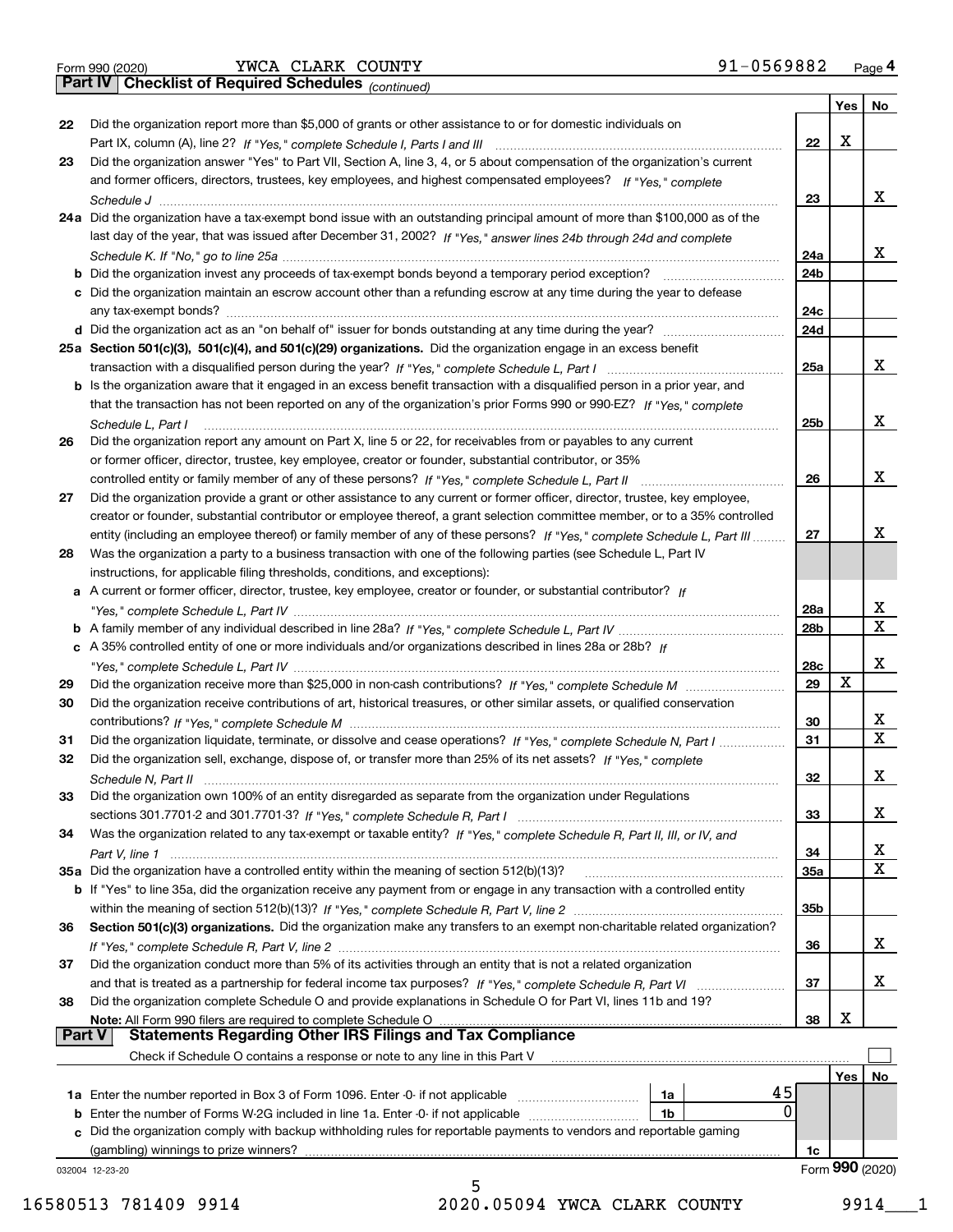|        | YWCA CLARK COUNTY<br>Form 990 (2020)                                                                                                                                                                          | 91-0569882 |                      |     | Page 5 |  |  |  |
|--------|---------------------------------------------------------------------------------------------------------------------------------------------------------------------------------------------------------------|------------|----------------------|-----|--------|--|--|--|
| Part V | Statements Regarding Other IRS Filings and Tax Compliance (continued)                                                                                                                                         |            |                      |     |        |  |  |  |
|        |                                                                                                                                                                                                               |            |                      | Yes | No     |  |  |  |
|        | 2a Enter the number of employees reported on Form W-3, Transmittal of Wage and Tax Statements,                                                                                                                |            |                      |     |        |  |  |  |
|        | filed for the calendar year ending with or within the year covered by this return<br>2a                                                                                                                       | 96         |                      |     |        |  |  |  |
|        | <b>b</b> If at least one is reported on line 2a, did the organization file all required federal employment tax returns?                                                                                       |            | 2 <sub>b</sub>       | х   |        |  |  |  |
|        |                                                                                                                                                                                                               |            |                      |     |        |  |  |  |
|        | 3a Did the organization have unrelated business gross income of \$1,000 or more during the year?                                                                                                              |            | 3a                   |     | х      |  |  |  |
|        | b If "Yes," has it filed a Form 990-T for this year? If "No" to line 3b, provide an explanation on Schedule O                                                                                                 |            | 3b                   |     |        |  |  |  |
|        | 4a At any time during the calendar year, did the organization have an interest in, or a signature or other authority over, a                                                                                  |            |                      |     |        |  |  |  |
|        | financial account in a foreign country (such as a bank account, securities account, or other financial account)?                                                                                              |            | 4a                   |     | x      |  |  |  |
|        | <b>b</b> If "Yes," enter the name of the foreign country $\triangleright$                                                                                                                                     |            |                      |     |        |  |  |  |
|        | See instructions for filing requirements for FinCEN Form 114, Report of Foreign Bank and Financial Accounts (FBAR).                                                                                           |            |                      |     | х      |  |  |  |
|        | 5a Was the organization a party to a prohibited tax shelter transaction at any time during the tax year?                                                                                                      |            | 5a<br>5 <sub>b</sub> |     | x      |  |  |  |
|        |                                                                                                                                                                                                               |            | 5c                   |     |        |  |  |  |
|        |                                                                                                                                                                                                               |            |                      |     |        |  |  |  |
|        | 6a Does the organization have annual gross receipts that are normally greater than \$100,000, and did the organization solicit<br>any contributions that were not tax deductible as charitable contributions? |            | 6a                   |     | x      |  |  |  |
|        |                                                                                                                                                                                                               |            |                      |     |        |  |  |  |
|        | <b>b</b> If "Yes," did the organization include with every solicitation an express statement that such contributions or gifts<br>were not tax deductible?                                                     |            | 6b                   |     |        |  |  |  |
| 7      | Organizations that may receive deductible contributions under section 170(c).                                                                                                                                 |            |                      |     |        |  |  |  |
| a      | Did the organization receive a payment in excess of \$75 made partly as a contribution and partly for goods and services provided to the payor?                                                               |            | 7a                   | x   |        |  |  |  |
|        | <b>b</b> If "Yes," did the organization notify the donor of the value of the goods or services provided?                                                                                                      |            | 7b                   | X   |        |  |  |  |
|        | c Did the organization sell, exchange, or otherwise dispose of tangible personal property for which it was required                                                                                           |            |                      |     |        |  |  |  |
|        | to file Form 8282?                                                                                                                                                                                            |            | 7c                   |     | х      |  |  |  |
|        | 7d<br>d If "Yes," indicate the number of Forms 8282 filed during the year                                                                                                                                     |            |                      |     |        |  |  |  |
| е      | Did the organization receive any funds, directly or indirectly, to pay premiums on a personal benefit contract?                                                                                               |            | 7e                   |     | х      |  |  |  |
| f      | Did the organization, during the year, pay premiums, directly or indirectly, on a personal benefit contract?                                                                                                  |            | 7f                   |     | x      |  |  |  |
| g      | If the organization received a contribution of qualified intellectual property, did the organization file Form 8899 as required?                                                                              |            | 7g                   |     |        |  |  |  |
|        | h If the organization received a contribution of cars, boats, airplanes, or other vehicles, did the organization file a Form 1098-C?                                                                          |            | 7h                   |     |        |  |  |  |
| 8      | Sponsoring organizations maintaining donor advised funds. Did a donor advised fund maintained by the                                                                                                          |            |                      |     |        |  |  |  |
|        | sponsoring organization have excess business holdings at any time during the year?                                                                                                                            |            | 8                    |     |        |  |  |  |
| 9      | Sponsoring organizations maintaining donor advised funds.                                                                                                                                                     |            |                      |     |        |  |  |  |
| a      | Did the sponsoring organization make any taxable distributions under section 4966?                                                                                                                            |            | 9a                   |     |        |  |  |  |
|        | <b>b</b> Did the sponsoring organization make a distribution to a donor, donor advisor, or related person?                                                                                                    |            | 9b                   |     |        |  |  |  |
| 10     | Section 501(c)(7) organizations. Enter:                                                                                                                                                                       |            |                      |     |        |  |  |  |
|        | 10a<br>a Initiation fees and capital contributions included on Part VIII, line 12                                                                                                                             |            |                      |     |        |  |  |  |
|        | <b>b</b> Gross receipts, included on Form 990, Part VIII, line 12, for public use of club facilities<br>10b                                                                                                   |            |                      |     |        |  |  |  |
| 11     | Section 501(c)(12) organizations. Enter:                                                                                                                                                                      |            |                      |     |        |  |  |  |
| a      | 11a<br>Gross income from members or shareholders                                                                                                                                                              |            |                      |     |        |  |  |  |
|        | <b>b</b> Gross income from other sources (Do not net amounts due or paid to other sources against                                                                                                             |            |                      |     |        |  |  |  |
|        | 11 <sub>b</sub><br>amounts due or received from them.)                                                                                                                                                        |            |                      |     |        |  |  |  |
|        | 12a Section 4947(a)(1) non-exempt charitable trusts. Is the organization filing Form 990 in lieu of Form 1041?                                                                                                |            | 12a                  |     |        |  |  |  |
|        | <b>b</b> If "Yes," enter the amount of tax-exempt interest received or accrued during the year<br>12b                                                                                                         |            |                      |     |        |  |  |  |
| 13     | Section 501(c)(29) qualified nonprofit health insurance issuers.                                                                                                                                              |            |                      |     |        |  |  |  |
|        |                                                                                                                                                                                                               |            | 13a                  |     |        |  |  |  |
|        | Note: See the instructions for additional information the organization must report on Schedule O.                                                                                                             |            |                      |     |        |  |  |  |
|        | <b>b</b> Enter the amount of reserves the organization is required to maintain by the states in which the                                                                                                     |            |                      |     |        |  |  |  |
|        | 13 <sub>b</sub>                                                                                                                                                                                               |            |                      |     |        |  |  |  |
|        | 13с                                                                                                                                                                                                           |            |                      |     |        |  |  |  |
| 14a    | Did the organization receive any payments for indoor tanning services during the tax year?                                                                                                                    |            | 14a                  |     | x      |  |  |  |
|        |                                                                                                                                                                                                               |            | 14b                  |     |        |  |  |  |
| 15     | Is the organization subject to the section 4960 tax on payment(s) of more than \$1,000,000 in remuneration or                                                                                                 |            |                      |     |        |  |  |  |
|        |                                                                                                                                                                                                               |            | 15                   |     | х      |  |  |  |
|        | If "Yes," see instructions and file Form 4720, Schedule N.                                                                                                                                                    |            |                      |     |        |  |  |  |
| 16     | Is the organization an educational institution subject to the section 4968 excise tax on net investment income?                                                                                               |            | 16                   |     | х      |  |  |  |
|        | If "Yes," complete Form 4720, Schedule O.                                                                                                                                                                     |            |                      |     |        |  |  |  |

| $_{r}$ <sub>r</sub> orm 990 (2020) |  |
|------------------------------------|--|
|------------------------------------|--|

032005 12-23-20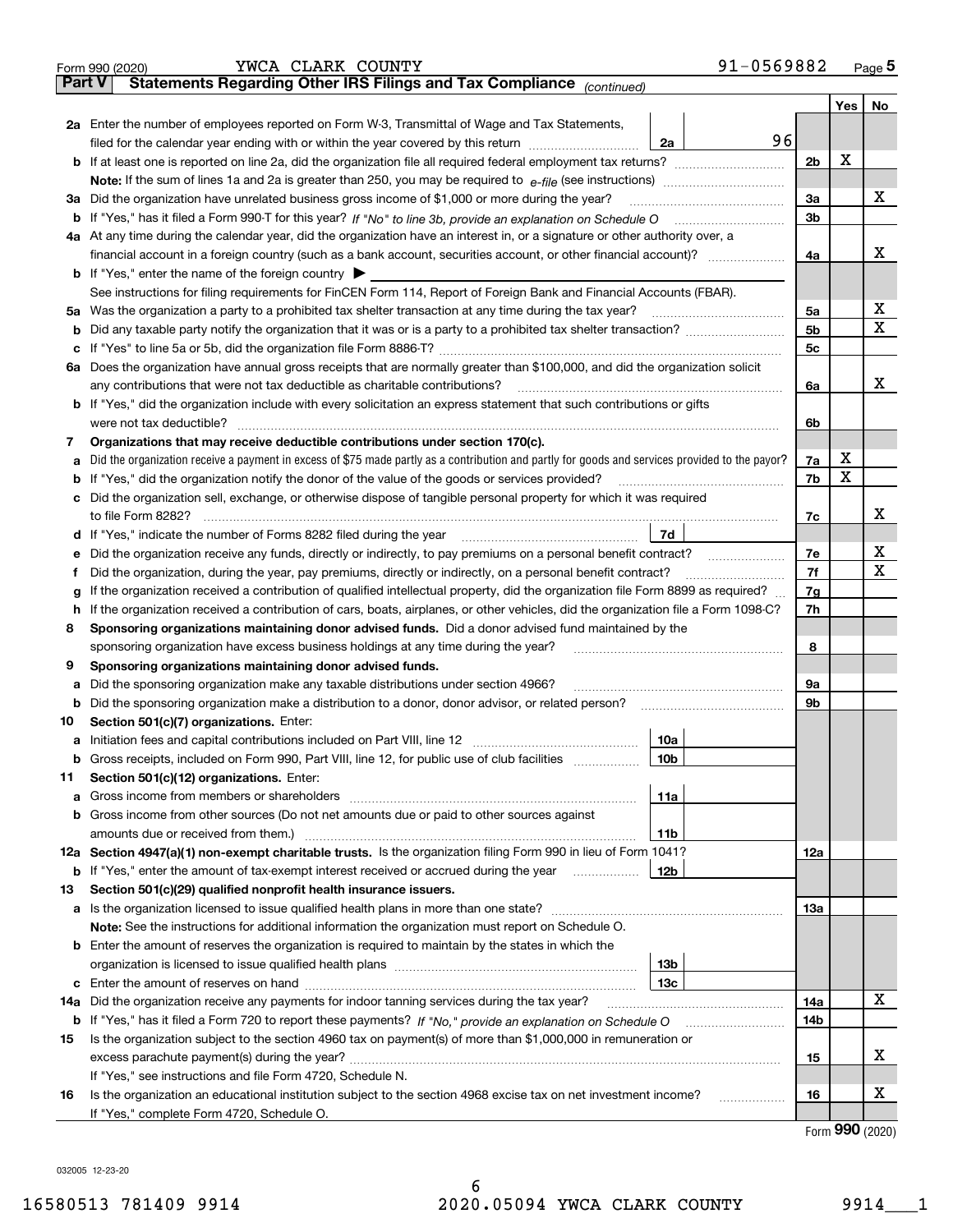|    | <b>Section A. Governing Body and Management</b>                                                                                                                                                                                |                 |                  | $\overline{\mathbf{X}}$ |
|----|--------------------------------------------------------------------------------------------------------------------------------------------------------------------------------------------------------------------------------|-----------------|------------------|-------------------------|
|    |                                                                                                                                                                                                                                |                 | Yes              | No                      |
|    | 11<br>1a<br>1a Enter the number of voting members of the governing body at the end of the tax year                                                                                                                             |                 |                  |                         |
|    | If there are material differences in voting rights among members of the governing body, or if the governing                                                                                                                    |                 |                  |                         |
|    | body delegated broad authority to an executive committee or similar committee, explain on Schedule O.                                                                                                                          |                 |                  |                         |
|    | 11<br><b>b</b> Enter the number of voting members included on line 1a, above, who are independent<br>1b                                                                                                                        |                 |                  |                         |
| 2  | Did any officer, director, trustee, or key employee have a family relationship or a business relationship with any other                                                                                                       |                 |                  |                         |
|    | officer, director, trustee, or key employee?                                                                                                                                                                                   | $\mathbf{2}$    |                  | х                       |
| 3  | Did the organization delegate control over management duties customarily performed by or under the direct supervision                                                                                                          |                 |                  |                         |
|    |                                                                                                                                                                                                                                | 3               |                  | $\underline{x}$         |
| 4  | Did the organization make any significant changes to its governing documents since the prior Form 990 was filed?                                                                                                               | 4               |                  | $\overline{\texttt{x}}$ |
| 5  |                                                                                                                                                                                                                                | 5               |                  | $\overline{\mathbf{x}}$ |
| 6  |                                                                                                                                                                                                                                | 6               |                  | $\mathbf X$             |
|    | 7a Did the organization have members, stockholders, or other persons who had the power to elect or appoint one or                                                                                                              |                 |                  |                         |
|    |                                                                                                                                                                                                                                | 7a              |                  | X                       |
|    | <b>b</b> Are any governance decisions of the organization reserved to (or subject to approval by) members, stockholders, or                                                                                                    |                 |                  |                         |
|    | persons other than the governing body?                                                                                                                                                                                         |                 |                  | X                       |
|    | Did the organization contemporaneously document the meetings held or written actions undertaken during the year by the following:                                                                                              | 7b              |                  |                         |
| 8  |                                                                                                                                                                                                                                |                 | X                |                         |
| a  |                                                                                                                                                                                                                                | 8а              | X                |                         |
|    |                                                                                                                                                                                                                                | 8b              |                  |                         |
| 9  | Is there any officer, director, trustee, or key employee listed in Part VII, Section A, who cannot be reached at the                                                                                                           |                 |                  | X                       |
|    |                                                                                                                                                                                                                                | 9               |                  |                         |
|    | Section B. Policies (This Section B requests information about policies not required by the Internal Revenue Code.)                                                                                                            |                 |                  |                         |
|    |                                                                                                                                                                                                                                |                 | Yes              | No<br>X                 |
|    |                                                                                                                                                                                                                                | 10a             |                  |                         |
|    | <b>b</b> If "Yes," did the organization have written policies and procedures governing the activities of such chapters, affiliates,                                                                                            |                 |                  |                         |
|    | and branches to ensure their operations are consistent with the organization's exempt purposes?                                                                                                                                | 10b             | X                |                         |
|    | 11a Has the organization provided a complete copy of this Form 990 to all members of its governing body before filing the form?                                                                                                | 11a             |                  |                         |
|    | <b>b</b> Describe in Schedule O the process, if any, used by the organization to review this Form 990.                                                                                                                         |                 |                  |                         |
|    |                                                                                                                                                                                                                                | 12a             | X<br>$\mathbf x$ |                         |
|    | <b>b</b> Were officers, directors, or trustees, and key employees required to disclose annually interests that could give rise to conflicts?                                                                                   | 12 <sub>b</sub> |                  |                         |
|    | c Did the organization regularly and consistently monitor and enforce compliance with the policy? If "Yes," describe                                                                                                           |                 |                  |                         |
|    | in Schedule O how this was done measured and the control of the control of the state of the control of the control of the control of the control of the control of the control of the control of the control of the control of | 12c             | X                |                         |
| 13 |                                                                                                                                                                                                                                | 13              | X                |                         |
| 14 | Did the organization have a written document retention and destruction policy? manufactured and the organization have a written document retention and destruction policy?                                                     | 14              | X                |                         |
| 15 | Did the process for determining compensation of the following persons include a review and approval by independent                                                                                                             |                 |                  |                         |
|    | persons, comparability data, and contemporaneous substantiation of the deliberation and decision?                                                                                                                              |                 |                  |                         |
|    |                                                                                                                                                                                                                                | 15a             | X                |                         |
|    |                                                                                                                                                                                                                                | 15 <sub>b</sub> | X                |                         |
|    | If "Yes" to line 15a or 15b, describe the process in Schedule O (see instructions).                                                                                                                                            |                 |                  |                         |
|    | 16a Did the organization invest in, contribute assets to, or participate in a joint venture or similar arrangement with a                                                                                                      |                 |                  |                         |
|    | taxable entity during the year?                                                                                                                                                                                                | 16a             |                  | X                       |
|    | <b>b</b> If "Yes," did the organization follow a written policy or procedure requiring the organization to evaluate its participation                                                                                          |                 |                  |                         |
|    | in joint venture arrangements under applicable federal tax law, and take steps to safeguard the organization's                                                                                                                 |                 |                  |                         |
|    |                                                                                                                                                                                                                                | 16b             |                  |                         |
|    | <b>Section C. Disclosure</b>                                                                                                                                                                                                   |                 |                  |                         |
| 17 | <b>NONE</b><br>List the states with which a copy of this Form 990 is required to be filed $\blacktriangleright$                                                                                                                |                 |                  |                         |
| 18 | Section 6104 requires an organization to make its Forms 1023 (1024 or 1024-A, if applicable), 990, and 990-T (Section 501(c)(3)s only) available                                                                               |                 |                  |                         |
|    | for public inspection. Indicate how you made these available. Check all that apply.                                                                                                                                            |                 |                  |                         |
|    | $\lfloor x \rfloor$ Upon request<br>$\lfloor x \rfloor$ Own website<br>Another's website<br>Other (explain on Schedule O)                                                                                                      |                 |                  |                         |
| 19 | Describe on Schedule O whether (and if so, how) the organization made its governing documents, conflict of interest policy, and financial<br>statements available to the public during the tax year.                           |                 |                  |                         |
| 20 | State the name, address, and telephone number of the person who possesses the organization's books and records<br>HOLLY MORTON - 360-906-9139                                                                                  |                 |                  |                         |
|    | 98663<br>3609 MAIN STREET, VANCOUVER,<br>WA                                                                                                                                                                                    |                 |                  |                         |
|    |                                                                                                                                                                                                                                |                 | Form 990 (2020)  |                         |

Form 990 (2020) **Page 6**<br>**Part VI** | Governance, Management, and Disclosure *For each "Yes" response to lines 2 through 7b below, and for a "No" response* 

*For each "Yes" response to lines 2 through 7b below, and for a "No" response*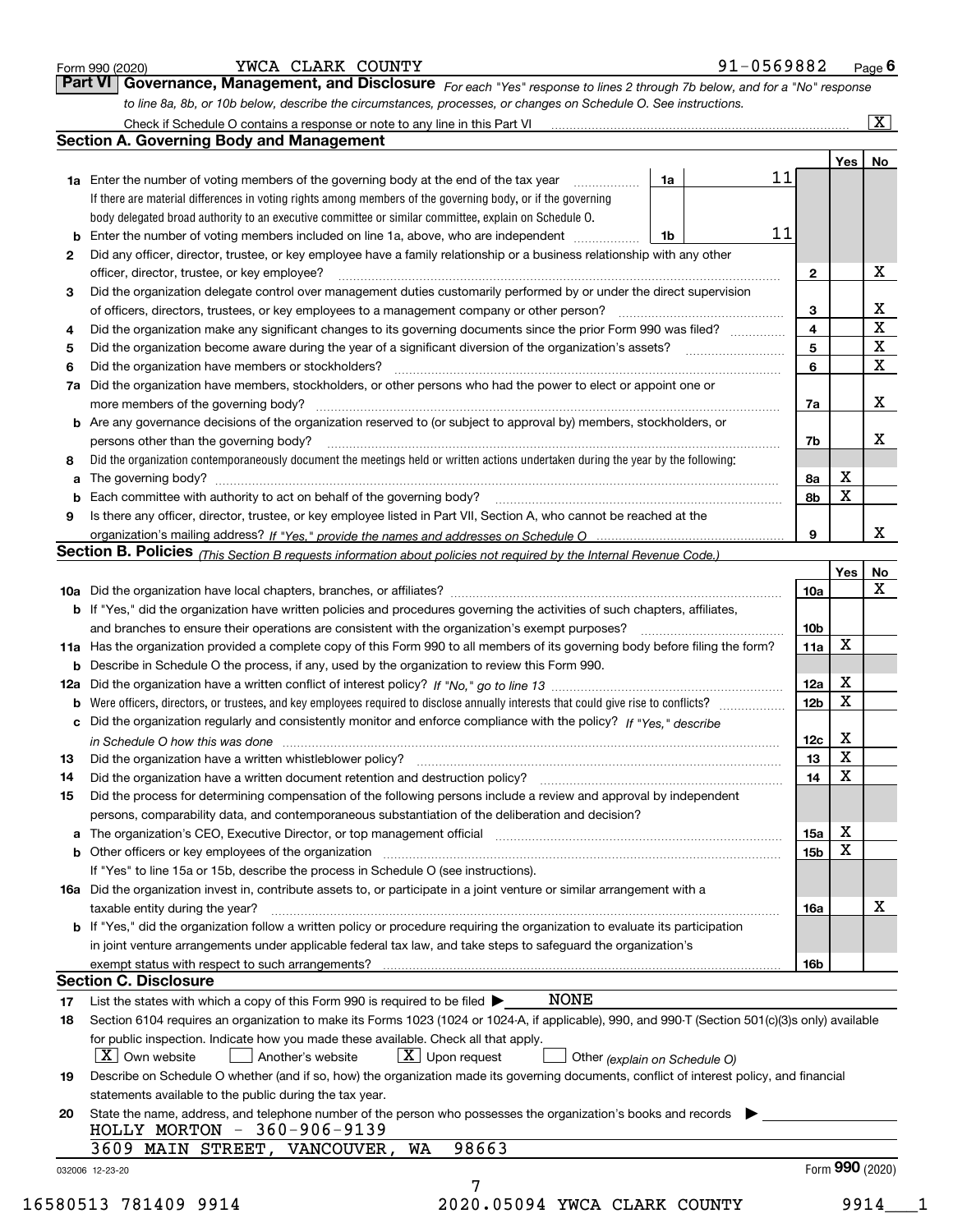$\mathcal{L}^{\text{max}}$ 

# **7Part VII Compensation of Officers, Directors, Trustees, Key Employees, Highest Compensated Employees, and Independent Contractors**

Check if Schedule O contains a response or note to any line in this Part VII

**Section A. Officers, Directors, Trustees, Key Employees, and Highest Compensated Employees**

**1a**  Complete this table for all persons required to be listed. Report compensation for the calendar year ending with or within the organization's tax year. **•** List all of the organization's current officers, directors, trustees (whether individuals or organizations), regardless of amount of compensation.

Enter -0- in columns (D), (E), and (F) if no compensation was paid.

 $\bullet$  List all of the organization's  $\,$ current key employees, if any. See instructions for definition of "key employee."

**•** List the organization's five current highest compensated employees (other than an officer, director, trustee, or key employee) who received reportable compensation (Box 5 of Form W-2 and/or Box 7 of Form 1099-MISC) of more than \$100,000 from the organization and any related organizations.

**•** List all of the organization's former officers, key employees, and highest compensated employees who received more than \$100,000 of reportable compensation from the organization and any related organizations.

**former directors or trustees**  ¥ List all of the organization's that received, in the capacity as a former director or trustee of the organization, more than \$10,000 of reportable compensation from the organization and any related organizations.

See instructions for the order in which to list the persons above.

Check this box if neither the organization nor any related organization compensated any current officer, director, or trustee.  $\mathcal{L}^{\text{max}}$ 

| (A)                           | (B)                                                                          | (C)                           |                                                                                                             |                         |              |                                  |        | (D)                                            | (E)                                              | (F)                                                                               |
|-------------------------------|------------------------------------------------------------------------------|-------------------------------|-------------------------------------------------------------------------------------------------------------|-------------------------|--------------|----------------------------------|--------|------------------------------------------------|--------------------------------------------------|-----------------------------------------------------------------------------------|
| Name and title                | Average<br>hours per                                                         |                               | Position<br>(do not check more than one<br>box, unless person is both an<br>officer and a director/trustee) |                         |              |                                  |        | Reportable<br>compensation                     | Reportable<br>compensation                       | Estimated<br>amount of                                                            |
|                               | week<br>(list any<br>hours for<br>related<br>organizations<br>below<br>line) | ndividual trustee or director | Institutional trustee                                                                                       | Officer                 | Key employee | Highest compensated<br> employee | Former | from<br>the<br>organization<br>(W-2/1099-MISC) | from related<br>organizations<br>(W-2/1099-MISC) | other<br>compensation<br>from the<br>organization<br>and related<br>organizations |
| HOLLY MORTON<br>(1)           | 40.00                                                                        |                               |                                                                                                             |                         |              |                                  |        |                                                |                                                  |                                                                                   |
| DIRECTOR OF ACCOUNTING        |                                                                              |                               |                                                                                                             | $\overline{\textbf{X}}$ |              |                                  |        | 77,091.                                        | $\mathbf 0$ .                                    | 2,739.                                                                            |
| ROBYN STEELY<br>(2)           | 40.00                                                                        |                               |                                                                                                             |                         |              |                                  |        |                                                |                                                  |                                                                                   |
| EXECUTIVE DIRECTOR            |                                                                              |                               |                                                                                                             | X                       |              |                                  |        | 76,815.                                        | $\mathbf{0}$ .                                   | 0.                                                                                |
| HOLLY JACOBS<br>(3)           | 1.00                                                                         |                               |                                                                                                             |                         |              |                                  |        |                                                |                                                  |                                                                                   |
| PRESIDENT                     |                                                                              | $\mathbf X$                   |                                                                                                             | X                       |              |                                  |        | 0.                                             | $\mathbf 0$ .                                    | $0_{.}$                                                                           |
| SHERRI FALKNER<br>(4)         | 1.00                                                                         |                               |                                                                                                             |                         |              |                                  |        |                                                |                                                  |                                                                                   |
| PAST BOARD PRESIDENT          |                                                                              | $\mathbf X$                   |                                                                                                             | X                       |              |                                  |        | 0.                                             | $\mathbf 0$ .                                    | $0_{.}$                                                                           |
| CYNDI GREEN<br>(5)            | 1.00                                                                         |                               |                                                                                                             |                         |              |                                  |        |                                                |                                                  |                                                                                   |
| <b>TREASURER</b>              |                                                                              | $\mathbf X$                   |                                                                                                             | X                       |              |                                  |        | 0.                                             | 0.                                               | $\mathbf 0$ .                                                                     |
| <b>MEGAN PEYTON</b><br>(6)    | 1.00                                                                         |                               |                                                                                                             |                         |              |                                  |        |                                                |                                                  |                                                                                   |
| VP OF BOARD DEVELOPMENT       |                                                                              | $\mathbf X$                   |                                                                                                             | $\overline{\textbf{X}}$ |              |                                  |        | $\mathbf 0$ .                                  | $\mathbf 0$ .                                    | 0.                                                                                |
| (7)<br>KRISTI CRISWELL        | 1.00                                                                         |                               |                                                                                                             |                         |              |                                  |        |                                                |                                                  |                                                                                   |
| <b>SECRETARY</b>              |                                                                              | $\mathbf x$                   |                                                                                                             | $\overline{\textbf{X}}$ |              |                                  |        | $\mathbf 0$ .                                  | $\mathbf 0$ .                                    | $\mathbf 0$ .                                                                     |
| <b>JASMINE TOLBERT</b><br>(8) | 1.00                                                                         |                               |                                                                                                             |                         |              |                                  |        |                                                |                                                  |                                                                                   |
| VP OF PUBLIC POLICY           |                                                                              | $\mathbf X$                   |                                                                                                             | $\overline{\textbf{X}}$ |              |                                  |        | 0.                                             | 0.                                               | $\mathbf 0$ .                                                                     |
| KATHRYN HOLLAND<br>(9)        | 1.00                                                                         |                               |                                                                                                             |                         |              |                                  |        |                                                |                                                  |                                                                                   |
| <b>MEMBER</b>                 |                                                                              | X                             |                                                                                                             |                         |              |                                  |        | 0.                                             | $\mathbf 0$ .                                    | 0.                                                                                |
| (10) BEN MOLL                 | 1.00                                                                         |                               |                                                                                                             |                         |              |                                  |        |                                                |                                                  |                                                                                   |
| <b>MEMBER</b>                 |                                                                              | $\rm X$                       |                                                                                                             |                         |              |                                  |        | 0.                                             | $\mathbf 0$ .                                    | $\mathbf 0$ .                                                                     |
| (11) SUSAN SUNDBERG           | 1.00                                                                         |                               |                                                                                                             |                         |              |                                  |        |                                                |                                                  |                                                                                   |
| <b>MEMBER</b>                 |                                                                              | Χ                             |                                                                                                             |                         |              |                                  |        | 0.                                             | 0.                                               | $\mathbf 0$ .                                                                     |
| (12) RAFIK FOUAD              | 1.00                                                                         |                               |                                                                                                             |                         |              |                                  |        |                                                |                                                  |                                                                                   |
| MEMBER                        |                                                                              | $\rm X$                       |                                                                                                             |                         |              |                                  |        | 0.                                             | $\mathbf 0$ .                                    | $0_{.}$                                                                           |
| (13) CRYSTAL MILLARD          | 1.00                                                                         |                               |                                                                                                             |                         |              |                                  |        |                                                |                                                  |                                                                                   |
| <b>MEMBER</b>                 |                                                                              | Χ                             |                                                                                                             |                         |              |                                  |        | 0.                                             | $\mathbf 0$ .                                    | 0.                                                                                |
| (14) SARA MATHOV              | 1.00                                                                         |                               |                                                                                                             |                         |              |                                  |        |                                                |                                                  |                                                                                   |
| <b>MEMBER</b>                 |                                                                              | X                             |                                                                                                             |                         |              |                                  |        | 0.                                             | 0.                                               | 0.                                                                                |
| (15) ALEX PIERCE              | 1.00                                                                         |                               |                                                                                                             |                         |              |                                  |        |                                                |                                                  |                                                                                   |
| MEMBER                        |                                                                              | X                             |                                                                                                             |                         |              |                                  |        | 0.                                             | $\mathbf 0$ .                                    | 0.                                                                                |
| (16) NOLAND HOSHINO           | 1.00                                                                         |                               |                                                                                                             |                         |              |                                  |        |                                                |                                                  |                                                                                   |
| <b>MEMBER</b>                 |                                                                              | $\mathbf X$                   |                                                                                                             |                         |              |                                  |        | 0.                                             | $\mathbf 0$ .                                    | 0.                                                                                |
| (17) DUNETCHKA OTERO-SERRANO  | 40.00                                                                        |                               |                                                                                                             |                         |              |                                  |        |                                                |                                                  |                                                                                   |
| EXECUTIVE DIRECTOR            |                                                                              |                               |                                                                                                             | $\overline{\textbf{X}}$ |              |                                  |        | 0.                                             | $\mathbf 0$ .                                    | 0.                                                                                |
|                               |                                                                              |                               |                                                                                                             |                         |              |                                  |        |                                                |                                                  | nnn.                                                                              |

032007 12-23-20

Form (2020) **990**

16580513 781409 9914 2020.05094 YWCA CLARK COUNTY 9914 1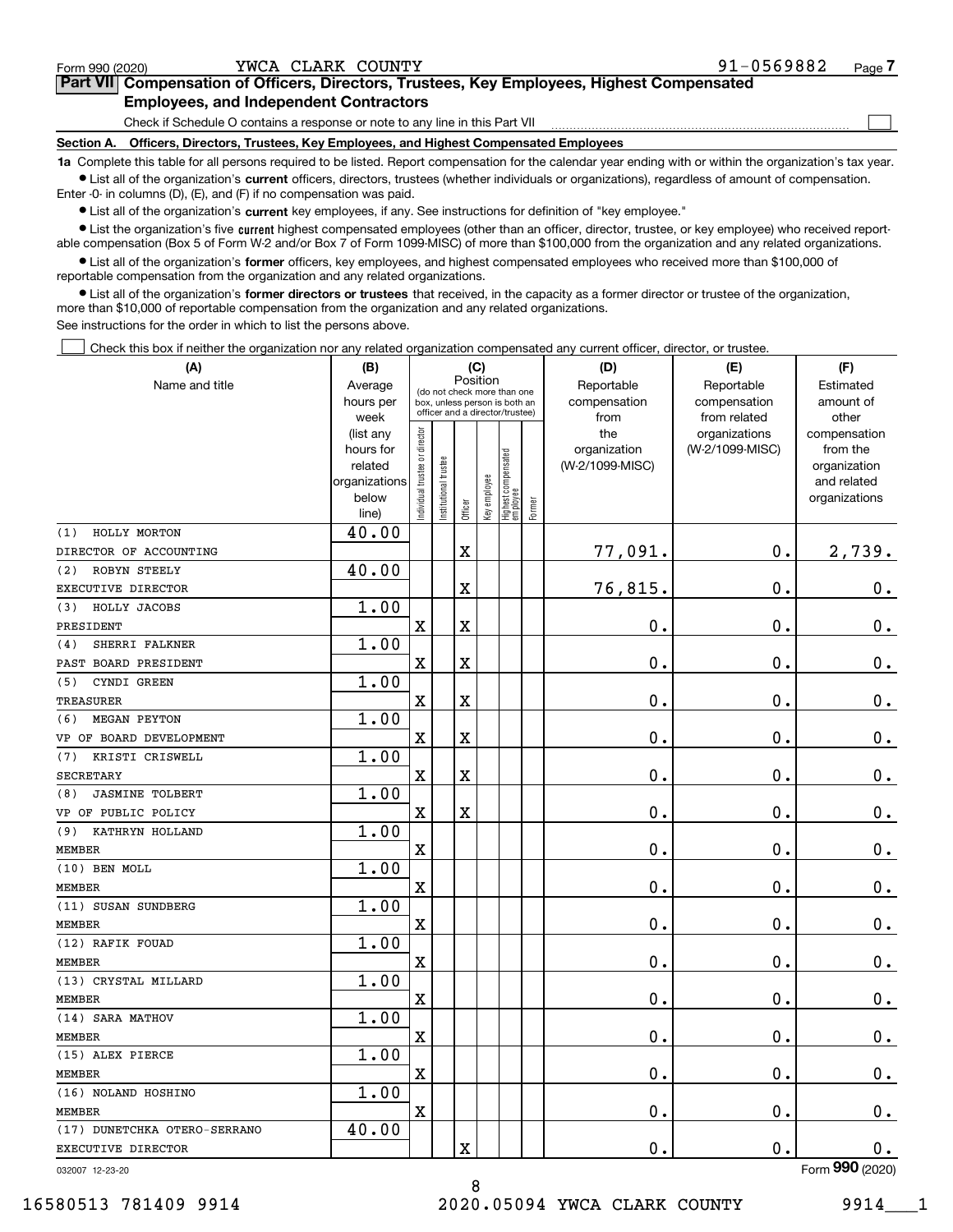|                 | YWCA CLARK COUNTY<br>Form 990 (2020)                                                                                                                                                                                                                         |                                                                              |                                |                       |                 |              |                                                                        |        |                                                | 91-0569882                                       |                                               |                     |                                                                                   | Page 8  |
|-----------------|--------------------------------------------------------------------------------------------------------------------------------------------------------------------------------------------------------------------------------------------------------------|------------------------------------------------------------------------------|--------------------------------|-----------------------|-----------------|--------------|------------------------------------------------------------------------|--------|------------------------------------------------|--------------------------------------------------|-----------------------------------------------|---------------------|-----------------------------------------------------------------------------------|---------|
| <b>Part VII</b> | Section A. Officers, Directors, Trustees, Key Employees, and Highest Compensated Employees (continued)<br>(A)<br>Name and title                                                                                                                              | (B)<br>Average<br>hours per                                                  |                                |                       | (C)<br>Position |              | (do not check more than one<br>box, unless person is both an           |        | (D)<br>Reportable<br>compensation              | (E)<br>Reportable<br>compensation                |                                               |                     | (F)<br>Estimated<br>amount of                                                     |         |
|                 |                                                                                                                                                                                                                                                              | week<br>(list any<br>hours for<br>related<br>organizations<br>below<br>line) | Individual trustee or director | Institutional trustee | Officer         | key employee | officer and a director/trustee)<br>  Highest compensated<br>  employee | Former | from<br>the<br>organization<br>(W-2/1099-MISC) | from related<br>organizations<br>(W-2/1099-MISC) |                                               |                     | other<br>compensation<br>from the<br>organization<br>and related<br>organizations |         |
|                 |                                                                                                                                                                                                                                                              |                                                                              |                                |                       |                 |              |                                                                        |        |                                                |                                                  |                                               |                     |                                                                                   |         |
|                 |                                                                                                                                                                                                                                                              |                                                                              |                                |                       |                 |              |                                                                        |        |                                                |                                                  |                                               |                     |                                                                                   |         |
|                 |                                                                                                                                                                                                                                                              |                                                                              |                                |                       |                 |              |                                                                        |        |                                                |                                                  |                                               |                     |                                                                                   |         |
|                 |                                                                                                                                                                                                                                                              |                                                                              |                                |                       |                 |              |                                                                        |        |                                                |                                                  |                                               |                     |                                                                                   |         |
|                 |                                                                                                                                                                                                                                                              |                                                                              |                                |                       |                 |              |                                                                        |        |                                                |                                                  |                                               |                     |                                                                                   |         |
|                 |                                                                                                                                                                                                                                                              |                                                                              |                                |                       |                 |              |                                                                        |        |                                                |                                                  |                                               |                     |                                                                                   |         |
|                 |                                                                                                                                                                                                                                                              |                                                                              |                                |                       |                 |              |                                                                        |        |                                                |                                                  |                                               |                     |                                                                                   |         |
|                 | 1b Subtotal                                                                                                                                                                                                                                                  |                                                                              |                                |                       |                 |              |                                                                        |        | 153,906.                                       |                                                  | 0.                                            |                     | 2,739.                                                                            |         |
| $\mathbf{2}$    | c Total from continuation sheets to Part VII, Section A<br>Total number of individuals (including but not limited to those listed above) who received more than \$100,000 of reportable                                                                      |                                                                              |                                |                       |                 |              |                                                                        |        | 0.<br>153,906.                                 |                                                  | $\overline{\mathbf{0}}$ .<br>$\overline{0}$ . |                     | 2,739.                                                                            | 0.      |
|                 | compensation from the organization $\blacktriangleright$                                                                                                                                                                                                     |                                                                              |                                |                       |                 |              |                                                                        |        |                                                |                                                  |                                               |                     | Yes                                                                               | 0<br>No |
| з               | Did the organization list any former officer, director, trustee, key employee, or highest compensated employee on<br>line 1a? If "Yes," complete Schedule J for such individual manufactured contained and the Yes," complete Schedule J for such individual |                                                                              |                                |                       |                 |              |                                                                        |        |                                                |                                                  |                                               | 3                   |                                                                                   | х       |
| 4               | For any individual listed on line 1a, is the sum of reportable compensation and other compensation from the organization                                                                                                                                     |                                                                              |                                |                       |                 |              |                                                                        |        |                                                |                                                  |                                               | 4                   |                                                                                   | х       |
| 5               | Did any person listed on line 1a receive or accrue compensation from any unrelated organization or individual for services<br><b>Section B. Independent Contractors</b>                                                                                      |                                                                              |                                |                       |                 |              |                                                                        |        |                                                |                                                  |                                               | 5                   |                                                                                   | X       |
| 1               | Complete this table for your five highest compensated independent contractors that received more than \$100,000 of compensation from<br>the organization. Report compensation for the calendar year ending with or within the organization's tax year.       |                                                                              |                                |                       |                 |              |                                                                        |        |                                                |                                                  |                                               |                     |                                                                                   |         |
|                 | (A)<br>Name and business address                                                                                                                                                                                                                             |                                                                              |                                | <b>NONE</b>           |                 |              |                                                                        |        | (B)<br>Description of services                 |                                                  |                                               | (C)<br>Compensation |                                                                                   |         |
|                 |                                                                                                                                                                                                                                                              |                                                                              |                                |                       |                 |              |                                                                        |        |                                                |                                                  |                                               |                     |                                                                                   |         |
|                 |                                                                                                                                                                                                                                                              |                                                                              |                                |                       |                 |              |                                                                        |        |                                                |                                                  |                                               |                     |                                                                                   |         |
|                 |                                                                                                                                                                                                                                                              |                                                                              |                                |                       |                 |              |                                                                        |        |                                                |                                                  |                                               |                     |                                                                                   |         |
|                 |                                                                                                                                                                                                                                                              |                                                                              |                                |                       |                 |              |                                                                        |        |                                                |                                                  |                                               |                     |                                                                                   |         |
| 2               | Total number of independent contractors (including but not limited to those listed above) who received more than<br>\$100,000 of compensation from the organization                                                                                          |                                                                              |                                |                       |                 | 0            |                                                                        |        |                                                |                                                  |                                               |                     | Form 990 (2020)                                                                   |         |

032008 12-23-20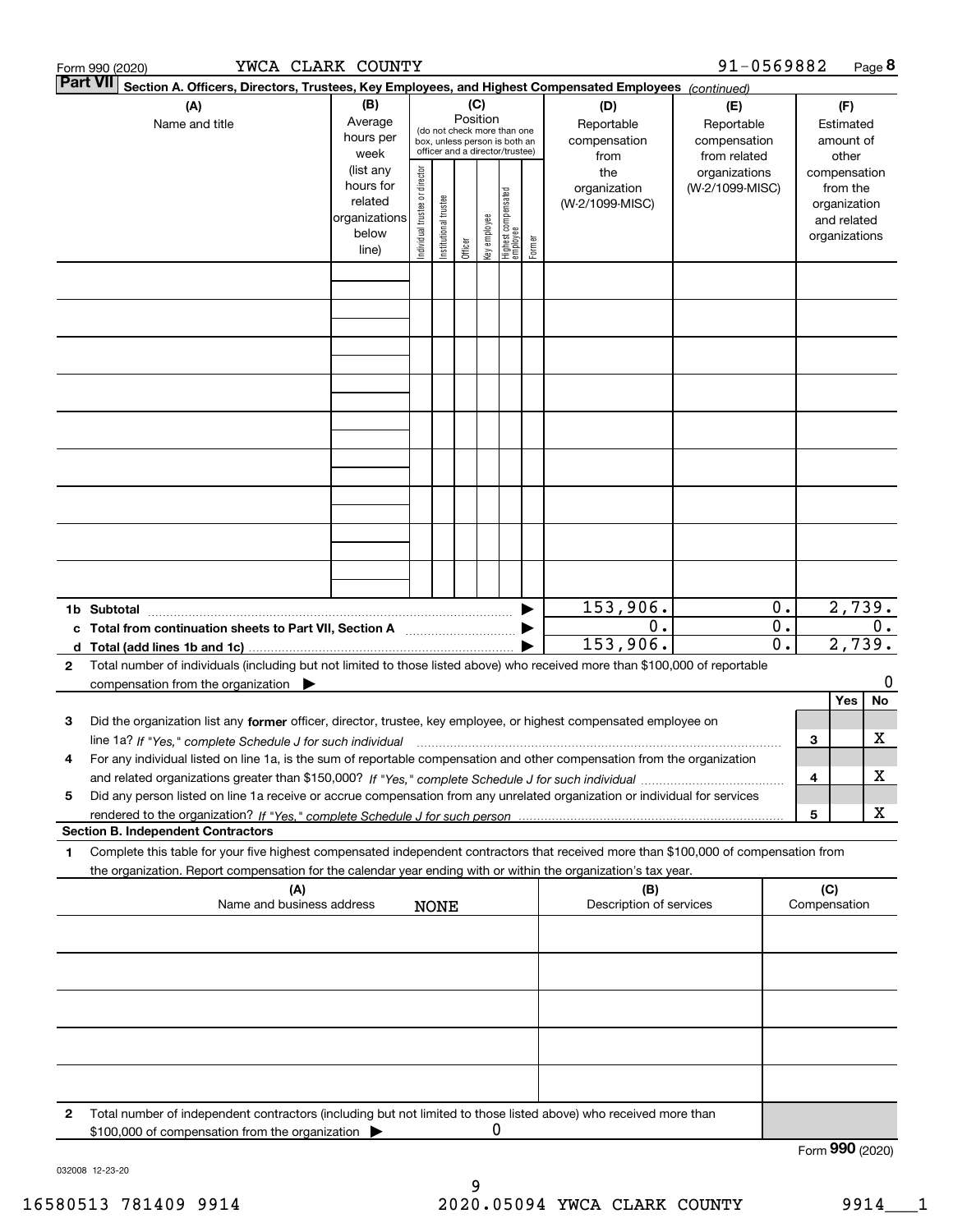|                                                           |                 | Check if Schedule O contains a response or note to any line in this Part VIII |                          |                |                      |               |                                       |                               |                                    |
|-----------------------------------------------------------|-----------------|-------------------------------------------------------------------------------|--------------------------|----------------|----------------------|---------------|---------------------------------------|-------------------------------|------------------------------------|
|                                                           |                 |                                                                               |                          |                |                      | (A)           | (B)                                   | (C)                           | (D)                                |
|                                                           |                 |                                                                               |                          |                |                      | Total revenue | Related or exempt<br>function revenue | Unrelated<br>business revenue | Revenue excluded<br>from tax under |
|                                                           |                 |                                                                               |                          |                |                      |               |                                       |                               | sections 512 - 514                 |
|                                                           |                 | 1 a Federated campaigns                                                       |                          | 1a             |                      |               |                                       |                               |                                    |
|                                                           |                 | <b>b</b> Membership dues                                                      |                          | 1 <sub>b</sub> |                      |               |                                       |                               |                                    |
|                                                           |                 | c Fundraising events                                                          |                          | 1 <sub>c</sub> | 89,485.              |               |                                       |                               |                                    |
|                                                           |                 | d Related organizations                                                       | $\overline{\phantom{a}}$ | 1 <sub>d</sub> |                      |               |                                       |                               |                                    |
|                                                           |                 | e Government grants (contributions)                                           |                          | 1e             | 3, 155, 277.         |               |                                       |                               |                                    |
|                                                           |                 | f All other contributions, gifts, grants, and                                 |                          |                |                      |               |                                       |                               |                                    |
|                                                           |                 | similar amounts not included above                                            |                          | 1f             | 1,351,094.           |               |                                       |                               |                                    |
|                                                           | g               | Noncash contributions included in lines 1a-1f                                 |                          | $1g$ \$        | 27,187.              |               |                                       |                               |                                    |
| Contributions, Gifts, Grants<br>and Other Similar Amounts |                 |                                                                               |                          |                |                      | 4,595,856.    |                                       |                               |                                    |
|                                                           |                 |                                                                               |                          |                | <b>Business Code</b> |               |                                       |                               |                                    |
|                                                           |                 | 2 a Y'S CARE                                                                  |                          |                | 624410               | 21,701.       | 21,701.                               |                               |                                    |
|                                                           | b               | SAFE CHOICE                                                                   |                          |                | 624410               | 6,352.        | 6,352.                                |                               |                                    |
| Program Service<br>Revenue                                | c.              | SEXUAL ASSAULT                                                                |                          |                | 624410               | 1,300.        | 1,300.                                |                               |                                    |
|                                                           | d               | COURT APPOINTED SPECIA                                                        |                          |                | 624410               | 207.          | 207.                                  |                               |                                    |
|                                                           | е               |                                                                               |                          |                |                      |               |                                       |                               |                                    |
|                                                           | f               | All other program service revenue                                             |                          |                |                      |               |                                       |                               |                                    |
|                                                           | a               |                                                                               |                          |                |                      | 29,560.       |                                       |                               |                                    |
|                                                           | 3               | Investment income (including dividends, interest, and                         |                          |                |                      |               |                                       |                               |                                    |
|                                                           |                 |                                                                               |                          |                |                      | 41,839.       |                                       |                               | 41,839.                            |
|                                                           | 4               | Income from investment of tax-exempt bond proceeds                            |                          |                |                      |               |                                       |                               |                                    |
|                                                           | 5               |                                                                               |                          |                |                      |               |                                       |                               |                                    |
|                                                           |                 |                                                                               |                          | (i) Real       | (ii) Personal        |               |                                       |                               |                                    |
|                                                           |                 | 6 a Gross rents<br>.                                                          | 6a                       |                |                      |               |                                       |                               |                                    |
|                                                           | b               | Less: rental expenses                                                         | 6b                       |                |                      |               |                                       |                               |                                    |
|                                                           | c               | Rental income or (loss)                                                       | 6c                       |                |                      |               |                                       |                               |                                    |
|                                                           |                 | d Net rental income or (loss)                                                 |                          |                |                      |               |                                       |                               |                                    |
|                                                           |                 | <b>7 a</b> Gross amount from sales of                                         |                          | (i) Securities | (ii) Other           |               |                                       |                               |                                    |
|                                                           |                 | assets other than inventory                                                   | 7al                      | 67,602.        |                      |               |                                       |                               |                                    |
|                                                           |                 | <b>b</b> Less: cost or other basis                                            |                          |                |                      |               |                                       |                               |                                    |
|                                                           |                 | and sales expenses                                                            |                          | $ 7b $ 12,610. |                      |               |                                       |                               |                                    |
|                                                           |                 | <b>c</b> Gain or (loss) $\ldots$                                              |                          | $7c$ 54,992.   |                      |               |                                       |                               |                                    |
|                                                           |                 |                                                                               |                          |                |                      | 54,992.       |                                       |                               | 54,992.                            |
| her Revenue                                               |                 | 8 a Gross income from fundraising events (not                                 |                          |                |                      |               |                                       |                               |                                    |
| 5                                                         |                 | including \$                                                                  |                          | $89,485$ . of  |                      |               |                                       |                               |                                    |
|                                                           |                 | contributions reported on line 1c). See                                       |                          |                |                      |               |                                       |                               |                                    |
|                                                           |                 |                                                                               |                          | 8a             | 0.                   |               |                                       |                               |                                    |
|                                                           | b               | Less: direct expenses                                                         |                          | 8b             | 13,538.              |               |                                       |                               |                                    |
|                                                           | с               | Net income or (loss) from fundraising events                                  |                          |                |                      | $-13,538.$    |                                       |                               | $-13,538.$                         |
|                                                           |                 | 9 a Gross income from gaming activities. See                                  |                          |                |                      |               |                                       |                               |                                    |
|                                                           |                 |                                                                               |                          | 9a             |                      |               |                                       |                               |                                    |
|                                                           | b               |                                                                               |                          | 9b             |                      |               |                                       |                               |                                    |
|                                                           | c               | Net income or (loss) from gaming activities                                   |                          |                |                      |               |                                       |                               |                                    |
|                                                           |                 | 10 a Gross sales of inventory, less returns                                   |                          |                |                      |               |                                       |                               |                                    |
|                                                           |                 |                                                                               |                          | 10a            |                      |               |                                       |                               |                                    |
|                                                           |                 | <b>b</b> Less: cost of goods sold                                             |                          | 10b            |                      |               |                                       |                               |                                    |
|                                                           |                 | c Net income or (loss) from sales of inventory.                               |                          |                |                      |               |                                       |                               |                                    |
|                                                           |                 |                                                                               |                          |                | <b>Business Code</b> |               |                                       |                               |                                    |
|                                                           | 11 a            | OTHER INCOME                                                                  |                          |                | 900099               | 16,573.       |                                       |                               | 16,573.                            |
| evenue                                                    | b               |                                                                               |                          |                |                      |               |                                       |                               |                                    |
|                                                           | c               |                                                                               |                          |                |                      |               |                                       |                               |                                    |
| Miscellaneous                                             |                 |                                                                               |                          |                |                      |               |                                       |                               |                                    |
|                                                           |                 |                                                                               |                          |                |                      | 16,573.       |                                       |                               |                                    |
|                                                           | 12              |                                                                               |                          |                |                      | 4,725,282.    | 29,560.                               | $0$ .                         | 99,866.                            |
|                                                           | 032009 12-23-20 |                                                                               |                          |                |                      |               |                                       |                               | Form 990 (2020)                    |

10 16580513 781409 9914 2020.05094 YWCA CLARK COUNTY 9914\_\_\_1

**Part VIII Statement of Revenue**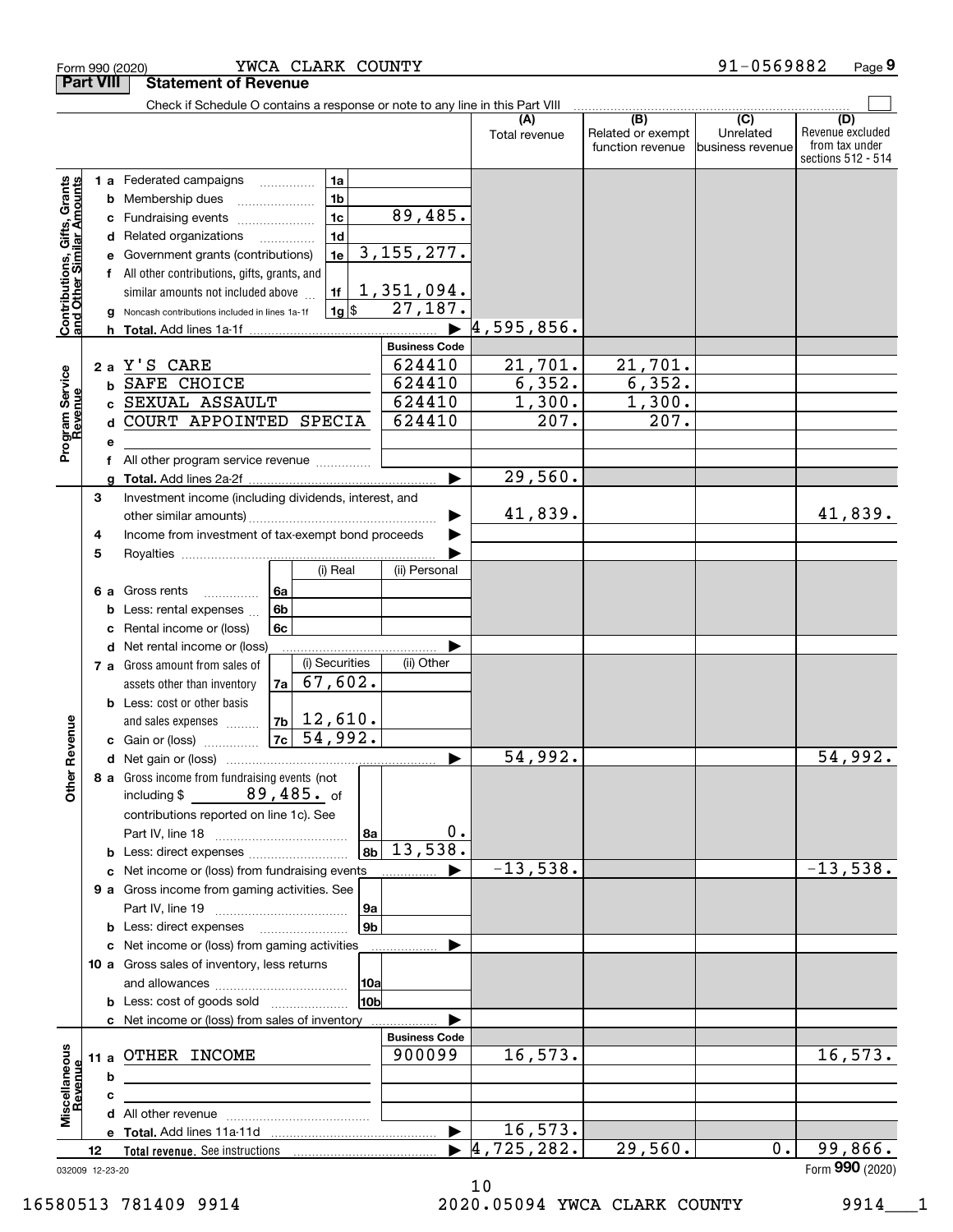Form 990 (2020) Page YWCA CLARK COUNTY 91-0569882 **Part IX Statement of Functional Expenses**

|              | Section 501(c)(3) and 501(c)(4) organizations must complete all columns. All other organizations must complete column (A).                                                                                 |                       |                                    |                                           |                                |
|--------------|------------------------------------------------------------------------------------------------------------------------------------------------------------------------------------------------------------|-----------------------|------------------------------------|-------------------------------------------|--------------------------------|
|              | Check if Schedule O contains a response or note to any line in this Part IX                                                                                                                                |                       |                                    |                                           |                                |
|              | Do not include amounts reported on lines 6b,<br>7b, 8b, 9b, and 10b of Part VIII.                                                                                                                          | (A)<br>Total expenses | (B)<br>Program service<br>expenses | (C)<br>Management and<br>general expenses | (D)<br>Fundraising<br>expenses |
| 1.           | Grants and other assistance to domestic organizations                                                                                                                                                      |                       |                                    |                                           |                                |
|              | and domestic governments. See Part IV, line 21                                                                                                                                                             |                       |                                    |                                           |                                |
| $\mathbf{2}$ | Grants and other assistance to domestic                                                                                                                                                                    |                       |                                    |                                           |                                |
|              | individuals. See Part IV, line 22                                                                                                                                                                          | 162, 139.             | 162,139.                           |                                           |                                |
| 3            | Grants and other assistance to foreign                                                                                                                                                                     |                       |                                    |                                           |                                |
|              | organizations, foreign governments, and foreign                                                                                                                                                            |                       |                                    |                                           |                                |
|              | individuals. See Part IV, lines 15 and 16                                                                                                                                                                  |                       |                                    |                                           |                                |
| 4            | Benefits paid to or for members                                                                                                                                                                            |                       |                                    |                                           |                                |
| 5            | Compensation of current officers, directors,                                                                                                                                                               |                       |                                    |                                           |                                |
|              | trustees, and key employees                                                                                                                                                                                | 186,867.              | 149,984.                           | 25, 351.                                  | 11,532.                        |
| 6            | Compensation not included above to disqualified                                                                                                                                                            |                       |                                    |                                           |                                |
|              | persons (as defined under section 4958(f)(1)) and                                                                                                                                                          |                       |                                    |                                           |                                |
|              | persons described in section 4958(c)(3)(B)                                                                                                                                                                 |                       |                                    |                                           |                                |
| 7            | Other salaries and wages                                                                                                                                                                                   | 2,384,340.            | 1,913,735.                         | 323,459.                                  | 147, 146.                      |
| 8            | Pension plan accruals and contributions (include                                                                                                                                                           |                       |                                    |                                           |                                |
|              | section 401(k) and 403(b) employer contributions)                                                                                                                                                          | 48,676.               | $\frac{39,069}{166,752}$           | 6,603.                                    | $\frac{3,004.12,821.}$         |
| 9            |                                                                                                                                                                                                            | $\overline{207,757.}$ |                                    | $\overline{28,184}$ .                     |                                |
| 10           |                                                                                                                                                                                                            | 214,671.              | 172, 301.                          | $\overline{29,122}$ .                     | 13,248.                        |
| 11           | Fees for services (nonemployees):                                                                                                                                                                          |                       |                                    |                                           |                                |
|              |                                                                                                                                                                                                            |                       |                                    |                                           |                                |
| b            |                                                                                                                                                                                                            |                       |                                    |                                           |                                |
|              |                                                                                                                                                                                                            | 25, 290.              | 5,378.                             | 9,116.                                    | 10,796.                        |
|              |                                                                                                                                                                                                            |                       |                                    |                                           |                                |
| е            | Professional fundraising services. See Part IV, line 17                                                                                                                                                    |                       |                                    |                                           |                                |
| f            | Investment management fees                                                                                                                                                                                 | 26, 103.              |                                    | 26, 103.                                  |                                |
|              | g Other. (If line 11g amount exceeds 10% of line 25,                                                                                                                                                       |                       |                                    |                                           |                                |
|              | column (A) amount, list line 11g expenses on Sch O.)                                                                                                                                                       | 247,685.              | 54,776.                            | 92,851.                                   | 100,058.                       |
| 12           |                                                                                                                                                                                                            | 25,064.               | $\overline{5,550}$ .               | 1,556.                                    | 17,958.                        |
| 13           |                                                                                                                                                                                                            | 54,386.               | 32, 263.                           | 17,019.                                   | 5,104.                         |
| 14           |                                                                                                                                                                                                            | 6,642.                | 4,710.                             | 1,340.                                    | 592.                           |
| 15           |                                                                                                                                                                                                            |                       |                                    |                                           |                                |
| 16           |                                                                                                                                                                                                            | 56, 234.              | 32,894.                            | 18,530.                                   | 4,810.                         |
| 17           |                                                                                                                                                                                                            | 3,575.                | 3,469.                             | $\overline{78}$ .                         | $\overline{28}$ .              |
| 18           | Payments of travel or entertainment expenses                                                                                                                                                               |                       |                                    |                                           |                                |
|              | for any federal, state, or local public officials                                                                                                                                                          |                       |                                    |                                           |                                |
| 19           | Conferences, conventions, and meetings                                                                                                                                                                     | 14,532.               | 14,100.                            | 316.                                      | 116.                           |
| 20           | Interest                                                                                                                                                                                                   |                       |                                    |                                           |                                |
| 21           |                                                                                                                                                                                                            |                       |                                    |                                           |                                |
| 22           | Depreciation, depletion, and amortization                                                                                                                                                                  | 125,618.<br>39,215.   | 23,838.<br>3,943.                  | 98,675.                                   | 3,105.                         |
| 23           | Insurance                                                                                                                                                                                                  |                       |                                    | 30,808.                                   | 4,464.                         |
| 24           | Other expenses. Itemize expenses not covered<br>above (List miscellaneous expenses on line 24e. If<br>line 24e amount exceeds 10% of line 25, column (A)<br>amount, list line 24e expenses on Schedule O.) |                       |                                    |                                           |                                |
|              | a EQUIPMENT AND MAINTENAN                                                                                                                                                                                  | 110,884.              | 64,862.                            | 36,538.                                   | 9,484.                         |
| b            | PROGRAM SUPPLIES                                                                                                                                                                                           | 69,160.               | 54,688.                            | 5,852.                                    | 8,620.                         |
| c.           | <b>BAD DEBT EXPENSE</b>                                                                                                                                                                                    | 66, 226.              |                                    | 66, 226.                                  |                                |
| d            | PRINTING                                                                                                                                                                                                   | 40,757.               | 12,790.                            | 6,160.                                    | 21,807.                        |
|              | e All other expenses                                                                                                                                                                                       | 40,637.               | 4,890.                             | 34,178.                                   | 1,569.                         |
| 25           | Total functional expenses. Add lines 1 through 24e                                                                                                                                                         | 4, 156, 458.          | 2,922,131.                         | 858,065.                                  | 376, 262.                      |
| 26           | Joint costs. Complete this line only if the organization                                                                                                                                                   |                       |                                    |                                           |                                |
|              | reported in column (B) joint costs from a combined                                                                                                                                                         |                       |                                    |                                           |                                |
|              | educational campaign and fundraising solicitation.                                                                                                                                                         |                       |                                    |                                           |                                |
|              | Check here $\blacktriangleright$  <br>if following SOP 98-2 (ASC 958-720)                                                                                                                                  |                       |                                    |                                           |                                |

032010 12-23-20

11 16580513 781409 9914 2020.05094 YWCA CLARK COUNTY 9914\_\_\_1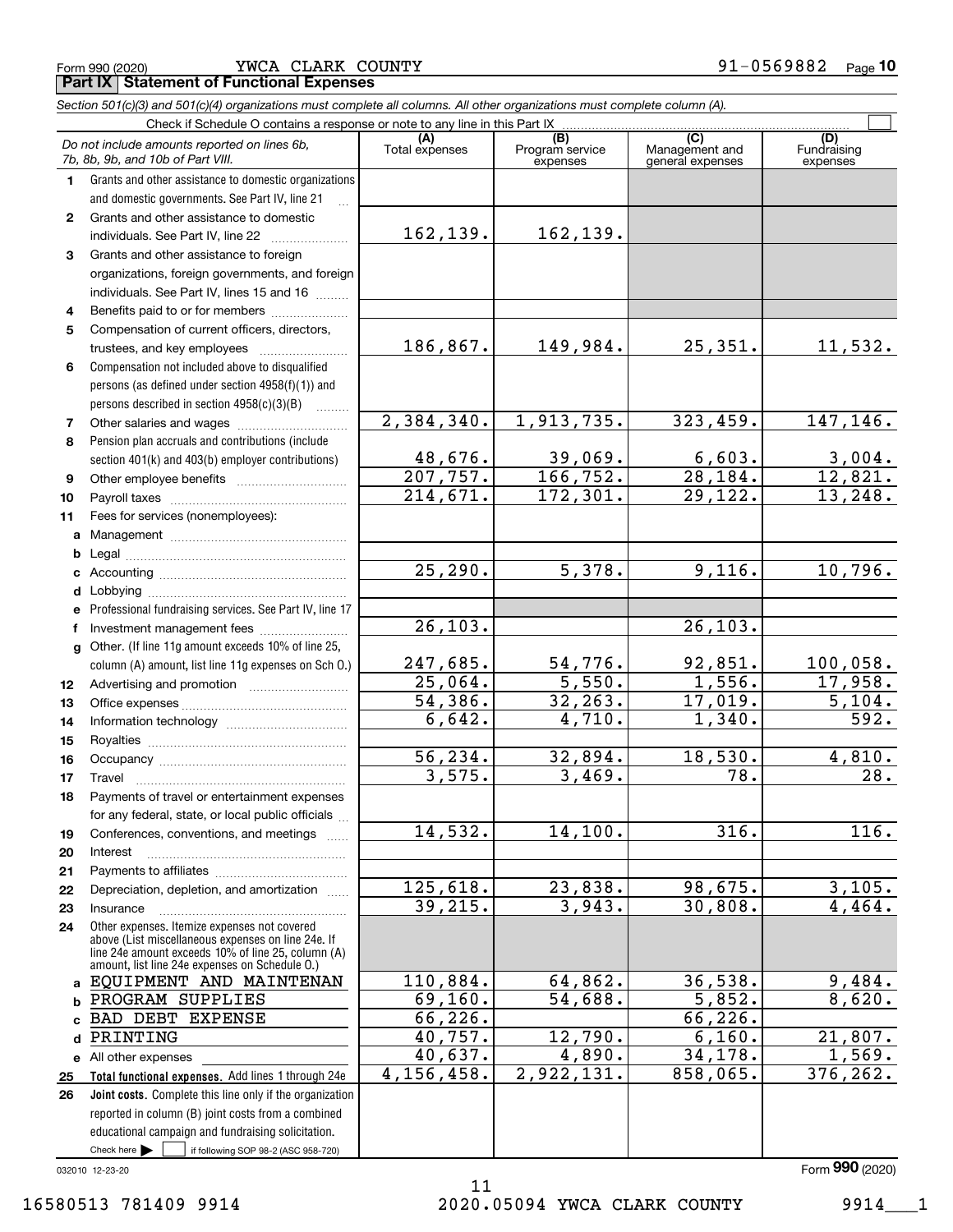# 12 16580513 781409 9914 2020.05094 YWCA CLARK COUNTY 9914\_\_\_1

|                             | Form 990 (2020)<br>Part X | YWCA CLARK COUNTY<br><b>Balance Sheet</b>                                                                                                | $91 - 0569882$ Page 11   |                 |                             |  |
|-----------------------------|---------------------------|------------------------------------------------------------------------------------------------------------------------------------------|--------------------------|-----------------|-----------------------------|--|
|                             |                           |                                                                                                                                          |                          |                 |                             |  |
|                             |                           |                                                                                                                                          |                          |                 |                             |  |
|                             |                           |                                                                                                                                          | (A)<br>Beginning of year |                 | (B)<br>End of year          |  |
|                             |                           | Cash - non-interest-bearing                                                                                                              | 76,739.                  | $\blacksquare$  | $\overline{23,623}$ .       |  |
|                             | 1<br>2                    |                                                                                                                                          | 769,828.                 | $\mathbf{2}$    | 1,086,590.                  |  |
|                             | з                         |                                                                                                                                          | 579,580.                 | $\mathbf{3}$    | 866,641.                    |  |
|                             | 4                         |                                                                                                                                          | 5,431.                   | $\overline{4}$  | $\overline{2,830}$ .        |  |
|                             | 5                         | Loans and other receivables from any current or former officer, director,                                                                |                          |                 |                             |  |
|                             |                           |                                                                                                                                          |                          |                 |                             |  |
|                             |                           | trustee, key employee, creator or founder, substantial contributor, or 35%<br>controlled entity or family member of any of these persons |                          | 5               |                             |  |
|                             | 6                         |                                                                                                                                          |                          |                 |                             |  |
|                             |                           | Loans and other receivables from other disqualified persons (as defined                                                                  |                          | 6               |                             |  |
| Assets                      | 7                         | under section $4958(f)(1)$ , and persons described in section $4958(c)(3)(B)$<br>$\ldots$                                                |                          | $\overline{7}$  |                             |  |
|                             | 8                         |                                                                                                                                          |                          | 8               |                             |  |
|                             | 9                         | Prepaid expenses and deferred charges [11] [11] [11] [12] [12] [12] [12] [13] [13] [13] [13] [13] [13] [13] [1                           | 17,374.                  | 9               | 67,816.                     |  |
|                             |                           | 10a Land, buildings, and equipment: cost or other                                                                                        |                          |                 |                             |  |
|                             |                           | $3,670,302$ .<br>basis. Complete Part VI of Schedule D  10a                                                                              |                          |                 |                             |  |
|                             |                           | 2,112,731.                                                                                                                               | 1,632,408.               | 10 <sub>c</sub> | 1,557,571.                  |  |
|                             | 11                        |                                                                                                                                          | 2,906,363.               | 11              | 3,613,585.                  |  |
|                             | 12                        |                                                                                                                                          | 144,928.                 | 12              | 150,635.                    |  |
|                             | 13                        |                                                                                                                                          |                          | 13              |                             |  |
|                             | 14                        |                                                                                                                                          |                          | 14              |                             |  |
|                             | 15                        |                                                                                                                                          |                          | 15              |                             |  |
|                             | 16                        |                                                                                                                                          | 6, 132, 651.             | 16              | 7,369,291.                  |  |
|                             | 17                        |                                                                                                                                          | 232,186.                 | 17              | 187,564.                    |  |
|                             | 18                        |                                                                                                                                          |                          | 18              |                             |  |
|                             | 19                        | Deferred revenue imminimum contracts and the contracts of the contracts and the contracts of the contracts of                            | 13,888.                  | 19              | 31,345.                     |  |
|                             | 20                        |                                                                                                                                          |                          | 20              |                             |  |
|                             | 21                        | Escrow or custodial account liability. Complete Part IV of Schedule D                                                                    |                          | 21              |                             |  |
|                             | 22                        | Loans and other payables to any current or former officer, director,                                                                     |                          |                 |                             |  |
|                             |                           | trustee, key employee, creator or founder, substantial contributor, or 35%                                                               |                          |                 |                             |  |
| Liabilities                 |                           | controlled entity or family member of any of these persons                                                                               |                          | 22              |                             |  |
|                             | 23                        | Secured mortgages and notes payable to unrelated third parties                                                                           |                          | 23              | 93,205.                     |  |
|                             | 24                        | Unsecured notes and loans payable to unrelated third parties                                                                             | 646,400.                 | 24              | $\overline{581,629}$ .      |  |
|                             | 25                        | Other liabilities (including federal income tax, payables to related third                                                               |                          |                 |                             |  |
|                             |                           | parties, and other liabilities not included on lines 17-24). Complete Part X                                                             |                          |                 |                             |  |
|                             |                           | of Schedule D                                                                                                                            |                          | 25              |                             |  |
|                             | 26                        |                                                                                                                                          | 892,474.                 | 26              | 893,743.                    |  |
|                             |                           | Organizations that follow FASB ASC 958, check here $\blacktriangleright \boxed{X}$                                                       |                          |                 |                             |  |
|                             |                           | and complete lines 27, 28, 32, and 33.                                                                                                   |                          |                 |                             |  |
|                             | 27                        | Net assets without donor restrictions                                                                                                    | 2,678,717.               | 27              | $3,331,011$ .<br>3,144,537. |  |
|                             | 28                        |                                                                                                                                          | 2,561,460.               | 28              |                             |  |
| Net Assets or Fund Balances |                           | Organizations that do not follow FASB ASC 958, check here $\blacktriangleright$                                                          |                          |                 |                             |  |
|                             |                           | and complete lines 29 through 33.                                                                                                        |                          |                 |                             |  |
|                             | 29                        |                                                                                                                                          |                          | 29              |                             |  |
|                             | 30                        | Paid-in or capital surplus, or land, building, or equipment fund                                                                         |                          | 30              |                             |  |
|                             | 31                        | Retained earnings, endowment, accumulated income, or other funds                                                                         |                          | 31              |                             |  |
|                             | 32                        |                                                                                                                                          | $\overline{5,240,177}$ . | 32              | 6,475,548.                  |  |
|                             | 33                        |                                                                                                                                          | 6, 132, 651.             | 33              | 7,369,291.                  |  |

Form (2020) **990**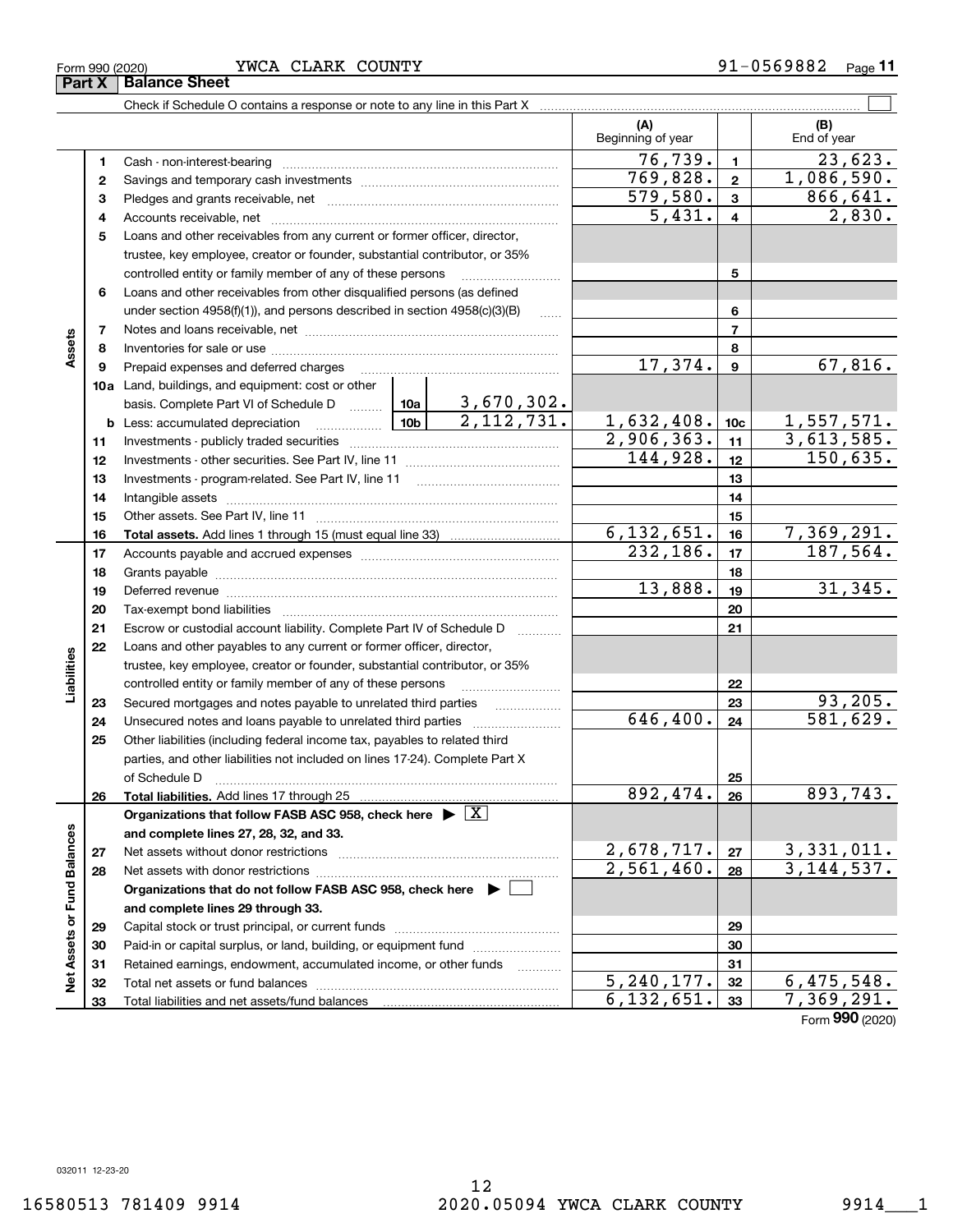|    | YWCA CLARK COUNTY<br>Form 990 (2020)                                                                                                                                                                                           |                | 91-0569882     |             | Page $12$ |
|----|--------------------------------------------------------------------------------------------------------------------------------------------------------------------------------------------------------------------------------|----------------|----------------|-------------|-----------|
|    | <b>Part XI   Reconciliation of Net Assets</b>                                                                                                                                                                                  |                |                |             |           |
|    |                                                                                                                                                                                                                                |                |                |             |           |
|    |                                                                                                                                                                                                                                |                |                |             |           |
| 1  | Total revenue (must equal Part VIII, column (A), line 12)                                                                                                                                                                      | 1.             | 4,725,282.     |             |           |
| 2  |                                                                                                                                                                                                                                | $\mathbf{2}$   | 4, 156, 458.   |             |           |
| з  | Revenue less expenses. Subtract line 2 from line 1                                                                                                                                                                             | 3              |                |             | 568,824.  |
| 4  |                                                                                                                                                                                                                                | 4              | 5, 240, 177.   |             |           |
| 5  | Net unrealized gains (losses) on investments                                                                                                                                                                                   | 5              |                |             | 666,547.  |
| 6  | Donated services and use of facilities [111] Donated and the service of facilities [11] Donated services and use of facilities [11] Donated and the service of the service of the service of the service of the service of the | 6              |                |             |           |
| 7  | Investment expenses www.communication.communication.com/www.communication.com/www.communication.com                                                                                                                            | $\overline{7}$ |                |             |           |
| 8  | Prior period adjustments www.communication.communication.com/news/communication.com/news/communication.com/new                                                                                                                 | 8              |                |             |           |
| 9  | Other changes in net assets or fund balances (explain on Schedule O)                                                                                                                                                           | 9              |                |             | 0.        |
| 10 | Net assets or fund balances at end of year. Combine lines 3 through 9 (must equal Part X, line 32,                                                                                                                             |                |                |             |           |
|    | column (B))                                                                                                                                                                                                                    | 10             | 6,475,548.     |             |           |
|    | Part XII Financial Statements and Reporting                                                                                                                                                                                    |                |                |             |           |
|    |                                                                                                                                                                                                                                |                |                |             | x         |
|    |                                                                                                                                                                                                                                |                |                | Yes         | No        |
| 1  | $ X $ Accrual<br>Accounting method used to prepare the Form 990: <u>I</u> Cash<br>Other                                                                                                                                        |                |                |             |           |
|    | If the organization changed its method of accounting from a prior year or checked "Other," explain in Schedule O.                                                                                                              |                |                |             |           |
|    | 2a Were the organization's financial statements compiled or reviewed by an independent accountant?                                                                                                                             |                | 2a             |             | Х         |
|    | If "Yes," check a box below to indicate whether the financial statements for the year were compiled or reviewed on a                                                                                                           |                |                |             |           |
|    | separate basis, consolidated basis, or both:                                                                                                                                                                                   |                |                |             |           |
|    | Separate basis<br>Both consolidated and separate basis<br>Consolidated basis                                                                                                                                                   |                |                |             |           |
|    | <b>b</b> Were the organization's financial statements audited by an independent accountant?                                                                                                                                    |                | 2 <sub>b</sub> | x           |           |
|    | If "Yes," check a box below to indicate whether the financial statements for the year were audited on a separate basis,                                                                                                        |                |                |             |           |
|    | consolidated basis, or both:                                                                                                                                                                                                   |                |                |             |           |
|    | $\vert X \vert$ Separate basis<br>Consolidated basis<br>Both consolidated and separate basis                                                                                                                                   |                |                |             |           |
|    | c If "Yes" to line 2a or 2b, does the organization have a committee that assumes responsibility for oversight of the audit,                                                                                                    |                |                |             |           |
|    |                                                                                                                                                                                                                                |                | 2c             | х           |           |
|    | If the organization changed either its oversight process or selection process during the tax year, explain on Schedule O.                                                                                                      |                |                |             |           |
|    | 3a As a result of a federal award, was the organization required to undergo an audit or audits as set forth in the Single Audit                                                                                                |                |                |             |           |
|    |                                                                                                                                                                                                                                |                | 3a             | х           |           |
|    | b If "Yes," did the organization undergo the required audit or audits? If the organization did not undergo the required audit                                                                                                  |                |                |             |           |
|    | or audits, explain why on Schedule O and describe any steps taken to undergo such audits [11] contains the school of audits [11] or audits [11] or audits [11] or audits [11] or audits [11] or audits [11] or audits [11] or  |                | 3b             | х<br>$\sim$ |           |

Form (2020) **990**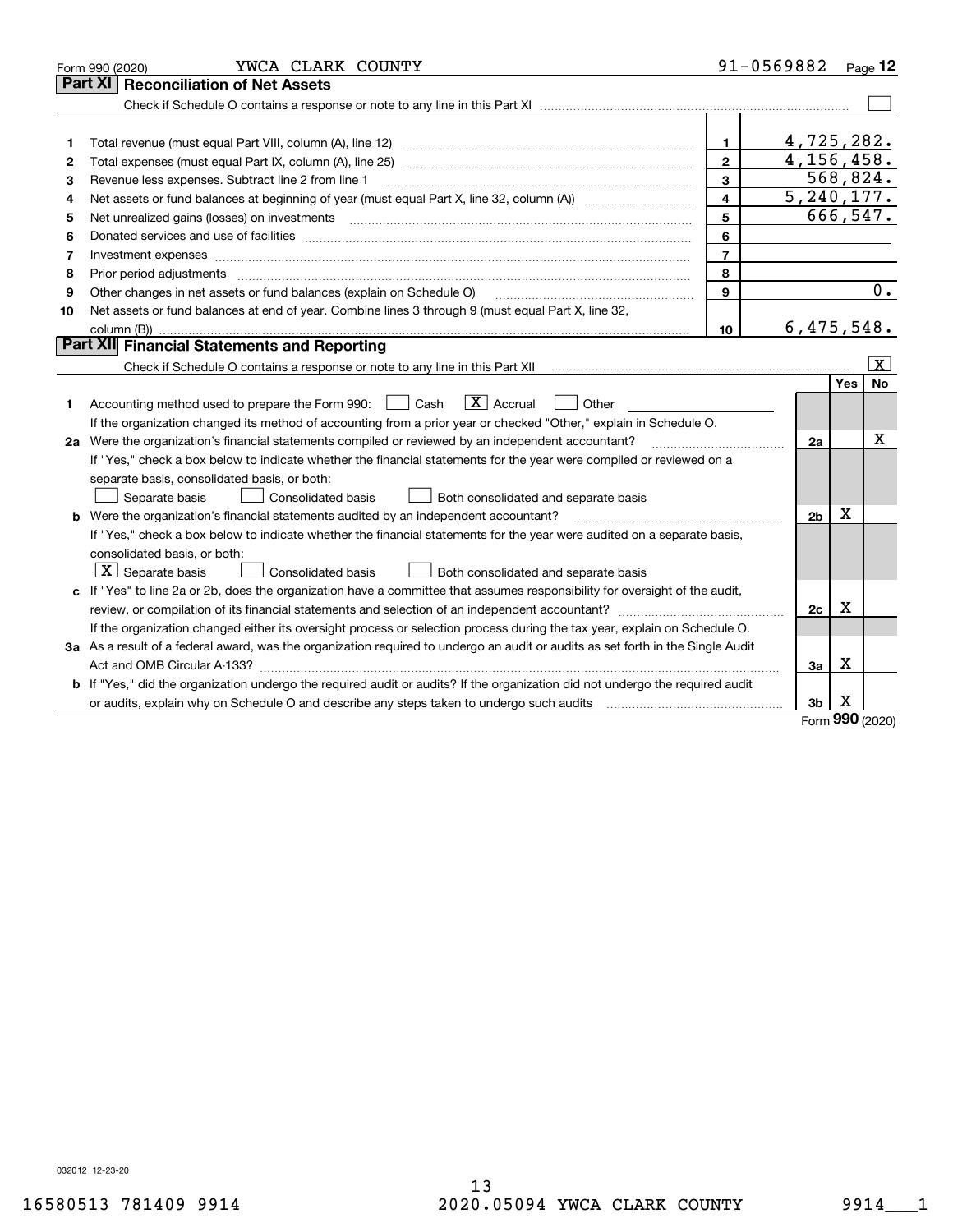| <b>SCHEDULE A</b> |  |
|-------------------|--|
|-------------------|--|

Department of the Treasury Internal Revenue Service

| (Form 990 or 990-EZ) |  |  |  |  |
|----------------------|--|--|--|--|
|----------------------|--|--|--|--|

# **Public Charity Status and Public Support**

**Complete if the organization is a section 501(c)(3) organization or a section 4947(a)(1) nonexempt charitable trust.**

|  | Attach to Form 990 or Form 990-EZ. |  |  |  |  |  |
|--|------------------------------------|--|--|--|--|--|
|  |                                    |  |  |  |  |  |

**| Go to www.irs.gov/Form990 for instructions and the latest information.**

| OMB No. 1545-0047     |
|-----------------------|
| 2020                  |
| <b>Open to Public</b> |

|  | <b>Inspection</b> |  |
|--|-------------------|--|
|  |                   |  |

|                |                     | Name of the organization                                                                                                                     |                   |                                                       |                             |                                 |                            |  | <b>Employer identification number</b> |  |  |  |  |
|----------------|---------------------|----------------------------------------------------------------------------------------------------------------------------------------------|-------------------|-------------------------------------------------------|-----------------------------|---------------------------------|----------------------------|--|---------------------------------------|--|--|--|--|
| Part I         |                     | Reason for Public Charity Status. (All organizations must complete this part.) See instructions.                                             | YWCA CLARK COUNTY |                                                       |                             |                                 |                            |  | 91-0569882                            |  |  |  |  |
|                |                     |                                                                                                                                              |                   |                                                       |                             |                                 |                            |  |                                       |  |  |  |  |
|                |                     | The organization is not a private foundation because it is: (For lines 1 through 12, check only one box.)                                    |                   |                                                       |                             |                                 |                            |  |                                       |  |  |  |  |
| 1              |                     | A church, convention of churches, or association of churches described in section 170(b)(1)(A)(i).                                           |                   |                                                       |                             |                                 |                            |  |                                       |  |  |  |  |
| 2              |                     | A school described in section 170(b)(1)(A)(ii). (Attach Schedule E (Form 990 or 990-EZ).)                                                    |                   |                                                       |                             |                                 |                            |  |                                       |  |  |  |  |
| з              |                     | A hospital or a cooperative hospital service organization described in section $170(b)(1)(A)(iii)$ .                                         |                   |                                                       |                             |                                 |                            |  |                                       |  |  |  |  |
| 4              |                     | A medical research organization operated in conjunction with a hospital described in section 170(b)(1)(A)(iii). Enter the hospital's name,   |                   |                                                       |                             |                                 |                            |  |                                       |  |  |  |  |
|                |                     | city, and state:                                                                                                                             |                   |                                                       |                             |                                 |                            |  |                                       |  |  |  |  |
| 5              |                     | An organization operated for the benefit of a college or university owned or operated by a governmental unit described in                    |                   |                                                       |                             |                                 |                            |  |                                       |  |  |  |  |
|                |                     | section 170(b)(1)(A)(iv). (Complete Part II.)                                                                                                |                   |                                                       |                             |                                 |                            |  |                                       |  |  |  |  |
| 6              |                     | A federal, state, or local government or governmental unit described in section 170(b)(1)(A)(v).                                             |                   |                                                       |                             |                                 |                            |  |                                       |  |  |  |  |
| $\overline{7}$ | $\lfloor x \rfloor$ | An organization that normally receives a substantial part of its support from a governmental unit or from the general public described in    |                   |                                                       |                             |                                 |                            |  |                                       |  |  |  |  |
|                |                     | section 170(b)(1)(A)(vi). (Complete Part II.)                                                                                                |                   |                                                       |                             |                                 |                            |  |                                       |  |  |  |  |
| 8              |                     | A community trust described in section 170(b)(1)(A)(vi). (Complete Part II.)                                                                 |                   |                                                       |                             |                                 |                            |  |                                       |  |  |  |  |
| 9              |                     | An agricultural research organization described in section 170(b)(1)(A)(ix) operated in conjunction with a land-grant college                |                   |                                                       |                             |                                 |                            |  |                                       |  |  |  |  |
|                |                     | or university or a non-land-grant college of agriculture (see instructions). Enter the name, city, and state of the college or               |                   |                                                       |                             |                                 |                            |  |                                       |  |  |  |  |
|                |                     | university:                                                                                                                                  |                   |                                                       |                             |                                 |                            |  |                                       |  |  |  |  |
| 10             |                     | An organization that normally receives (1) more than 33 1/3% of its support from contributions, membership fees, and gross receipts from     |                   |                                                       |                             |                                 |                            |  |                                       |  |  |  |  |
|                |                     | activities related to its exempt functions, subject to certain exceptions; and (2) no more than 33 1/3% of its support from gross investment |                   |                                                       |                             |                                 |                            |  |                                       |  |  |  |  |
|                |                     | income and unrelated business taxable income (less section 511 tax) from businesses acquired by the organization after June 30, 1975.        |                   |                                                       |                             |                                 |                            |  |                                       |  |  |  |  |
|                |                     | See section 509(a)(2). (Complete Part III.)                                                                                                  |                   |                                                       |                             |                                 |                            |  |                                       |  |  |  |  |
| 11             |                     | An organization organized and operated exclusively to test for public safety. See section 509(a)(4).                                         |                   |                                                       |                             |                                 |                            |  |                                       |  |  |  |  |
| 12             |                     | An organization organized and operated exclusively for the benefit of, to perform the functions of, or to carry out the purposes of one or   |                   |                                                       |                             |                                 |                            |  |                                       |  |  |  |  |
|                |                     | more publicly supported organizations described in section 509(a)(1) or section 509(a)(2). See section 509(a)(3). Check the box in           |                   |                                                       |                             |                                 |                            |  |                                       |  |  |  |  |
|                |                     | lines 12a through 12d that describes the type of supporting organization and complete lines 12e, 12f, and 12g.                               |                   |                                                       |                             |                                 |                            |  |                                       |  |  |  |  |
| a              |                     | Type I. A supporting organization operated, supervised, or controlled by its supported organization(s), typically by giving                  |                   |                                                       |                             |                                 |                            |  |                                       |  |  |  |  |
|                |                     | the supported organization(s) the power to regularly appoint or elect a majority of the directors or trustees of the supporting              |                   |                                                       |                             |                                 |                            |  |                                       |  |  |  |  |
|                |                     | organization. You must complete Part IV, Sections A and B.                                                                                   |                   |                                                       |                             |                                 |                            |  |                                       |  |  |  |  |
| b              |                     | Type II. A supporting organization supervised or controlled in connection with its supported organization(s), by having                      |                   |                                                       |                             |                                 |                            |  |                                       |  |  |  |  |
|                |                     | control or management of the supporting organization vested in the same persons that control or manage the supported                         |                   |                                                       |                             |                                 |                            |  |                                       |  |  |  |  |
|                |                     | organization(s). You must complete Part IV, Sections A and C.                                                                                |                   |                                                       |                             |                                 |                            |  |                                       |  |  |  |  |
| с              |                     | Type III functionally integrated. A supporting organization operated in connection with, and functionally integrated with,                   |                   |                                                       |                             |                                 |                            |  |                                       |  |  |  |  |
|                |                     | its supported organization(s) (see instructions). You must complete Part IV, Sections A, D, and E.                                           |                   |                                                       |                             |                                 |                            |  |                                       |  |  |  |  |
| d              |                     | Type III non-functionally integrated. A supporting organization operated in connection with its supported organization(s)                    |                   |                                                       |                             |                                 |                            |  |                                       |  |  |  |  |
|                |                     | that is not functionally integrated. The organization generally must satisfy a distribution requirement and an attentiveness                 |                   |                                                       |                             |                                 |                            |  |                                       |  |  |  |  |
|                |                     | requirement (see instructions). You must complete Part IV, Sections A and D, and Part V.                                                     |                   |                                                       |                             |                                 |                            |  |                                       |  |  |  |  |
|                |                     | Check this box if the organization received a written determination from the IRS that it is a Type I, Type II, Type III                      |                   |                                                       |                             |                                 |                            |  |                                       |  |  |  |  |
|                |                     | functionally integrated, or Type III non-functionally integrated supporting organization.<br>f Enter the number of supported organizations   |                   |                                                       |                             |                                 |                            |  |                                       |  |  |  |  |
|                |                     | g Provide the following information about the supported organization(s).                                                                     |                   |                                                       |                             |                                 |                            |  |                                       |  |  |  |  |
|                |                     | (i) Name of supported                                                                                                                        | (ii) EIN          | (iii) Type of organization                            | in your governing document? | (iv) Is the organization listed | (v) Amount of monetary     |  | (vi) Amount of other                  |  |  |  |  |
|                |                     | organization                                                                                                                                 |                   | (described on lines 1-10<br>above (see instructions)) | Yes                         | No                              | support (see instructions) |  | support (see instructions)            |  |  |  |  |
|                |                     |                                                                                                                                              |                   |                                                       |                             |                                 |                            |  |                                       |  |  |  |  |
|                |                     |                                                                                                                                              |                   |                                                       |                             |                                 |                            |  |                                       |  |  |  |  |
|                |                     |                                                                                                                                              |                   |                                                       |                             |                                 |                            |  |                                       |  |  |  |  |
|                |                     |                                                                                                                                              |                   |                                                       |                             |                                 |                            |  |                                       |  |  |  |  |
|                |                     |                                                                                                                                              |                   |                                                       |                             |                                 |                            |  |                                       |  |  |  |  |
|                |                     |                                                                                                                                              |                   |                                                       |                             |                                 |                            |  |                                       |  |  |  |  |
|                |                     |                                                                                                                                              |                   |                                                       |                             |                                 |                            |  |                                       |  |  |  |  |
|                |                     |                                                                                                                                              |                   |                                                       |                             |                                 |                            |  |                                       |  |  |  |  |
|                |                     |                                                                                                                                              |                   |                                                       |                             |                                 |                            |  |                                       |  |  |  |  |
|                |                     |                                                                                                                                              |                   |                                                       |                             |                                 |                            |  |                                       |  |  |  |  |
| Total          |                     |                                                                                                                                              |                   |                                                       |                             |                                 |                            |  |                                       |  |  |  |  |

LHA For Paperwork Reduction Act Notice, see the Instructions for Form 990 or 990-EZ. <sub>032021</sub> o1-25-21 Schedule A (Form 990 or 990-EZ) 2020 14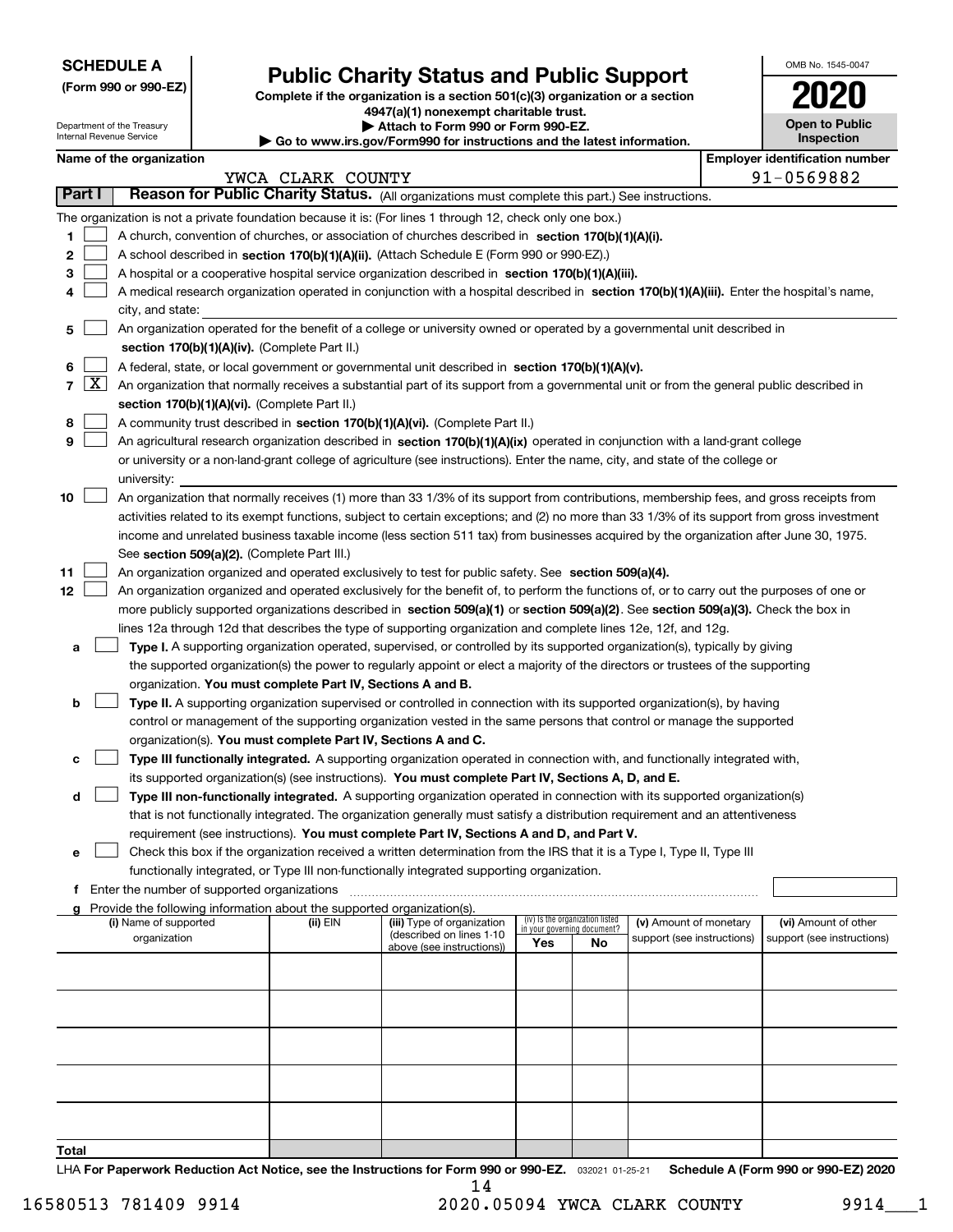#### Schedule A (Form 990 or 990-EZ) 2020 Page YWCA CLARK COUNTY 91-0569882

**2**

**Part II Support Schedule for Organizations Described in Sections 170(b)(1)(A)(iv) and 170(b)(1)(A)(vi)**

(Complete only if you checked the box on line 5, 7, or 8 of Part I or if the organization failed to qualify under Part III. If the organization fails to qualify under the tests listed below, please complete Part III.)

|   | <b>Section A. Public Support</b>                                                                                                                                                                                               |                      |                      |                                 |                        |          |                                          |
|---|--------------------------------------------------------------------------------------------------------------------------------------------------------------------------------------------------------------------------------|----------------------|----------------------|---------------------------------|------------------------|----------|------------------------------------------|
|   | Calendar year (or fiscal year beginning in)                                                                                                                                                                                    | (a) 2016             | $(b)$ 2017           | $(c)$ 2018                      | $(d)$ 2019             | (e) 2020 | (f) Total                                |
|   | 1 Gifts, grants, contributions, and                                                                                                                                                                                            |                      |                      |                                 |                        |          |                                          |
|   | membership fees received. (Do not                                                                                                                                                                                              |                      |                      |                                 |                        |          |                                          |
|   | include any "unusual grants.")                                                                                                                                                                                                 | 3410649.             | 3390564.             | 3968628.                        | 3686348.               |          | 4595856.19052045.                        |
|   | 2 Tax revenues levied for the organ-                                                                                                                                                                                           |                      |                      |                                 |                        |          |                                          |
|   | ization's benefit and either paid to                                                                                                                                                                                           |                      |                      |                                 |                        |          |                                          |
|   | or expended on its behalf                                                                                                                                                                                                      |                      |                      |                                 |                        |          |                                          |
|   | 3 The value of services or facilities                                                                                                                                                                                          |                      |                      |                                 |                        |          |                                          |
|   | furnished by a governmental unit to                                                                                                                                                                                            |                      |                      |                                 |                        |          |                                          |
|   | the organization without charge                                                                                                                                                                                                |                      |                      | $104, 940.$ 104, 940. 108, 088. | 108,088.               |          | $108,088.$ 534, 144.                     |
|   | 4 Total. Add lines 1 through 3                                                                                                                                                                                                 | 3515589.             | 3495504.             | 4076716.                        | 3794436.               |          | 4703944.19586189.                        |
| 5 | The portion of total contributions                                                                                                                                                                                             |                      |                      |                                 |                        |          |                                          |
|   | by each person (other than a                                                                                                                                                                                                   |                      |                      |                                 |                        |          |                                          |
|   | governmental unit or publicly                                                                                                                                                                                                  |                      |                      |                                 |                        |          |                                          |
|   | supported organization) included                                                                                                                                                                                               |                      |                      |                                 |                        |          |                                          |
|   | on line 1 that exceeds 2% of the                                                                                                                                                                                               |                      |                      |                                 |                        |          |                                          |
|   | amount shown on line 11,                                                                                                                                                                                                       |                      |                      |                                 |                        |          |                                          |
|   | column (f)                                                                                                                                                                                                                     |                      |                      |                                 |                        |          |                                          |
|   |                                                                                                                                                                                                                                |                      |                      |                                 |                        |          | 19586189.                                |
|   | 6 Public support. Subtract line 5 from line 4.<br><b>Section B. Total Support</b>                                                                                                                                              |                      |                      |                                 |                        |          |                                          |
|   |                                                                                                                                                                                                                                |                      |                      |                                 |                        |          |                                          |
|   | Calendar year (or fiscal year beginning in)                                                                                                                                                                                    | (a) 2016<br>3515589. | (b) 2017<br>3495504. | $(c)$ 2018<br>4076716.          | $(d)$ 2019<br>3794436. | (e) 2020 | (f) Total<br>4703944.19586189.           |
|   | <b>7</b> Amounts from line 4                                                                                                                                                                                                   |                      |                      |                                 |                        |          |                                          |
|   | 8 Gross income from interest,                                                                                                                                                                                                  |                      |                      |                                 |                        |          |                                          |
|   | dividends, payments received on                                                                                                                                                                                                |                      |                      |                                 |                        |          |                                          |
|   | securities loans, rents, royalties,                                                                                                                                                                                            |                      |                      |                                 |                        |          |                                          |
|   | and income from similar sources                                                                                                                                                                                                | 488,320.             | 275,663.             | 224,954.                        | 119,512.               | 41,839.  | 1150288.                                 |
|   | 9 Net income from unrelated business                                                                                                                                                                                           |                      |                      |                                 |                        |          |                                          |
|   | activities, whether or not the                                                                                                                                                                                                 |                      |                      |                                 |                        |          |                                          |
|   | business is regularly carried on                                                                                                                                                                                               |                      |                      |                                 |                        |          |                                          |
|   | 10 Other income. Do not include gain                                                                                                                                                                                           |                      |                      |                                 |                        |          |                                          |
|   | or loss from the sale of capital                                                                                                                                                                                               |                      |                      |                                 |                        |          |                                          |
|   | assets (Explain in Part VI.)                                                                                                                                                                                                   | 21,650.              | 38, 167.             | 8,967.                          | 9,663.                 | 16,573.  | 95,020.                                  |
|   | 11 Total support. Add lines 7 through 10                                                                                                                                                                                       |                      |                      |                                 |                        |          | 20831497.                                |
|   | <b>12</b> Gross receipts from related activities, etc. (see instructions)                                                                                                                                                      |                      |                      |                                 |                        | 12       | 101,677.                                 |
|   | 13 First 5 years. If the Form 990 is for the organization's first, second, third, fourth, or fifth tax year as a section 501(c)(3)                                                                                             |                      |                      |                                 |                        |          |                                          |
|   | organization, check this box and stop here manufactured and according to the state of the state of the state of the state of the state of the state of the state of the state of the state of the state of the state of the st |                      |                      |                                 |                        |          |                                          |
|   | <b>Section C. Computation of Public Support Percentage</b>                                                                                                                                                                     |                      |                      |                                 |                        |          |                                          |
|   | 14 Public support percentage for 2020 (line 6, column (f), divided by line 11, column (f) <i>mummumumum</i>                                                                                                                    |                      |                      |                                 |                        | 14       | 94.02<br>%                               |
|   |                                                                                                                                                                                                                                |                      |                      |                                 |                        | 15       | 94.18<br>$\%$                            |
|   | 16a 33 1/3% support test - 2020. If the organization did not check the box on line 13, and line 14 is 33 1/3% or more, check this box and                                                                                      |                      |                      |                                 |                        |          |                                          |
|   | stop here. The organization qualifies as a publicly supported organization                                                                                                                                                     |                      |                      |                                 |                        |          | $\blacktriangleright$ $\boxed{\text{X}}$ |
|   | b 33 1/3% support test - 2019. If the organization did not check a box on line 13 or 16a, and line 15 is 33 1/3% or more, check this box                                                                                       |                      |                      |                                 |                        |          |                                          |
|   | and stop here. The organization qualifies as a publicly supported organization                                                                                                                                                 |                      |                      |                                 |                        |          |                                          |
|   | 17a 10% -facts-and-circumstances test - 2020. If the organization did not check a box on line 13, 16a, or 16b, and line 14 is 10% or more,                                                                                     |                      |                      |                                 |                        |          |                                          |
|   | and if the organization meets the facts-and-circumstances test, check this box and stop here. Explain in Part VI how the organization                                                                                          |                      |                      |                                 |                        |          |                                          |
|   | meets the facts-and-circumstances test. The organization qualifies as a publicly supported organization                                                                                                                        |                      |                      |                                 |                        |          |                                          |
|   | <b>b 10% -facts-and-circumstances test - 2019.</b> If the organization did not check a box on line 13, 16a, 16b, or 17a, and line 15 is 10% or                                                                                 |                      |                      |                                 |                        |          |                                          |
|   | more, and if the organization meets the facts-and-circumstances test, check this box and stop here. Explain in Part VI how the                                                                                                 |                      |                      |                                 |                        |          |                                          |
|   | organization meets the facts-and-circumstances test. The organization qualifies as a publicly supported organization                                                                                                           |                      |                      |                                 |                        |          |                                          |
|   | 18 Private foundation. If the organization did not check a box on line 13, 16a, 16b, 17a, or 17b, check this box and see instructions                                                                                          |                      |                      |                                 |                        |          |                                          |
|   |                                                                                                                                                                                                                                |                      |                      |                                 |                        |          | Schedule A (Form 990 or 990-F7) 2020     |

**Schedule A (Form 990 or 990-EZ) 2020**

032022 01-25-21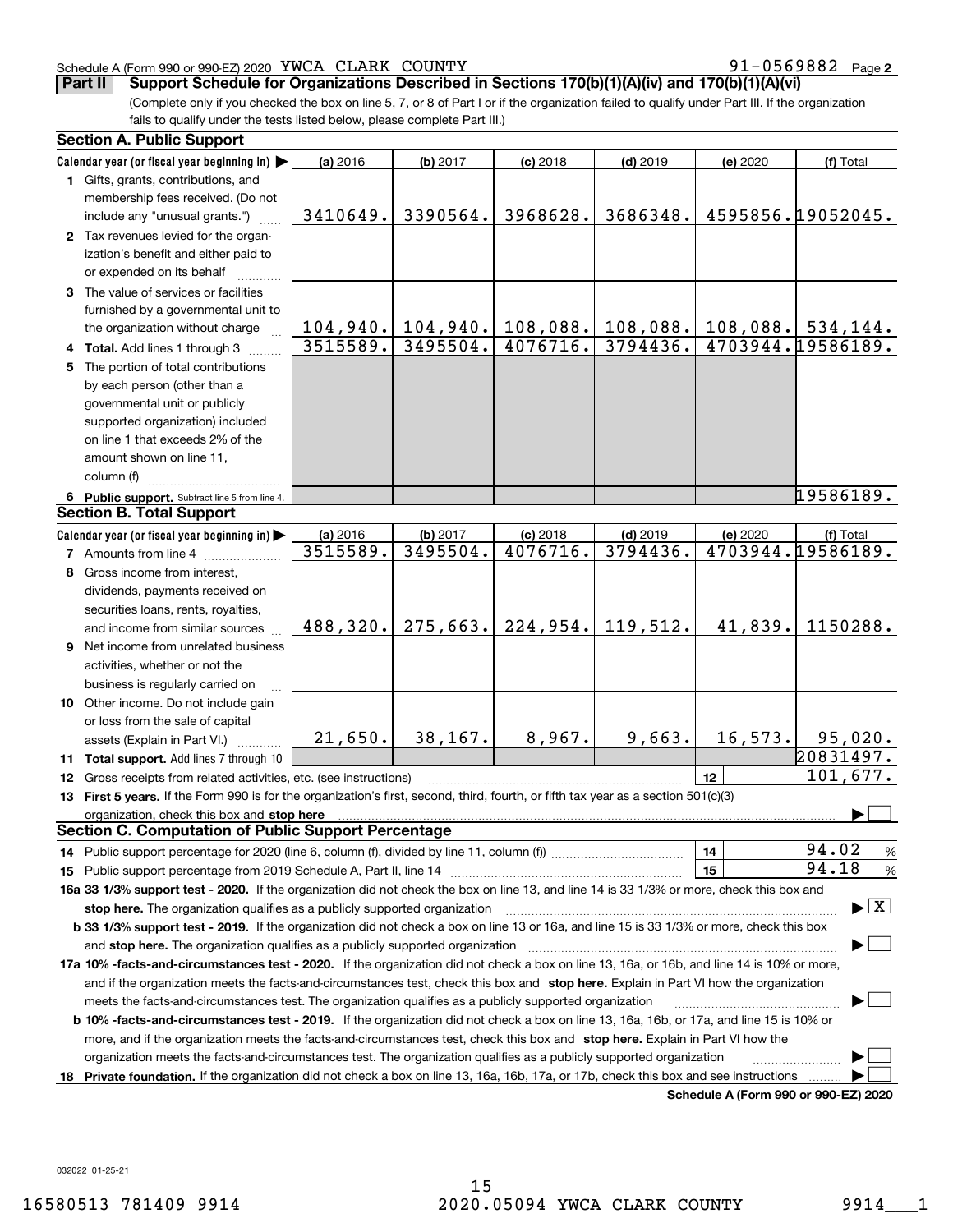#### Schedule A (Form 990 or 990-EZ) 2020 Page YWCA CLARK COUNTY 91-0569882

#### **Part III** | Support Schedule for Organizations Described in Section 509(a)(2)

**3**

(Complete only if you checked the box on line 10 of Part I or if the organization failed to qualify under Part II. If the organization fails to qualify under the tests listed below, please complete Part II.)

| <b>Section A. Public Support</b>                                                                                                                                                                                                                               |          |          |            |            |          |                                      |  |
|----------------------------------------------------------------------------------------------------------------------------------------------------------------------------------------------------------------------------------------------------------------|----------|----------|------------|------------|----------|--------------------------------------|--|
| Calendar year (or fiscal year beginning in) $\blacktriangleright$                                                                                                                                                                                              | (a) 2016 | (b) 2017 | $(c)$ 2018 | $(d)$ 2019 | (e) 2020 | (f) Total                            |  |
| 1 Gifts, grants, contributions, and                                                                                                                                                                                                                            |          |          |            |            |          |                                      |  |
| membership fees received. (Do not                                                                                                                                                                                                                              |          |          |            |            |          |                                      |  |
| include any "unusual grants.")                                                                                                                                                                                                                                 |          |          |            |            |          |                                      |  |
| 2 Gross receipts from admissions,<br>merchandise sold or services per-<br>formed, or facilities furnished in<br>any activity that is related to the<br>organization's tax-exempt purpose                                                                       |          |          |            |            |          |                                      |  |
| 3 Gross receipts from activities that                                                                                                                                                                                                                          |          |          |            |            |          |                                      |  |
| are not an unrelated trade or bus-<br>iness under section 513                                                                                                                                                                                                  |          |          |            |            |          |                                      |  |
| 4 Tax revenues levied for the organ-                                                                                                                                                                                                                           |          |          |            |            |          |                                      |  |
| ization's benefit and either paid to<br>or expended on its behalf<br>.                                                                                                                                                                                         |          |          |            |            |          |                                      |  |
| 5 The value of services or facilities                                                                                                                                                                                                                          |          |          |            |            |          |                                      |  |
| furnished by a governmental unit to                                                                                                                                                                                                                            |          |          |            |            |          |                                      |  |
| the organization without charge                                                                                                                                                                                                                                |          |          |            |            |          |                                      |  |
| <b>6 Total.</b> Add lines 1 through 5                                                                                                                                                                                                                          |          |          |            |            |          |                                      |  |
| 7a Amounts included on lines 1, 2, and<br>3 received from disqualified persons                                                                                                                                                                                 |          |          |            |            |          |                                      |  |
| <b>b</b> Amounts included on lines 2 and 3 received<br>from other than disqualified persons that<br>exceed the greater of \$5,000 or 1% of the<br>amount on line 13 for the year                                                                               |          |          |            |            |          |                                      |  |
| c Add lines 7a and 7b                                                                                                                                                                                                                                          |          |          |            |            |          |                                      |  |
| 8 Public support. (Subtract line 7c from line 6.)<br><b>Section B. Total Support</b>                                                                                                                                                                           |          |          |            |            |          |                                      |  |
| Calendar year (or fiscal year beginning in) $\blacktriangleright$                                                                                                                                                                                              | (a) 2016 | (b) 2017 | $(c)$ 2018 | $(d)$ 2019 | (e) 2020 | (f) Total                            |  |
| 9 Amounts from line 6                                                                                                                                                                                                                                          |          |          |            |            |          |                                      |  |
| 10a Gross income from interest,<br>dividends, payments received on<br>securities loans, rents, royalties,<br>and income from similar sources                                                                                                                   |          |          |            |            |          |                                      |  |
| <b>b</b> Unrelated business taxable income                                                                                                                                                                                                                     |          |          |            |            |          |                                      |  |
| (less section 511 taxes) from businesses                                                                                                                                                                                                                       |          |          |            |            |          |                                      |  |
| acquired after June 30, 1975<br>1.1.1.1.1.1.1.1.1.1                                                                                                                                                                                                            |          |          |            |            |          |                                      |  |
| c Add lines 10a and 10b                                                                                                                                                                                                                                        |          |          |            |            |          |                                      |  |
| <b>11</b> Net income from unrelated business<br>activities not included in line 10b.<br>whether or not the business is<br>regularly carried on                                                                                                                 |          |          |            |            |          |                                      |  |
| <b>12</b> Other income. Do not include gain<br>or loss from the sale of capital<br>assets (Explain in Part VI.)                                                                                                                                                |          |          |            |            |          |                                      |  |
| <b>13</b> Total support. (Add lines 9, 10c, 11, and 12.)                                                                                                                                                                                                       |          |          |            |            |          |                                      |  |
| 14 First 5 years. If the Form 990 is for the organization's first, second, third, fourth, or fifth tax year as a section 501(c)(3) organization,                                                                                                               |          |          |            |            |          |                                      |  |
| check this box and stop here <b>contractly contractly and structure and stop here</b> check this box and stop here <b>contractly and stop here contractly</b><br><b>Section C. Computation of Public Support Percentage</b>                                    |          |          |            |            |          |                                      |  |
|                                                                                                                                                                                                                                                                |          |          |            |            | 15       | %                                    |  |
| 16 Public support percentage from 2019 Schedule A, Part III, line 15                                                                                                                                                                                           |          |          |            |            | 16       | %                                    |  |
| <b>Section D. Computation of Investment Income Percentage</b>                                                                                                                                                                                                  |          |          |            |            |          |                                      |  |
| 17 Investment income percentage for 2020 (line 10c, column (f), divided by line 13, column (f))<br>18 Investment income percentage from 2019 Schedule A, Part III, line 17                                                                                     |          |          |            |            | 17<br>18 | %<br>%                               |  |
| 19a 33 1/3% support tests - 2020. If the organization did not check the box on line 14, and line 15 is more than 33 1/3%, and line 17 is not                                                                                                                   |          |          |            |            |          |                                      |  |
| more than 33 1/3%, check this box and stop here. The organization qualifies as a publicly supported organization                                                                                                                                               |          |          |            |            |          |                                      |  |
| b 33 1/3% support tests - 2019. If the organization did not check a box on line 14 or line 19a, and line 16 is more than 33 1/3%, and                                                                                                                          |          |          |            |            |          |                                      |  |
|                                                                                                                                                                                                                                                                |          |          |            |            |          |                                      |  |
| line 18 is not more than 33 1/3%, check this box and stop here. The organization qualifies as a publicly supported organization<br>20 Private foundation. If the organization did not check a box on line 14, 19a, or 19b, check this box and see instructions |          |          |            |            |          |                                      |  |
| 032023 01-25-21                                                                                                                                                                                                                                                |          |          |            |            |          | Schedule A (Form 990 or 990-EZ) 2020 |  |
|                                                                                                                                                                                                                                                                |          | 16       |            |            |          |                                      |  |

16580513 781409 9914 2020.05094 YWCA CLARK COUNTY 9914\_\_\_1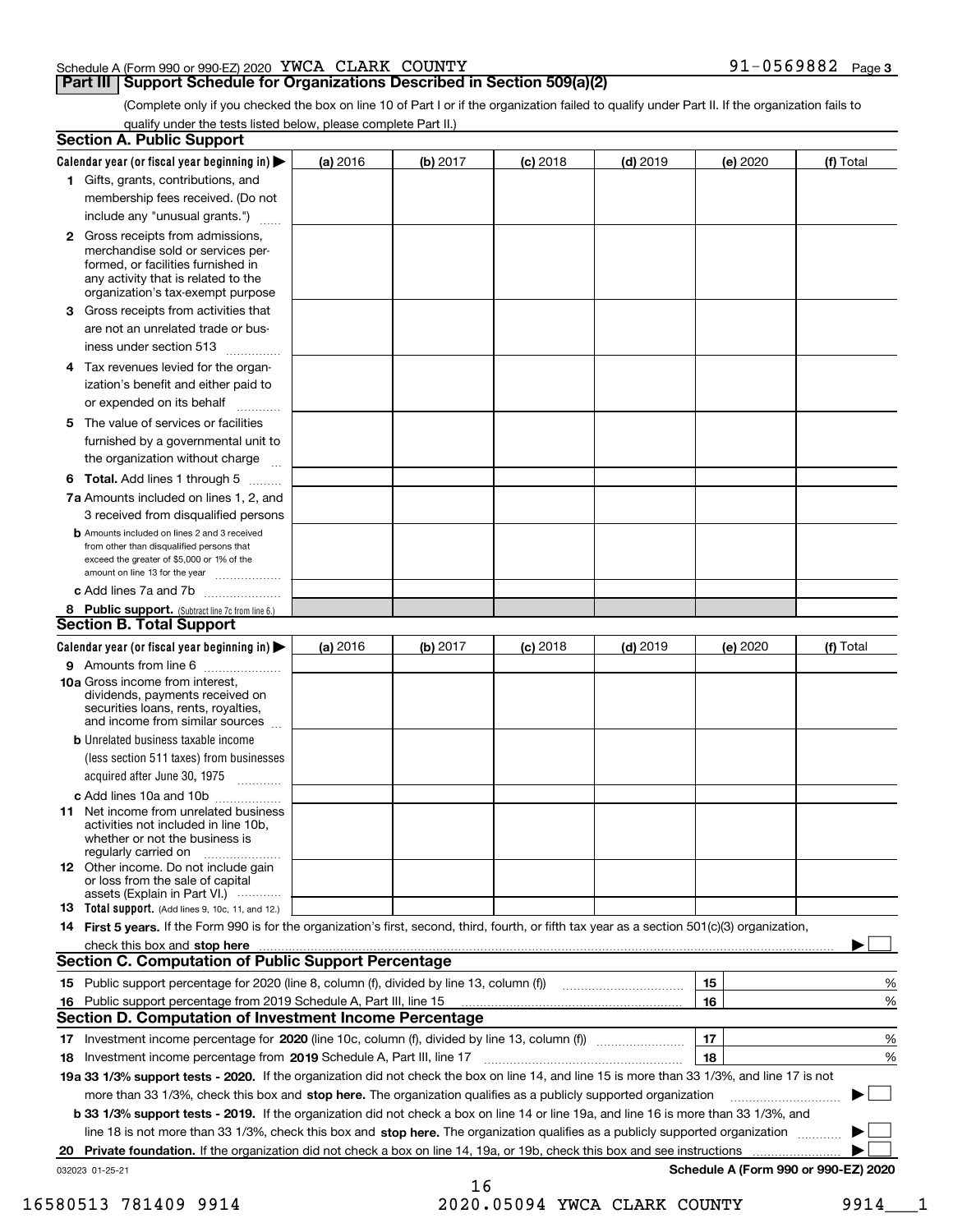**1**

**2**

**3a**

**3b**

**3c**

**4a**

**4b**

**YesNo**

### **Part IV Supporting Organizations**

(Complete only if you checked a box in line 12 on Part I. If you checked box 12a, Part I, complete Sections A and B. If you checked box 12b, Part I, complete Sections A and C. If you checked box 12c, Part I, complete Sections A, D, and E. If you checked box 12d, Part I, complete Sections A and D, and complete Part V.)

#### **Section A. All Supporting Organizations**

- **1** Are all of the organization's supported organizations listed by name in the organization's governing documents? If "No," describe in **Part VI** how the supported organizations are designated. If designated by *class or purpose, describe the designation. If historic and continuing relationship, explain.*
- **2** Did the organization have any supported organization that does not have an IRS determination of status under section 509(a)(1) or (2)? If "Yes," explain in Part VI how the organization determined that the supported *organization was described in section 509(a)(1) or (2).*
- **3a** Did the organization have a supported organization described in section 501(c)(4), (5), or (6)? If "Yes," answer *lines 3b and 3c below.*
- **b** Did the organization confirm that each supported organization qualified under section 501(c)(4), (5), or (6) and satisfied the public support tests under section 509(a)(2)? If "Yes," describe in **Part VI** when and how the *organization made the determination.*
- **c**Did the organization ensure that all support to such organizations was used exclusively for section 170(c)(2)(B) purposes? If "Yes," explain in **Part VI** what controls the organization put in place to ensure such use.
- **4a***If* Was any supported organization not organized in the United States ("foreign supported organization")? *"Yes," and if you checked box 12a or 12b in Part I, answer lines 4b and 4c below.*
- **b** Did the organization have ultimate control and discretion in deciding whether to make grants to the foreign supported organization? If "Yes," describe in **Part VI** how the organization had such control and discretion *despite being controlled or supervised by or in connection with its supported organizations.*
- **c** Did the organization support any foreign supported organization that does not have an IRS determination under sections 501(c)(3) and 509(a)(1) or (2)? If "Yes," explain in **Part VI** what controls the organization used *to ensure that all support to the foreign supported organization was used exclusively for section 170(c)(2)(B) purposes.*
- **5a** Did the organization add, substitute, or remove any supported organizations during the tax year? If "Yes," answer lines 5b and 5c below (if applicable). Also, provide detail in **Part VI,** including (i) the names and EIN *numbers of the supported organizations added, substituted, or removed; (ii) the reasons for each such action; (iii) the authority under the organization's organizing document authorizing such action; and (iv) how the action was accomplished (such as by amendment to the organizing document).*
- **b** Type I or Type II only. Was any added or substituted supported organization part of a class already designated in the organization's organizing document?
- **cSubstitutions only.**  Was the substitution the result of an event beyond the organization's control?
- **6** Did the organization provide support (whether in the form of grants or the provision of services or facilities) to **Part VI.** *If "Yes," provide detail in* support or benefit one or more of the filing organization's supported organizations? anyone other than (i) its supported organizations, (ii) individuals that are part of the charitable class benefited by one or more of its supported organizations, or (iii) other supporting organizations that also
- **7**Did the organization provide a grant, loan, compensation, or other similar payment to a substantial contributor *If "Yes," complete Part I of Schedule L (Form 990 or 990-EZ).* regard to a substantial contributor? (as defined in section 4958(c)(3)(C)), a family member of a substantial contributor, or a 35% controlled entity with
- **8** Did the organization make a loan to a disqualified person (as defined in section 4958) not described in line 7? *If "Yes," complete Part I of Schedule L (Form 990 or 990-EZ).*
- **9a** Was the organization controlled directly or indirectly at any time during the tax year by one or more in section 509(a)(1) or (2))? If "Yes," *provide detail in* <code>Part VI.</code> disqualified persons, as defined in section 4946 (other than foundation managers and organizations described
- **b** Did one or more disqualified persons (as defined in line 9a) hold a controlling interest in any entity in which the supporting organization had an interest? If "Yes," provide detail in P**art VI**.
- **c**Did a disqualified person (as defined in line 9a) have an ownership interest in, or derive any personal benefit from, assets in which the supporting organization also had an interest? If "Yes," provide detail in P**art VI.**
- **10a** Was the organization subject to the excess business holdings rules of section 4943 because of section supporting organizations)? If "Yes," answer line 10b below. 4943(f) (regarding certain Type II supporting organizations, and all Type III non-functionally integrated
- **b** Did the organization have any excess business holdings in the tax year? (Use Schedule C, Form 4720, to *determine whether the organization had excess business holdings.)*

032024 01-25-21



17 16580513 781409 9914 2020.05094 YWCA CLARK COUNTY 9914 1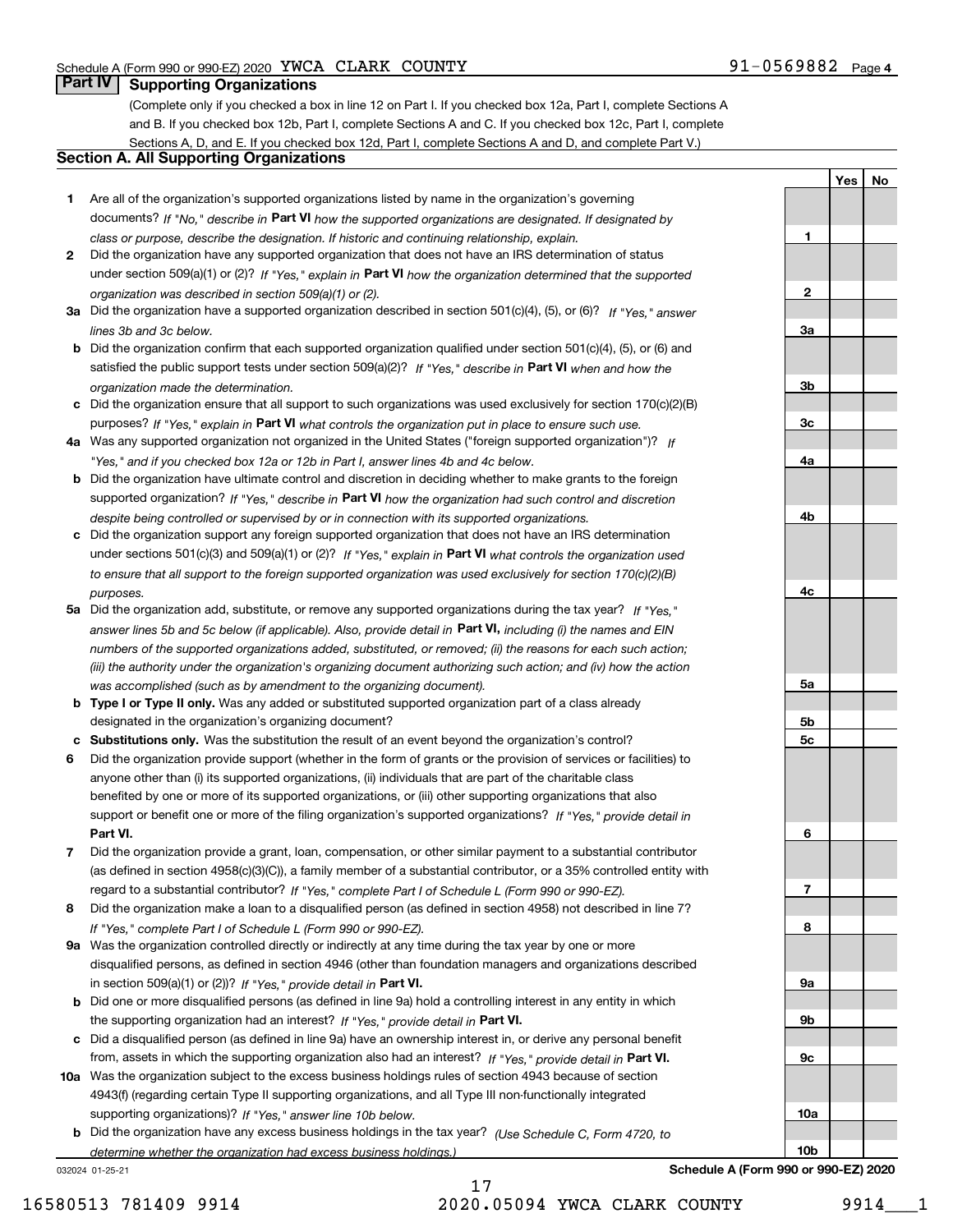|    | <b>Supporting Organizations (continued)</b><br>  Part IV                                                                                                                                                                                                                                                                                                                                                                                                                                                                 |                 |     |    |
|----|--------------------------------------------------------------------------------------------------------------------------------------------------------------------------------------------------------------------------------------------------------------------------------------------------------------------------------------------------------------------------------------------------------------------------------------------------------------------------------------------------------------------------|-----------------|-----|----|
|    |                                                                                                                                                                                                                                                                                                                                                                                                                                                                                                                          |                 | Yes | No |
| 11 | Has the organization accepted a gift or contribution from any of the following persons?                                                                                                                                                                                                                                                                                                                                                                                                                                  |                 |     |    |
|    | a A person who directly or indirectly controls, either alone or together with persons described in lines 11b and                                                                                                                                                                                                                                                                                                                                                                                                         |                 |     |    |
|    | 11c below, the governing body of a supported organization?                                                                                                                                                                                                                                                                                                                                                                                                                                                               | 11a             |     |    |
|    | <b>b</b> A family member of a person described in line 11a above?                                                                                                                                                                                                                                                                                                                                                                                                                                                        | 11 <sub>b</sub> |     |    |
|    | c A 35% controlled entity of a person described in line 11a or 11b above? If "Yes" to line 11a, 11b, or 11c, provide                                                                                                                                                                                                                                                                                                                                                                                                     |                 |     |    |
|    | detail in Part VI.                                                                                                                                                                                                                                                                                                                                                                                                                                                                                                       | 11c             |     |    |
|    | <b>Section B. Type I Supporting Organizations</b>                                                                                                                                                                                                                                                                                                                                                                                                                                                                        |                 |     |    |
|    |                                                                                                                                                                                                                                                                                                                                                                                                                                                                                                                          |                 | Yes | No |
| 1  | Did the governing body, members of the governing body, officers acting in their official capacity, or membership of one or<br>more supported organizations have the power to regularly appoint or elect at least a majority of the organization's officers,<br>directors, or trustees at all times during the tax year? If "No," describe in Part VI how the supported organization(s)<br>effectively operated, supervised, or controlled the organization's activities. If the organization had more than one supported |                 |     |    |
|    | organization, describe how the powers to appoint and/or remove officers, directors, or trustees were allocated among the<br>supported organizations and what conditions or restrictions, if any, applied to such powers during the tax year.                                                                                                                                                                                                                                                                             | 1               |     |    |
| 2  | Did the organization operate for the benefit of any supported organization other than the supported                                                                                                                                                                                                                                                                                                                                                                                                                      |                 |     |    |
|    | organization(s) that operated, supervised, or controlled the supporting organization? If "Yes," explain in                                                                                                                                                                                                                                                                                                                                                                                                               |                 |     |    |
|    | Part VI how providing such benefit carried out the purposes of the supported organization(s) that operated,                                                                                                                                                                                                                                                                                                                                                                                                              |                 |     |    |
|    | supervised, or controlled the supporting organization.                                                                                                                                                                                                                                                                                                                                                                                                                                                                   | 2               |     |    |
|    | Section C. Type II Supporting Organizations                                                                                                                                                                                                                                                                                                                                                                                                                                                                              |                 |     |    |
|    |                                                                                                                                                                                                                                                                                                                                                                                                                                                                                                                          |                 | Yes | No |
| 1. | Were a majority of the organization's directors or trustees during the tax year also a majority of the directors                                                                                                                                                                                                                                                                                                                                                                                                         |                 |     |    |
|    | or trustees of each of the organization's supported organization(s)? If "No," describe in Part VI how control                                                                                                                                                                                                                                                                                                                                                                                                            |                 |     |    |
|    | or management of the supporting organization was vested in the same persons that controlled or managed                                                                                                                                                                                                                                                                                                                                                                                                                   |                 |     |    |
|    | the supported organization(s).<br>Section D. All Type III Supporting Organizations                                                                                                                                                                                                                                                                                                                                                                                                                                       |                 |     |    |
|    |                                                                                                                                                                                                                                                                                                                                                                                                                                                                                                                          |                 |     |    |
|    |                                                                                                                                                                                                                                                                                                                                                                                                                                                                                                                          |                 | Yes | No |
| 1  | Did the organization provide to each of its supported organizations, by the last day of the fifth month of the                                                                                                                                                                                                                                                                                                                                                                                                           |                 |     |    |
|    | organization's tax year, (i) a written notice describing the type and amount of support provided during the prior tax                                                                                                                                                                                                                                                                                                                                                                                                    |                 |     |    |
|    | year, (ii) a copy of the Form 990 that was most recently filed as of the date of notification, and (iii) copies of the                                                                                                                                                                                                                                                                                                                                                                                                   |                 |     |    |
|    | organization's governing documents in effect on the date of notification, to the extent not previously provided?                                                                                                                                                                                                                                                                                                                                                                                                         | 1               |     |    |
| 2  | Were any of the organization's officers, directors, or trustees either (i) appointed or elected by the supported                                                                                                                                                                                                                                                                                                                                                                                                         |                 |     |    |
|    | organization(s) or (ii) serving on the governing body of a supported organization? If "No," explain in Part VI how                                                                                                                                                                                                                                                                                                                                                                                                       | 2               |     |    |
| 3  | the organization maintained a close and continuous working relationship with the supported organization(s).<br>By reason of the relationship described in line 2, above, did the organization's supported organizations have a                                                                                                                                                                                                                                                                                           |                 |     |    |
|    | significant voice in the organization's investment policies and in directing the use of the organization's                                                                                                                                                                                                                                                                                                                                                                                                               |                 |     |    |
|    | income or assets at all times during the tax year? If "Yes," describe in Part VI the role the organization's                                                                                                                                                                                                                                                                                                                                                                                                             |                 |     |    |
|    | supported organizations played in this regard.                                                                                                                                                                                                                                                                                                                                                                                                                                                                           | 3               |     |    |
|    | Section E. Type III Functionally Integrated Supporting Organizations                                                                                                                                                                                                                                                                                                                                                                                                                                                     |                 |     |    |
| 1. | Check the box next to the method that the organization used to satisfy the Integral Part Test during the year (see instructions).                                                                                                                                                                                                                                                                                                                                                                                        |                 |     |    |
| a  | The organization satisfied the Activities Test. Complete line 2 below.                                                                                                                                                                                                                                                                                                                                                                                                                                                   |                 |     |    |
| b  | The organization is the parent of each of its supported organizations. Complete line 3 below.                                                                                                                                                                                                                                                                                                                                                                                                                            |                 |     |    |
| c  | The organization supported a governmental entity. Describe in Part VI how you supported a governmental entity (see instructions).                                                                                                                                                                                                                                                                                                                                                                                        |                 |     |    |
| 2  | Activities Test. Answer lines 2a and 2b below.                                                                                                                                                                                                                                                                                                                                                                                                                                                                           |                 | Yes | No |
| а  | Did substantially all of the organization's activities during the tax year directly further the exempt purposes of                                                                                                                                                                                                                                                                                                                                                                                                       |                 |     |    |
|    | the supported organization(s) to which the organization was responsive? If "Yes," then in Part VI identify                                                                                                                                                                                                                                                                                                                                                                                                               |                 |     |    |
|    | those supported organizations and explain how these activities directly furthered their exempt purposes,                                                                                                                                                                                                                                                                                                                                                                                                                 |                 |     |    |
|    | how the organization was responsive to those supported organizations, and how the organization determined                                                                                                                                                                                                                                                                                                                                                                                                                |                 |     |    |
|    | that these activities constituted substantially all of its activities.                                                                                                                                                                                                                                                                                                                                                                                                                                                   | 2a              |     |    |

- **b** Did the activities described in line 2a, above, constitute activities that, but for the organization's involvement, **Part VI**  *the reasons for the organization's position that its supported organization(s) would have engaged in* one or more of the organization's supported organization(s) would have been engaged in? If "Yes," e*xplain in these activities but for the organization's involvement.*
- **3** Parent of Supported Organizations. Answer lines 3a and 3b below.

**a** Did the organization have the power to regularly appoint or elect a majority of the officers, directors, or trustees of each of the supported organizations? If "Yes" or "No" provide details in P**art VI.** 

032025 01-25-21 **b** Did the organization exercise a substantial degree of direction over the policies, programs, and activities of each of its supported organizations? If "Yes," describe in Part VI the role played by the organization in this regard.

18

**Schedule A (Form 990 or 990-EZ) 2020**

**2b**

**3a**

**3b**

16580513 781409 9914 2020.05094 YWCA CLARK COUNTY 9914\_\_\_1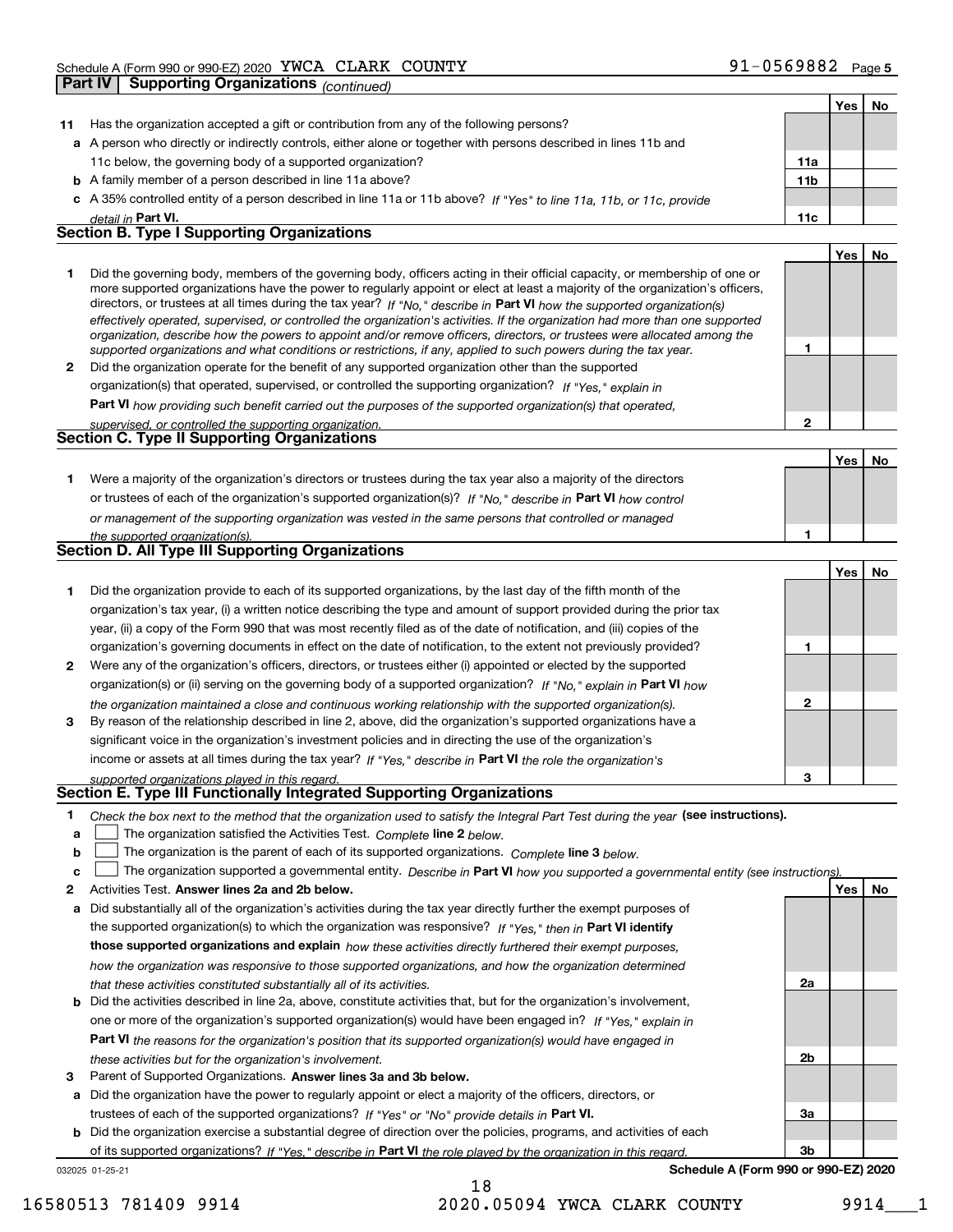#### Schedule A (Form 990 or 990-EZ) 2020 Page YWCA CLARK COUNTY 91-0569882 **Part V Type III Non-Functionally Integrated 509(a)(3) Supporting Organizations**

**1**

1 Check here if the organization satisfied the Integral Part Test as a qualifying trust on Nov. 20, 1970 (explain in Part VI). See instructions. All other Type III non-functionally integrated supporting organizations must complete Sections A through E.

| Section A - Adjusted Net Income |                                                                                                                                   |                | (A) Prior Year | (B) Current Year<br>(optional) |  |  |  |
|---------------------------------|-----------------------------------------------------------------------------------------------------------------------------------|----------------|----------------|--------------------------------|--|--|--|
| 1                               | Net short-term capital gain                                                                                                       | 1              |                |                                |  |  |  |
| 2                               | Recoveries of prior-year distributions                                                                                            | $\overline{2}$ |                |                                |  |  |  |
| 3                               | Other gross income (see instructions)                                                                                             | 3              |                |                                |  |  |  |
| 4                               | Add lines 1 through 3.                                                                                                            | 4              |                |                                |  |  |  |
| 5                               | Depreciation and depletion                                                                                                        | 5              |                |                                |  |  |  |
| 6                               | Portion of operating expenses paid or incurred for production or                                                                  |                |                |                                |  |  |  |
|                                 | collection of gross income or for management, conservation, or                                                                    |                |                |                                |  |  |  |
|                                 | maintenance of property held for production of income (see instructions)                                                          | 6              |                |                                |  |  |  |
| 7                               | Other expenses (see instructions)                                                                                                 | $\overline{7}$ |                |                                |  |  |  |
| 8                               | Adjusted Net Income (subtract lines 5, 6, and 7 from line 4)                                                                      | 8              |                |                                |  |  |  |
|                                 | <b>Section B - Minimum Asset Amount</b>                                                                                           |                | (A) Prior Year | (B) Current Year<br>(optional) |  |  |  |
| 1                               | Aggregate fair market value of all non-exempt-use assets (see                                                                     |                |                |                                |  |  |  |
|                                 | instructions for short tax year or assets held for part of year):                                                                 |                |                |                                |  |  |  |
|                                 | <b>a</b> Average monthly value of securities                                                                                      | 1a             |                |                                |  |  |  |
|                                 | <b>b</b> Average monthly cash balances                                                                                            | 1 <sub>b</sub> |                |                                |  |  |  |
|                                 | c Fair market value of other non-exempt-use assets                                                                                | 1c             |                |                                |  |  |  |
|                                 | d Total (add lines 1a, 1b, and 1c)                                                                                                | 1d             |                |                                |  |  |  |
|                                 | e Discount claimed for blockage or other factors                                                                                  |                |                |                                |  |  |  |
|                                 | (explain in detail in Part VI):                                                                                                   |                |                |                                |  |  |  |
| $\mathbf{2}$                    | Acquisition indebtedness applicable to non-exempt-use assets                                                                      | 2              |                |                                |  |  |  |
| 3                               | Subtract line 2 from line 1d.                                                                                                     | 3              |                |                                |  |  |  |
| 4                               | Cash deemed held for exempt use. Enter 0.015 of line 3 (for greater amount,                                                       |                |                |                                |  |  |  |
|                                 | see instructions)                                                                                                                 | 4              |                |                                |  |  |  |
| 5                               | Net value of non-exempt-use assets (subtract line 4 from line 3)                                                                  | 5              |                |                                |  |  |  |
| 6                               | Multiply line 5 by 0.035.                                                                                                         | 6              |                |                                |  |  |  |
| 7                               | Recoveries of prior-year distributions                                                                                            | 7              |                |                                |  |  |  |
| 8                               | Minimum Asset Amount (add line 7 to line 6)                                                                                       | 8              |                |                                |  |  |  |
|                                 | <b>Section C - Distributable Amount</b>                                                                                           |                |                | <b>Current Year</b>            |  |  |  |
| 1.                              | Adjusted net income for prior year (from Section A, line 8, column A)                                                             | 1              |                |                                |  |  |  |
| 2                               | Enter 0.85 of line 1.                                                                                                             | $\mathbf 2$    |                |                                |  |  |  |
| 3                               | Minimum asset amount for prior year (from Section B, line 8, column A)                                                            | 3              |                |                                |  |  |  |
| 4                               | Enter greater of line 2 or line 3.                                                                                                | 4              |                |                                |  |  |  |
| 5                               | Income tax imposed in prior year                                                                                                  | 5              |                |                                |  |  |  |
| 6                               | <b>Distributable Amount.</b> Subtract line 5 from line 4, unless subject to                                                       |                |                |                                |  |  |  |
|                                 | emergency temporary reduction (see instructions).                                                                                 | 6              |                |                                |  |  |  |
| 7                               | Check here if the current year is the organization's first as a non-functionally integrated Type III supporting organization (see |                |                |                                |  |  |  |

instructions).

**Schedule A (Form 990 or 990-EZ) 2020**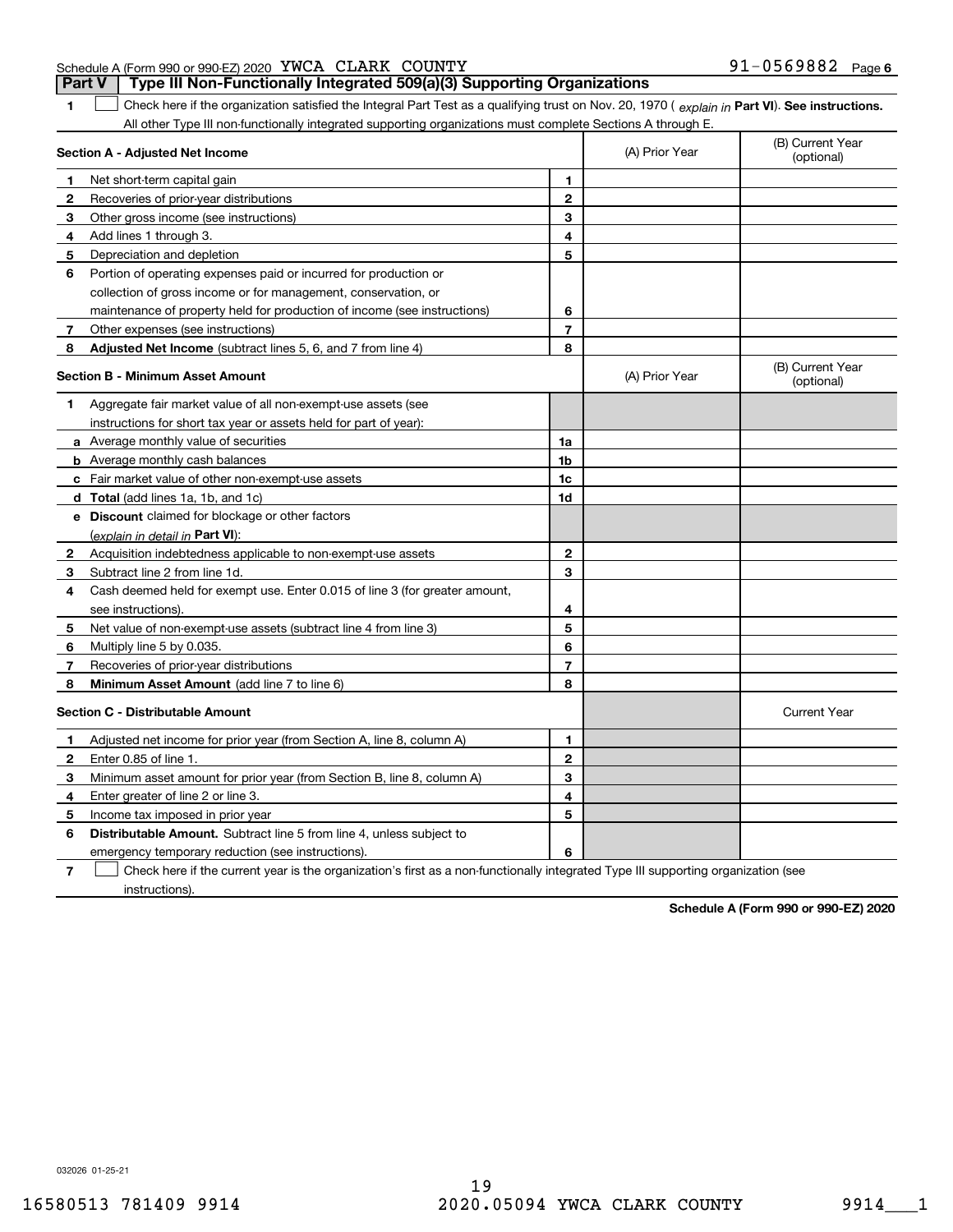Schedule A (Form 990 or 990-EZ) 2020 Page YWCA CLARK COUNTY 91-0569882

|    | Type III Non-Functionally Integrated 509(a)(3) Supporting Organizations<br><b>Part V</b><br>(continued) |                                    |                                               |                                                  |  |  |  |  |
|----|---------------------------------------------------------------------------------------------------------|------------------------------------|-----------------------------------------------|--------------------------------------------------|--|--|--|--|
|    | <b>Section D - Distributions</b><br><b>Current Year</b>                                                 |                                    |                                               |                                                  |  |  |  |  |
| 1  | 1<br>Amounts paid to supported organizations to accomplish exempt purposes                              |                                    |                                               |                                                  |  |  |  |  |
| 2  | Amounts paid to perform activity that directly furthers exempt purposes of supported                    |                                    |                                               |                                                  |  |  |  |  |
|    | organizations, in excess of income from activity                                                        | 2                                  |                                               |                                                  |  |  |  |  |
| 3  | Administrative expenses paid to accomplish exempt purposes of supported organizations                   |                                    | 3                                             |                                                  |  |  |  |  |
| 4  | Amounts paid to acquire exempt-use assets                                                               |                                    | 4                                             |                                                  |  |  |  |  |
| 5  | Qualified set-aside amounts (prior IRS approval required - provide details in Part VI)                  |                                    | 5                                             |                                                  |  |  |  |  |
| 6  | Other distributions ( <i>describe in</i> Part VI). See instructions.                                    |                                    | 6                                             |                                                  |  |  |  |  |
| 7  | Total annual distributions. Add lines 1 through 6.                                                      |                                    | 7                                             |                                                  |  |  |  |  |
| 8  | Distributions to attentive supported organizations to which the organization is responsive              |                                    |                                               |                                                  |  |  |  |  |
|    | (provide details in Part VI). See instructions.                                                         |                                    | 8                                             |                                                  |  |  |  |  |
| 9  | Distributable amount for 2020 from Section C, line 6                                                    |                                    | 9                                             |                                                  |  |  |  |  |
| 10 | Line 8 amount divided by line 9 amount                                                                  |                                    | 10                                            |                                                  |  |  |  |  |
|    | <b>Section E - Distribution Allocations</b> (see instructions)                                          | (i)<br><b>Excess Distributions</b> | (ii)<br><b>Underdistributions</b><br>Pre-2020 | (iii)<br><b>Distributable</b><br>Amount for 2020 |  |  |  |  |
| 1  | Distributable amount for 2020 from Section C, line 6                                                    |                                    |                                               |                                                  |  |  |  |  |
| 2  | Underdistributions, if any, for years prior to 2020 (reason-                                            |                                    |                                               |                                                  |  |  |  |  |
|    | able cause required - explain in Part VI). See instructions.                                            |                                    |                                               |                                                  |  |  |  |  |
| 3  | Excess distributions carryover, if any, to 2020                                                         |                                    |                                               |                                                  |  |  |  |  |
|    | <b>a</b> From 2015                                                                                      |                                    |                                               |                                                  |  |  |  |  |
|    | <b>b</b> From 2016                                                                                      |                                    |                                               |                                                  |  |  |  |  |
|    | $c$ From 2017                                                                                           |                                    |                                               |                                                  |  |  |  |  |
|    | d From 2018                                                                                             |                                    |                                               |                                                  |  |  |  |  |
|    | e From 2019                                                                                             |                                    |                                               |                                                  |  |  |  |  |
|    | f Total of lines 3a through 3e                                                                          |                                    |                                               |                                                  |  |  |  |  |
|    | g Applied to underdistributions of prior years                                                          |                                    |                                               |                                                  |  |  |  |  |
|    | <b>h</b> Applied to 2020 distributable amount                                                           |                                    |                                               |                                                  |  |  |  |  |
|    | Carryover from 2015 not applied (see instructions)                                                      |                                    |                                               |                                                  |  |  |  |  |
|    | Remainder. Subtract lines 3g, 3h, and 3i from line 3f.                                                  |                                    |                                               |                                                  |  |  |  |  |
| 4  | Distributions for 2020 from Section D,                                                                  |                                    |                                               |                                                  |  |  |  |  |
|    | line $7:$                                                                                               |                                    |                                               |                                                  |  |  |  |  |
|    | a Applied to underdistributions of prior years                                                          |                                    |                                               |                                                  |  |  |  |  |
|    | <b>b</b> Applied to 2020 distributable amount                                                           |                                    |                                               |                                                  |  |  |  |  |
|    | c Remainder. Subtract lines 4a and 4b from line 4.                                                      |                                    |                                               |                                                  |  |  |  |  |
| 5. | Remaining underdistributions for years prior to 2020, if                                                |                                    |                                               |                                                  |  |  |  |  |
|    | any. Subtract lines 3g and 4a from line 2. For result greater                                           |                                    |                                               |                                                  |  |  |  |  |
|    | than zero, explain in Part VI. See instructions.                                                        |                                    |                                               |                                                  |  |  |  |  |
| 6  | Remaining underdistributions for 2020. Subtract lines 3h                                                |                                    |                                               |                                                  |  |  |  |  |
|    | and 4b from line 1. For result greater than zero, explain in                                            |                                    |                                               |                                                  |  |  |  |  |
|    | Part VI. See instructions.                                                                              |                                    |                                               |                                                  |  |  |  |  |
| 7  | Excess distributions carryover to 2021. Add lines 3j                                                    |                                    |                                               |                                                  |  |  |  |  |
|    | and 4c.                                                                                                 |                                    |                                               |                                                  |  |  |  |  |
| 8  | Breakdown of line 7:                                                                                    |                                    |                                               |                                                  |  |  |  |  |
|    | a Excess from 2016                                                                                      |                                    |                                               |                                                  |  |  |  |  |
|    | <b>b</b> Excess from 2017                                                                               |                                    |                                               |                                                  |  |  |  |  |
|    | c Excess from 2018                                                                                      |                                    |                                               |                                                  |  |  |  |  |
|    | d Excess from 2019                                                                                      |                                    |                                               |                                                  |  |  |  |  |
|    | e Excess from 2020                                                                                      |                                    |                                               |                                                  |  |  |  |  |

**Schedule A (Form 990 or 990-EZ) 2020**

032027 01-25-21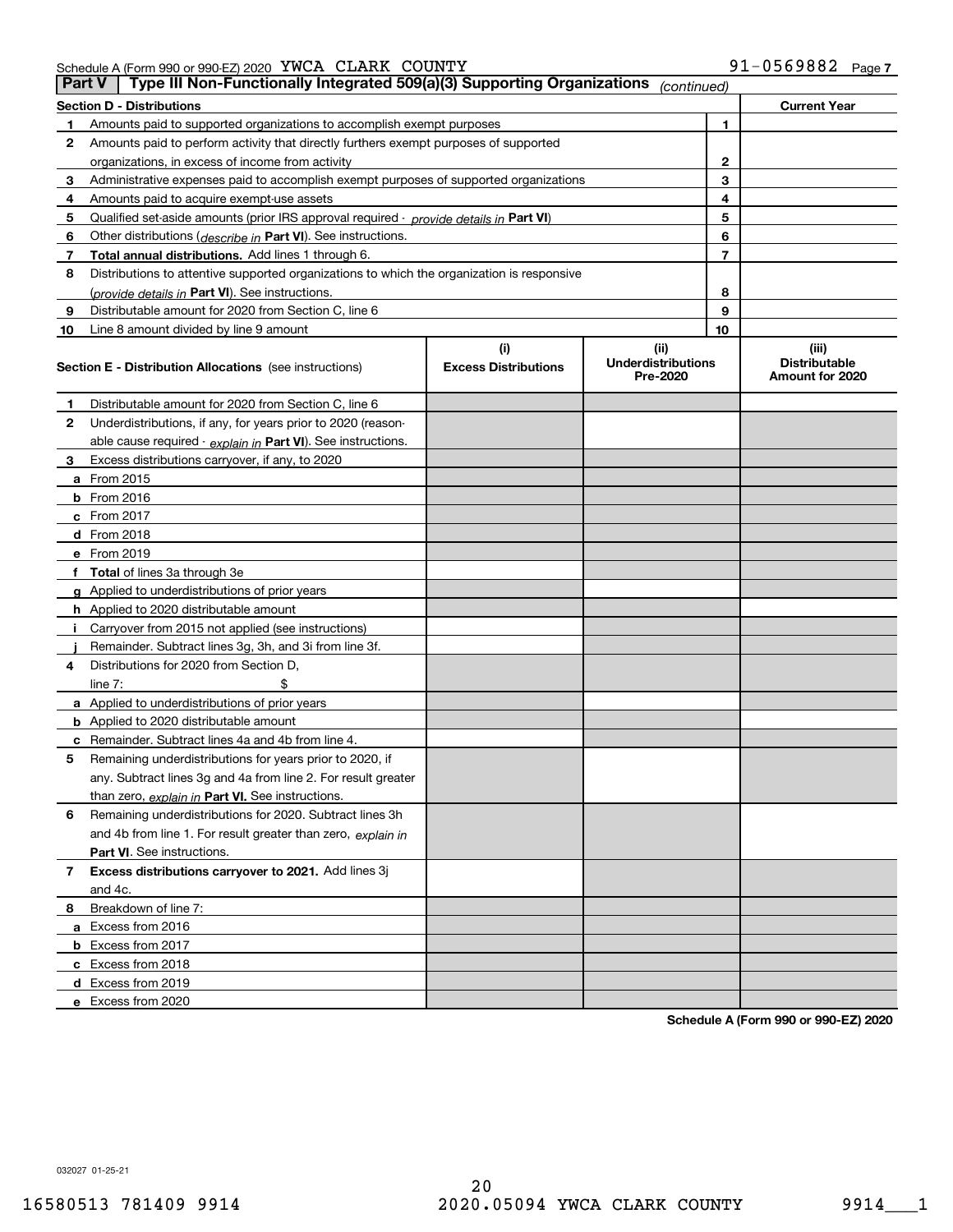#### Schedule A (Form 990 or 990-EZ) 2020 Page YWCA CLARK COUNTY 91-0569882

| <b>Part VI</b>  | Supplemental Information. Provide the explanations required by Part II, line 10; Part II, line 17a or 17b; Part III, line 12;<br>Part IV, Section A, lines 1, 2, 3b, 3c, 4b, 4c, 5a, 6, 9a, 9b, 9c, 11a, 11b, and 11c; Part IV, Section B, lines 1 and 2; Part IV, Section C,<br>line 1; Part IV, Section D, lines 2 and 3; Part IV, Section E, lines 1c, 2a, 2b, 3a, and 3b; Part V, line 1; Part V, Section B, line 1e; Part V,<br>Section D, lines 5, 6, and 8; and Part V, Section E, lines 2, 5, and 6. Also complete this part for any additional information.<br>(See instructions.) |
|-----------------|---------------------------------------------------------------------------------------------------------------------------------------------------------------------------------------------------------------------------------------------------------------------------------------------------------------------------------------------------------------------------------------------------------------------------------------------------------------------------------------------------------------------------------------------------------------------------------------------|
|                 |                                                                                                                                                                                                                                                                                                                                                                                                                                                                                                                                                                                             |
|                 |                                                                                                                                                                                                                                                                                                                                                                                                                                                                                                                                                                                             |
|                 |                                                                                                                                                                                                                                                                                                                                                                                                                                                                                                                                                                                             |
|                 |                                                                                                                                                                                                                                                                                                                                                                                                                                                                                                                                                                                             |
|                 |                                                                                                                                                                                                                                                                                                                                                                                                                                                                                                                                                                                             |
|                 |                                                                                                                                                                                                                                                                                                                                                                                                                                                                                                                                                                                             |
|                 |                                                                                                                                                                                                                                                                                                                                                                                                                                                                                                                                                                                             |
|                 |                                                                                                                                                                                                                                                                                                                                                                                                                                                                                                                                                                                             |
|                 |                                                                                                                                                                                                                                                                                                                                                                                                                                                                                                                                                                                             |
|                 |                                                                                                                                                                                                                                                                                                                                                                                                                                                                                                                                                                                             |
|                 |                                                                                                                                                                                                                                                                                                                                                                                                                                                                                                                                                                                             |
|                 |                                                                                                                                                                                                                                                                                                                                                                                                                                                                                                                                                                                             |
|                 |                                                                                                                                                                                                                                                                                                                                                                                                                                                                                                                                                                                             |
|                 |                                                                                                                                                                                                                                                                                                                                                                                                                                                                                                                                                                                             |
|                 |                                                                                                                                                                                                                                                                                                                                                                                                                                                                                                                                                                                             |
|                 |                                                                                                                                                                                                                                                                                                                                                                                                                                                                                                                                                                                             |
|                 |                                                                                                                                                                                                                                                                                                                                                                                                                                                                                                                                                                                             |
|                 |                                                                                                                                                                                                                                                                                                                                                                                                                                                                                                                                                                                             |
|                 |                                                                                                                                                                                                                                                                                                                                                                                                                                                                                                                                                                                             |
|                 |                                                                                                                                                                                                                                                                                                                                                                                                                                                                                                                                                                                             |
|                 |                                                                                                                                                                                                                                                                                                                                                                                                                                                                                                                                                                                             |
|                 |                                                                                                                                                                                                                                                                                                                                                                                                                                                                                                                                                                                             |
|                 |                                                                                                                                                                                                                                                                                                                                                                                                                                                                                                                                                                                             |
|                 |                                                                                                                                                                                                                                                                                                                                                                                                                                                                                                                                                                                             |
|                 |                                                                                                                                                                                                                                                                                                                                                                                                                                                                                                                                                                                             |
|                 |                                                                                                                                                                                                                                                                                                                                                                                                                                                                                                                                                                                             |
|                 |                                                                                                                                                                                                                                                                                                                                                                                                                                                                                                                                                                                             |
|                 |                                                                                                                                                                                                                                                                                                                                                                                                                                                                                                                                                                                             |
|                 |                                                                                                                                                                                                                                                                                                                                                                                                                                                                                                                                                                                             |
|                 |                                                                                                                                                                                                                                                                                                                                                                                                                                                                                                                                                                                             |
|                 |                                                                                                                                                                                                                                                                                                                                                                                                                                                                                                                                                                                             |
|                 |                                                                                                                                                                                                                                                                                                                                                                                                                                                                                                                                                                                             |
| 032028 01-25-21 | Schedule A (Form 990 or 990-EZ) 2020<br>21                                                                                                                                                                                                                                                                                                                                                                                                                                                                                                                                                  |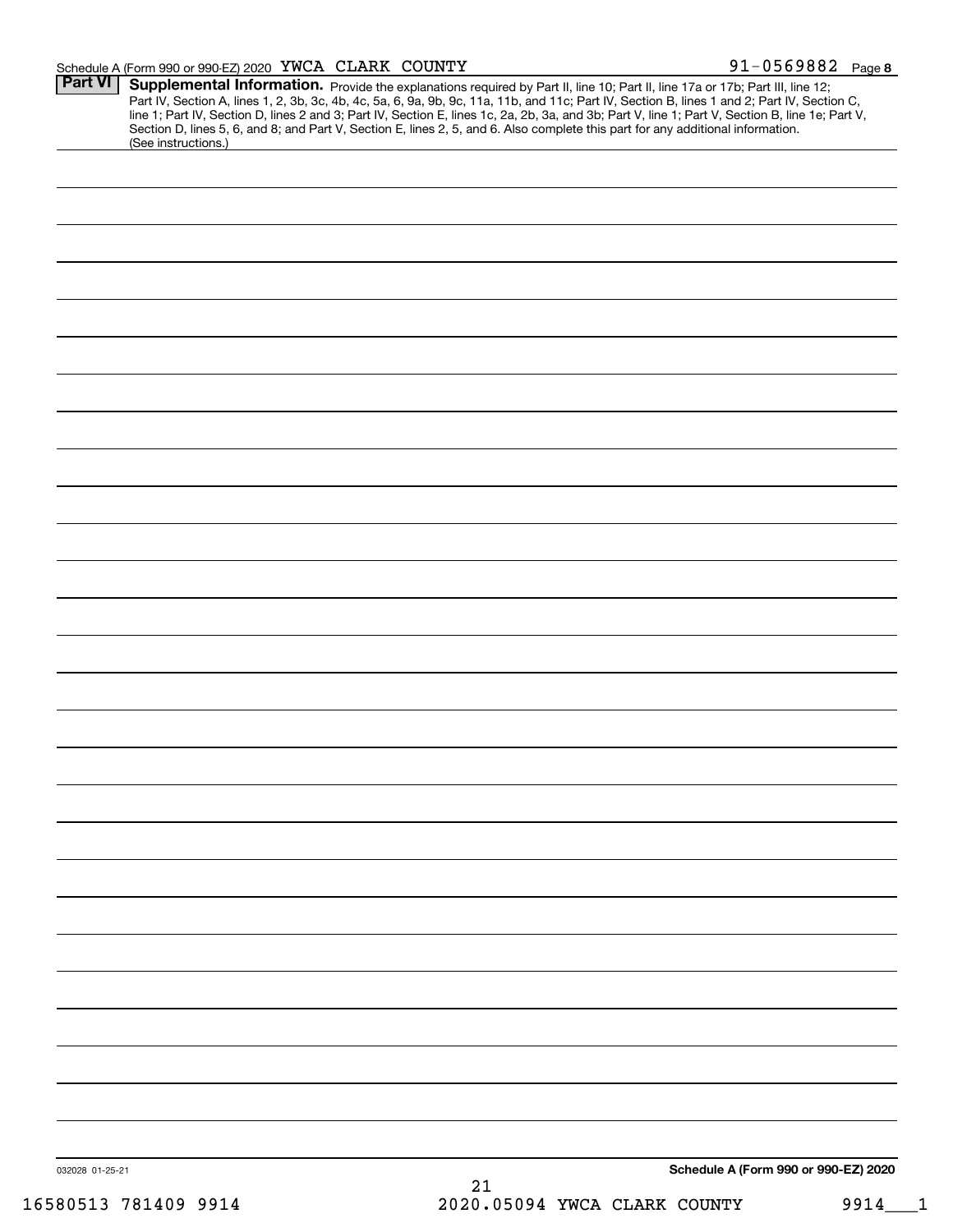Department of the Treasury Internal Revenue Service **(Form 990, 990-EZ, or 990-PF)**

Name of the organization

**Organization type** (check one):

#### \*\* PUBLIC DISCLOSURE COPY \*\*

# **Schedule B Schedule of Contributors**

**| Attach to Form 990, Form 990-EZ, or Form 990-PF. | Go to www.irs.gov/Form990 for the latest information.** OMB No. 1545-0047

**2020**

**Employer identification number**

91-0569882

|  | YWCA CLARK COUNTY |  |
|--|-------------------|--|
|  |                   |  |

| Section:                                                                    |
|-----------------------------------------------------------------------------|
| $X$ 501(c)( 3) (enter number) organization                                  |
| $4947(a)(1)$ nonexempt charitable trust not treated as a private foundation |
| 527 political organization                                                  |
| 501(c)(3) exempt private foundation                                         |
| 4947(a)(1) nonexempt charitable trust treated as a private foundation       |
| 501(c)(3) taxable private foundation                                        |
|                                                                             |

Check if your organization is covered by the **General Rule** or a **Special Rule. Note:**  Only a section 501(c)(7), (8), or (10) organization can check boxes for both the General Rule and a Special Rule. See instructions.

#### **General Rule**

 $\mathcal{L}^{\text{max}}$ 

For an organization filing Form 990, 990-EZ, or 990-PF that received, during the year, contributions totaling \$5,000 or more (in money or property) from any one contributor. Complete Parts I and II. See instructions for determining a contributor's total contributions.

#### **Special Rules**

any one contributor, during the year, total contributions of the greater of  $\,$  (1) \$5,000; or **(2)** 2% of the amount on (i) Form 990, Part VIII, line 1h;  $\boxed{\textbf{X}}$  For an organization described in section 501(c)(3) filing Form 990 or 990-EZ that met the 33 1/3% support test of the regulations under sections 509(a)(1) and 170(b)(1)(A)(vi), that checked Schedule A (Form 990 or 990-EZ), Part II, line 13, 16a, or 16b, and that received from or (ii) Form 990-EZ, line 1. Complete Parts I and II.

For an organization described in section 501(c)(7), (8), or (10) filing Form 990 or 990-EZ that received from any one contributor, during the year, total contributions of more than \$1,000 exclusively for religious, charitable, scientific, literary, or educational purposes, or for the prevention of cruelty to children or animals. Complete Parts I (entering "N/A" in column (b) instead of the contributor name and address), II, and III.  $\mathcal{L}^{\text{max}}$ 

purpose. Don't complete any of the parts unless the **General Rule** applies to this organization because it received *nonexclusively* year, contributions <sub>exclusively</sub> for religious, charitable, etc., purposes, but no such contributions totaled more than \$1,000. If this box is checked, enter here the total contributions that were received during the year for an  $\;$ exclusively religious, charitable, etc., For an organization described in section 501(c)(7), (8), or (10) filing Form 990 or 990-EZ that received from any one contributor, during the religious, charitable, etc., contributions totaling \$5,000 or more during the year  $\Box$ — $\Box$   $\Box$  $\mathcal{L}^{\text{max}}$ 

**Caution:**  An organization that isn't covered by the General Rule and/or the Special Rules doesn't file Schedule B (Form 990, 990-EZ, or 990-PF),  **must** but it answer "No" on Part IV, line 2, of its Form 990; or check the box on line H of its Form 990-EZ or on its Form 990-PF, Part I, line 2, to certify that it doesn't meet the filing requirements of Schedule B (Form 990, 990-EZ, or 990-PF).

**For Paperwork Reduction Act Notice, see the instructions for Form 990, 990-EZ, or 990-PF. Schedule B (Form 990, 990-EZ, or 990-PF) (2020)** LHA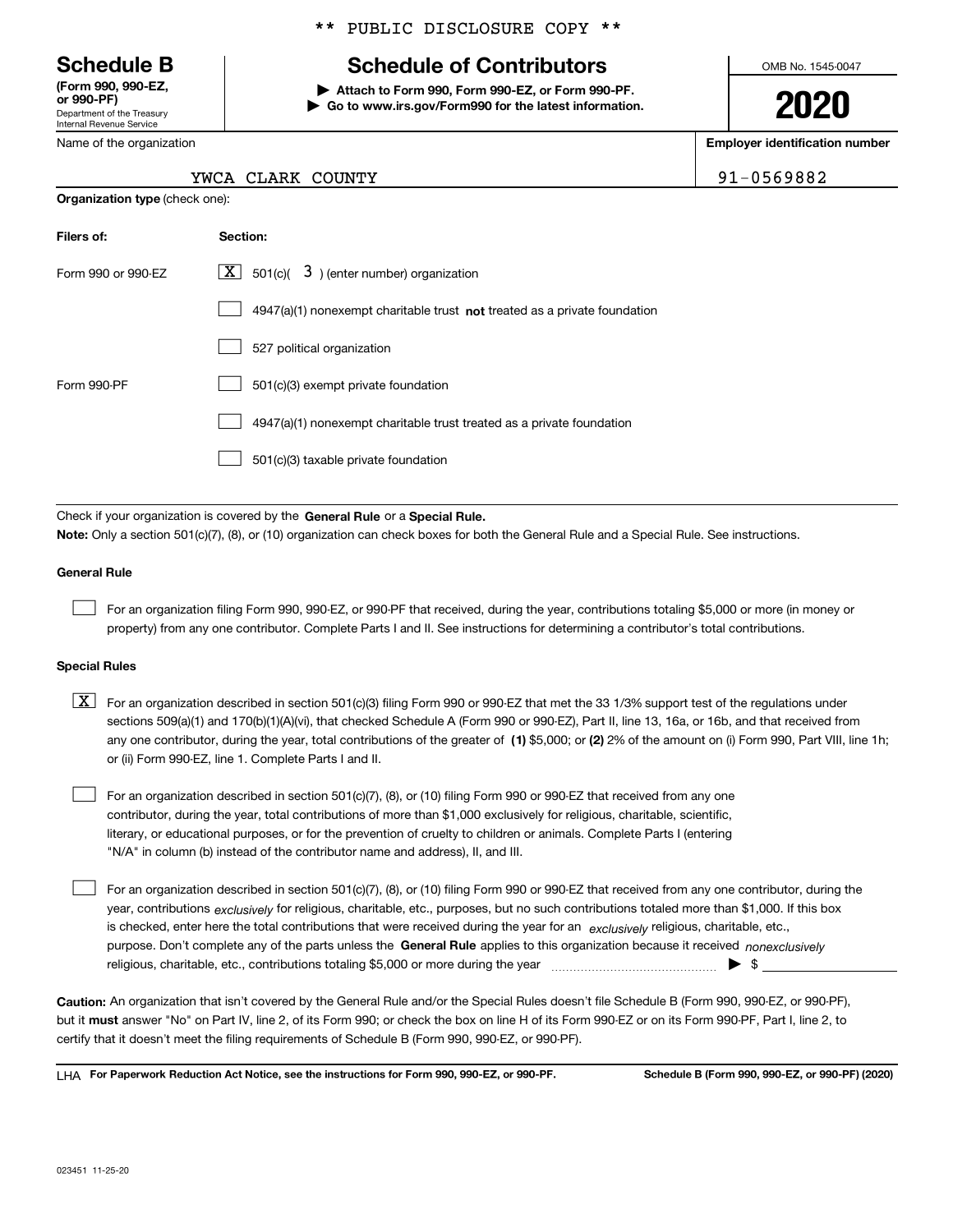# Schedule B (Form 990, 990-EZ, or 990-PF) (2020) Page 2

|                  | Schedule B (Form 990, 990-EZ, or 990-PF) (2020)                                                       |                                   | Page 2                                                                                                      |
|------------------|-------------------------------------------------------------------------------------------------------|-----------------------------------|-------------------------------------------------------------------------------------------------------------|
|                  | Name of organization                                                                                  |                                   | <b>Employer identification number</b>                                                                       |
|                  | YWCA CLARK COUNTY                                                                                     |                                   | 91-0569882                                                                                                  |
| Part I           | <b>Contributors</b> (see instructions). Use duplicate copies of Part I if additional space is needed. |                                   |                                                                                                             |
| (a)<br>No.       | (b)<br>Name, address, and ZIP + 4                                                                     | (c)<br><b>Total contributions</b> | (d)<br>Type of contribution                                                                                 |
| 1                |                                                                                                       | 777,196.<br>\$                    | $\overline{\mathbf{X}}$<br>Person<br>Payroll<br>Noncash<br>(Complete Part II for<br>noncash contributions.) |
| (a)<br>No.       | (b)<br>Name, address, and ZIP + 4                                                                     | (c)<br><b>Total contributions</b> | (d)<br>Type of contribution                                                                                 |
| $\boldsymbol{2}$ |                                                                                                       | 771,393.<br>\$                    | $\overline{\mathbf{X}}$<br>Person<br>Payroll<br>Noncash<br>(Complete Part II for<br>noncash contributions.) |
| (a)<br>No.       | (b)<br>Name, address, and ZIP + 4                                                                     | (c)<br><b>Total contributions</b> | (d)<br>Type of contribution                                                                                 |
| 3                |                                                                                                       | 630,502.<br>\$                    | $\overline{\mathbf{X}}$<br>Person<br>Payroll<br>Noncash<br>(Complete Part II for<br>noncash contributions.) |
| (a)<br>No.       | (b)<br>Name, address, and ZIP + 4                                                                     | (c)<br><b>Total contributions</b> | (d)<br>Type of contribution                                                                                 |
| 4                |                                                                                                       | 163, 111.<br>\$                   | $\overline{\mathbf{X}}$<br>Person<br>Payroll<br>Noncash<br>(Complete Part II for<br>noncash contributions.) |
| (a)<br>No.       | (b)<br>Name, address, and ZIP + 4                                                                     | (c)<br><b>Total contributions</b> | (d)<br>Type of contribution                                                                                 |
| 5                |                                                                                                       | 93,690.<br>\$                     | $\overline{\mathbf{X}}$<br>Person<br>Payroll<br>Noncash<br>(Complete Part II for<br>noncash contributions.) |
| (a)<br>No.       | (b)<br>Name, address, and ZIP + 4                                                                     | (c)<br><b>Total contributions</b> | (d)<br>Type of contribution                                                                                 |
| 6                |                                                                                                       | 553,195.<br>\$                    | $\overline{\mathbf{X}}$<br>Person<br>Payroll<br>Noncash<br>(Complete Part II for<br>noncash contributions.) |
| 023452 11-25-20  |                                                                                                       |                                   | Schedule B (Form 990, 990-EZ, or 990-PF) (2020)                                                             |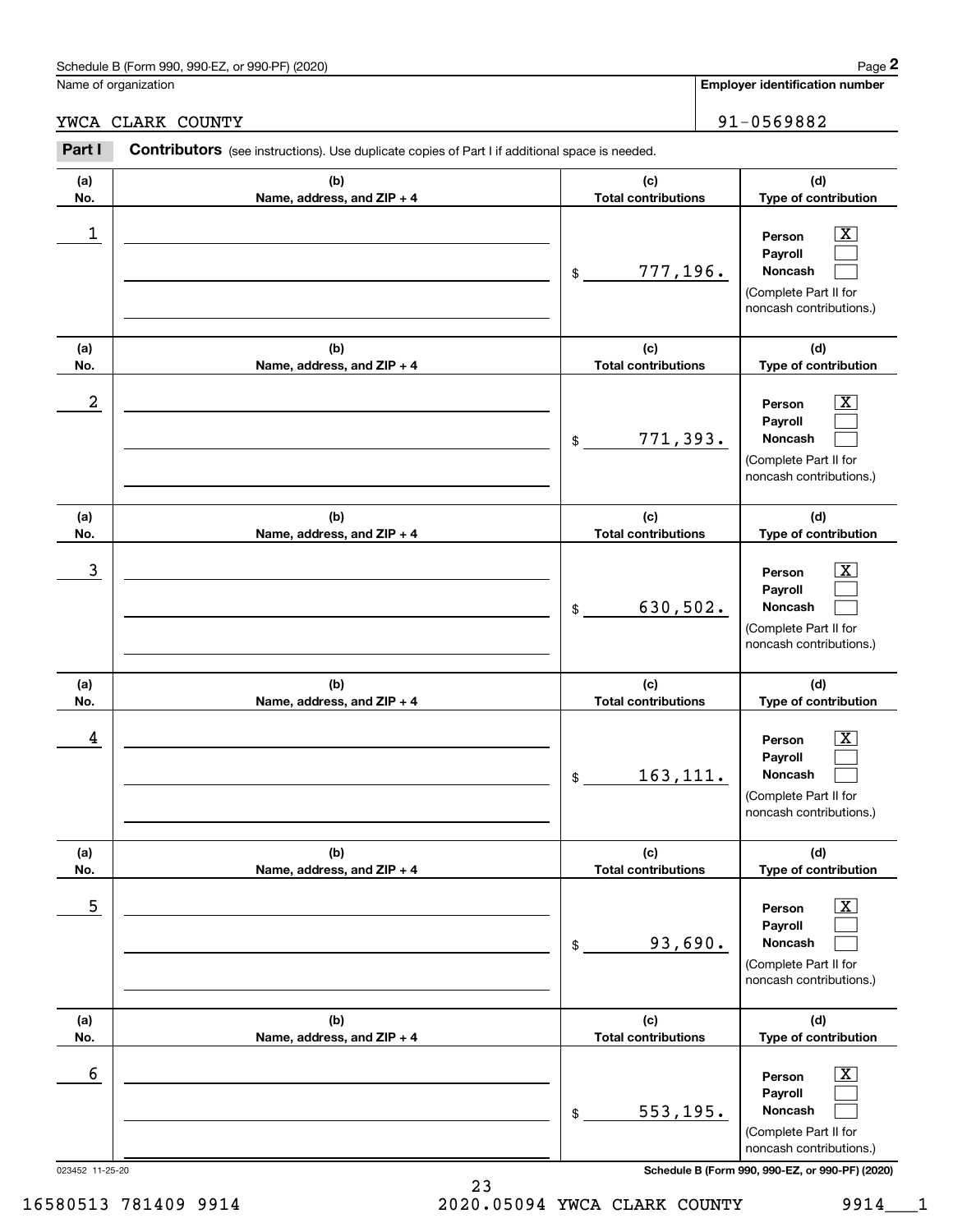| or 990-PF) (2020)<br>Schedule B (Form 990, 990-EZ, | Page |
|----------------------------------------------------|------|
|                                                    |      |

Name of organization

**Employer identification number**

YWCA CLARK COUNTY 91-0569882

Employer identification Page 3<br>
Iame of organization<br> **3Part II Noncash Property** (see instructions). Use duplicate copies of Part II if additional space is needed.<br> **Part II Noncash Property** (see instructions). Use d

| (a)<br>No.<br>from<br>Part I | (b)<br>Description of noncash property given | (c)<br>FMV (or estimate)<br>(See instructions.) | (d)<br>Date received |
|------------------------------|----------------------------------------------|-------------------------------------------------|----------------------|
|                              |                                              | $\frac{1}{2}$                                   |                      |
| (a)<br>No.<br>from<br>Part I | (b)<br>Description of noncash property given | (c)<br>FMV (or estimate)<br>(See instructions.) | (d)<br>Date received |
|                              |                                              | $\frac{1}{2}$                                   |                      |
| (a)<br>No.<br>from<br>Part I | (b)<br>Description of noncash property given | (c)<br>FMV (or estimate)<br>(See instructions.) | (d)<br>Date received |
|                              |                                              | $\sim$                                          |                      |
| (a)<br>No.<br>from<br>Part I | (b)<br>Description of noncash property given | (c)<br>FMV (or estimate)<br>(See instructions.) | (d)<br>Date received |
|                              |                                              | $\frac{1}{2}$                                   |                      |
| (a)<br>No.<br>from<br>Part I | (b)<br>Description of noncash property given | (c)<br>FMV (or estimate)<br>(See instructions.) | (d)<br>Date received |
|                              |                                              | \$                                              |                      |
| (a)<br>No.<br>from<br>Part I | (b)<br>Description of noncash property given | (c)<br>FMV (or estimate)<br>(See instructions.) | (d)<br>Date received |
|                              |                                              | \$                                              |                      |

16580513 781409 9914 2020.05094 YWCA CLARK COUNTY 9914\_\_\_1

24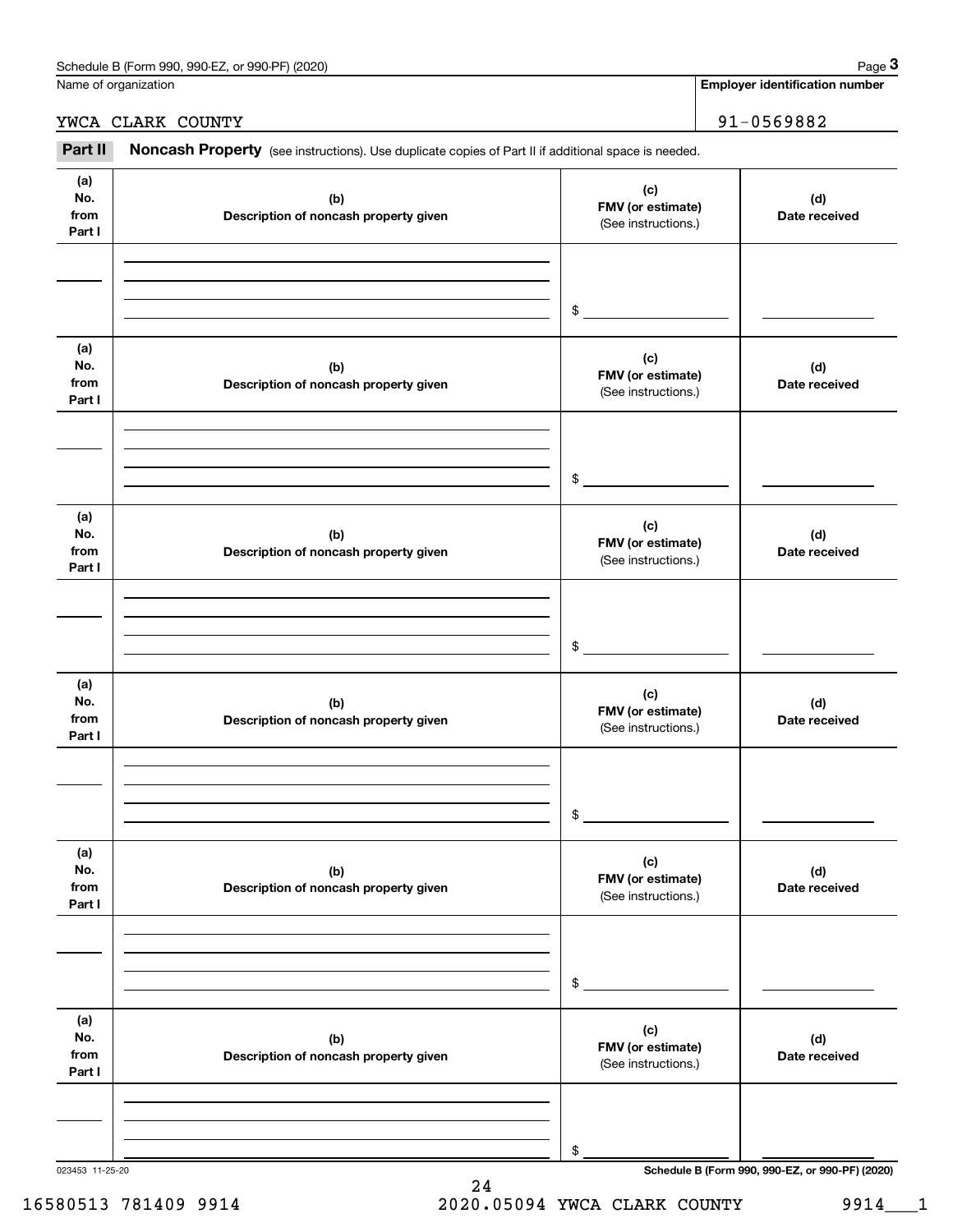|                           | Schedule B (Form 990, 990-EZ, or 990-PF) (2020)                                                                                                                                   |                                          | Page 4                                                                                                                                                         |  |  |  |  |
|---------------------------|-----------------------------------------------------------------------------------------------------------------------------------------------------------------------------------|------------------------------------------|----------------------------------------------------------------------------------------------------------------------------------------------------------------|--|--|--|--|
|                           | Name of organization                                                                                                                                                              |                                          | <b>Employer identification number</b>                                                                                                                          |  |  |  |  |
|                           | YWCA CLARK COUNTY                                                                                                                                                                 |                                          | 91-0569882                                                                                                                                                     |  |  |  |  |
| Part III                  | from any one contributor. Complete columns (a) through (e) and the following line entry. For organizations                                                                        |                                          | Exclusively religious, charitable, etc., contributions to organizations described in section 501(c)(7), (8), or (10) that total more than \$1,000 for the year |  |  |  |  |
|                           | completing Part III, enter the total of exclusively religious, charitable, etc., contributions of \$1,000 or less for the year. (Enter this info. once.) $\blacktriangleright$ \$ |                                          |                                                                                                                                                                |  |  |  |  |
| (a) No.                   | Use duplicate copies of Part III if additional space is needed.                                                                                                                   |                                          |                                                                                                                                                                |  |  |  |  |
| from<br>Part I            | (b) Purpose of gift                                                                                                                                                               | (c) Use of gift                          | (d) Description of how gift is held                                                                                                                            |  |  |  |  |
|                           |                                                                                                                                                                                   |                                          |                                                                                                                                                                |  |  |  |  |
|                           |                                                                                                                                                                                   |                                          |                                                                                                                                                                |  |  |  |  |
|                           |                                                                                                                                                                                   | (e) Transfer of gift                     |                                                                                                                                                                |  |  |  |  |
|                           | Transferee's name, address, and ZIP + 4                                                                                                                                           |                                          | Relationship of transferor to transferee                                                                                                                       |  |  |  |  |
|                           |                                                                                                                                                                                   |                                          |                                                                                                                                                                |  |  |  |  |
|                           |                                                                                                                                                                                   |                                          |                                                                                                                                                                |  |  |  |  |
| (a) No.<br>from<br>Part I | (b) Purpose of gift                                                                                                                                                               | (c) Use of gift                          | (d) Description of how gift is held                                                                                                                            |  |  |  |  |
|                           |                                                                                                                                                                                   |                                          |                                                                                                                                                                |  |  |  |  |
|                           |                                                                                                                                                                                   |                                          |                                                                                                                                                                |  |  |  |  |
|                           | (e) Transfer of gift                                                                                                                                                              |                                          |                                                                                                                                                                |  |  |  |  |
|                           | Transferee's name, address, and ZIP + 4                                                                                                                                           | Relationship of transferor to transferee |                                                                                                                                                                |  |  |  |  |
|                           |                                                                                                                                                                                   |                                          |                                                                                                                                                                |  |  |  |  |
|                           |                                                                                                                                                                                   |                                          |                                                                                                                                                                |  |  |  |  |
| (a) No.<br>from<br>Part I | (b) Purpose of gift                                                                                                                                                               | (c) Use of gift                          | (d) Description of how gift is held                                                                                                                            |  |  |  |  |
|                           |                                                                                                                                                                                   |                                          |                                                                                                                                                                |  |  |  |  |
|                           |                                                                                                                                                                                   |                                          |                                                                                                                                                                |  |  |  |  |
|                           | (e) Transfer of gift                                                                                                                                                              |                                          |                                                                                                                                                                |  |  |  |  |
|                           | Transferee's name, address, and ZIP + 4                                                                                                                                           |                                          | Relationship of transferor to transferee                                                                                                                       |  |  |  |  |
|                           |                                                                                                                                                                                   |                                          |                                                                                                                                                                |  |  |  |  |
|                           |                                                                                                                                                                                   |                                          |                                                                                                                                                                |  |  |  |  |
| (a) No.<br>from<br>Part I | (b) Purpose of gift                                                                                                                                                               | (c) Use of gift                          | (d) Description of how gift is held                                                                                                                            |  |  |  |  |
|                           |                                                                                                                                                                                   |                                          |                                                                                                                                                                |  |  |  |  |
|                           |                                                                                                                                                                                   |                                          |                                                                                                                                                                |  |  |  |  |
|                           | (e) Transfer of gift                                                                                                                                                              |                                          |                                                                                                                                                                |  |  |  |  |
|                           | Transferee's name, address, and ZIP + 4                                                                                                                                           | Relationship of transferor to transferee |                                                                                                                                                                |  |  |  |  |
|                           |                                                                                                                                                                                   |                                          |                                                                                                                                                                |  |  |  |  |
|                           |                                                                                                                                                                                   |                                          |                                                                                                                                                                |  |  |  |  |
|                           |                                                                                                                                                                                   |                                          |                                                                                                                                                                |  |  |  |  |

023454 11-25-20

**Schedule B (Form 990, 990-EZ, or 990-PF) (2020)**

16580513 781409 9914 2020.05094 YWCA CLARK COUNTY 9914\_\_\_1

25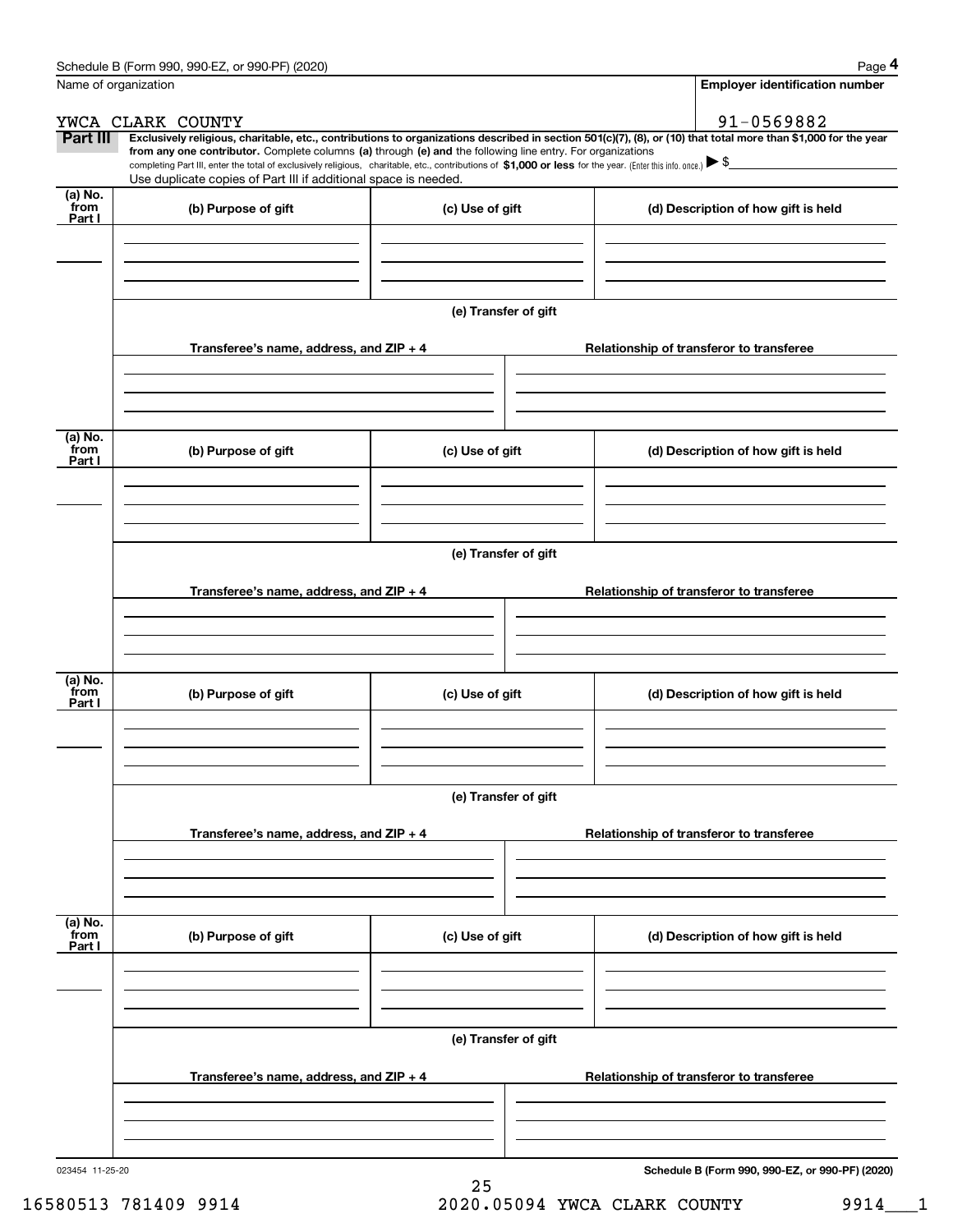| <b>SCHEDULE C</b>                                                                                                                | <b>Political Campaign and Lobbying Activities</b>                                                                                       |                                                                                                                                                                                                                                                                                                     |                                                                               |                                                     |                          | OMB No. 1545-0047                                   |  |  |  |
|----------------------------------------------------------------------------------------------------------------------------------|-----------------------------------------------------------------------------------------------------------------------------------------|-----------------------------------------------------------------------------------------------------------------------------------------------------------------------------------------------------------------------------------------------------------------------------------------------------|-------------------------------------------------------------------------------|-----------------------------------------------------|--------------------------|-----------------------------------------------------|--|--|--|
| (Form 990 or 990-EZ)                                                                                                             |                                                                                                                                         |                                                                                                                                                                                                                                                                                                     | For Organizations Exempt From Income Tax Under section 501(c) and section 527 |                                                     |                          |                                                     |  |  |  |
|                                                                                                                                  |                                                                                                                                         | Complete if the organization is described below. Attach to Form 990 or Form 990-EZ.                                                                                                                                                                                                                 |                                                                               |                                                     |                          | <b>Open to Public</b>                               |  |  |  |
| Department of the Treasury<br>Go to www.irs.gov/Form990 for instructions and the latest information.<br>Internal Revenue Service |                                                                                                                                         |                                                                                                                                                                                                                                                                                                     |                                                                               |                                                     | Inspection               |                                                     |  |  |  |
|                                                                                                                                  | If the organization answered "Yes," on Form 990, Part IV, line 3, or Form 990-EZ, Part V, line 46 (Political Campaign Activities), then |                                                                                                                                                                                                                                                                                                     |                                                                               |                                                     |                          |                                                     |  |  |  |
|                                                                                                                                  | • Section 501(c)(3) organizations: Complete Parts I-A and B. Do not complete Part I-C.                                                  |                                                                                                                                                                                                                                                                                                     |                                                                               |                                                     |                          |                                                     |  |  |  |
|                                                                                                                                  |                                                                                                                                         | • Section 501(c) (other than section 501(c)(3)) organizations: Complete Parts I-A and C below. Do not complete Part I-B.                                                                                                                                                                            |                                                                               |                                                     |                          |                                                     |  |  |  |
| • Section 527 organizations: Complete Part I-A only.                                                                             |                                                                                                                                         |                                                                                                                                                                                                                                                                                                     |                                                                               |                                                     |                          |                                                     |  |  |  |
|                                                                                                                                  |                                                                                                                                         | If the organization answered "Yes," on Form 990, Part IV, line 4, or Form 990-EZ, Part VI, line 47 (Lobbying Activities), then                                                                                                                                                                      |                                                                               |                                                     |                          |                                                     |  |  |  |
|                                                                                                                                  |                                                                                                                                         | • Section 501(c)(3) organizations that have filed Form 5768 (election under section 501(h)): Complete Part II-A. Do not complete Part II-B.                                                                                                                                                         |                                                                               |                                                     |                          |                                                     |  |  |  |
|                                                                                                                                  |                                                                                                                                         | • Section 501(c)(3) organizations that have NOT filed Form 5768 (election under section 501(h)): Complete Part II-B. Do not complete Part II-A.<br>If the organization answered "Yes," on Form 990, Part IV, line 5 (Proxy Tax) (See separate instructions) or Form 990-EZ, Part V, line 35c (Proxy |                                                                               |                                                     |                          |                                                     |  |  |  |
| Tax) (See separate instructions), then                                                                                           |                                                                                                                                         |                                                                                                                                                                                                                                                                                                     |                                                                               |                                                     |                          |                                                     |  |  |  |
|                                                                                                                                  |                                                                                                                                         | • Section 501(c)(4), (5), or (6) organizations: Complete Part III.                                                                                                                                                                                                                                  |                                                                               |                                                     |                          |                                                     |  |  |  |
| Name of organization                                                                                                             |                                                                                                                                         |                                                                                                                                                                                                                                                                                                     |                                                                               |                                                     |                          | <b>Employer identification number</b>               |  |  |  |
|                                                                                                                                  |                                                                                                                                         | YWCA CLARK COUNTY                                                                                                                                                                                                                                                                                   |                                                                               |                                                     |                          | 91-0569882                                          |  |  |  |
| Part I-A                                                                                                                         |                                                                                                                                         | Complete if the organization is exempt under section 501(c) or is a section 527 organization.                                                                                                                                                                                                       |                                                                               |                                                     |                          |                                                     |  |  |  |
|                                                                                                                                  |                                                                                                                                         |                                                                                                                                                                                                                                                                                                     |                                                                               |                                                     |                          |                                                     |  |  |  |
|                                                                                                                                  |                                                                                                                                         | 1 Provide a description of the organization's direct and indirect political campaign activities in Part IV.                                                                                                                                                                                         |                                                                               |                                                     |                          |                                                     |  |  |  |
| <b>2</b> Political campaign activity expenditures                                                                                |                                                                                                                                         |                                                                                                                                                                                                                                                                                                     |                                                                               |                                                     | $\blacktriangleright$ \$ |                                                     |  |  |  |
| 3 Volunteer hours for political campaign activities                                                                              |                                                                                                                                         |                                                                                                                                                                                                                                                                                                     |                                                                               |                                                     |                          |                                                     |  |  |  |
| Part I-B                                                                                                                         |                                                                                                                                         | Complete if the organization is exempt under section 501(c)(3).                                                                                                                                                                                                                                     |                                                                               |                                                     |                          |                                                     |  |  |  |
|                                                                                                                                  |                                                                                                                                         | 1 Enter the amount of any excise tax incurred by the organization under section 4955                                                                                                                                                                                                                |                                                                               | $\bullet$ $\bullet$ $\bullet$                       |                          |                                                     |  |  |  |
|                                                                                                                                  |                                                                                                                                         | 2 Enter the amount of any excise tax incurred by organization managers under section 4955                                                                                                                                                                                                           |                                                                               |                                                     |                          |                                                     |  |  |  |
|                                                                                                                                  |                                                                                                                                         |                                                                                                                                                                                                                                                                                                     |                                                                               |                                                     |                          | Yes<br>No                                           |  |  |  |
| 4a Was a correction made?                                                                                                        |                                                                                                                                         |                                                                                                                                                                                                                                                                                                     |                                                                               |                                                     |                          | Yes<br>No                                           |  |  |  |
| <b>b</b> If "Yes," describe in Part IV.                                                                                          |                                                                                                                                         |                                                                                                                                                                                                                                                                                                     |                                                                               |                                                     |                          |                                                     |  |  |  |
| Part I-C                                                                                                                         |                                                                                                                                         | Complete if the organization is exempt under section 501(c), except section 501(c)(3).                                                                                                                                                                                                              |                                                                               |                                                     |                          |                                                     |  |  |  |
|                                                                                                                                  |                                                                                                                                         | 1 Enter the amount directly expended by the filing organization for section 527 exempt function activities                                                                                                                                                                                          |                                                                               |                                                     | $\blacktriangleright$ \$ |                                                     |  |  |  |
|                                                                                                                                  |                                                                                                                                         | 2 Enter the amount of the filing organization's funds contributed to other organizations for section 527                                                                                                                                                                                            |                                                                               |                                                     |                          |                                                     |  |  |  |
| exempt function activities                                                                                                       |                                                                                                                                         | 3 Total exempt function expenditures. Add lines 1 and 2. Enter here and on Form 1120-POL,                                                                                                                                                                                                           |                                                                               |                                                     | $\blacktriangleright$ \$ |                                                     |  |  |  |
|                                                                                                                                  |                                                                                                                                         |                                                                                                                                                                                                                                                                                                     |                                                                               |                                                     | $\blacktriangleright$ \$ |                                                     |  |  |  |
|                                                                                                                                  |                                                                                                                                         |                                                                                                                                                                                                                                                                                                     |                                                                               |                                                     |                          | <b>No</b><br>Yes                                    |  |  |  |
|                                                                                                                                  |                                                                                                                                         | 5 Enter the names, addresses and employer identification number (EIN) of all section 527 political organizations to which the filing organization                                                                                                                                                   |                                                                               |                                                     |                          |                                                     |  |  |  |
|                                                                                                                                  |                                                                                                                                         | made payments. For each organization listed, enter the amount paid from the filing organization's funds. Also enter the amount of political                                                                                                                                                         |                                                                               |                                                     |                          |                                                     |  |  |  |
|                                                                                                                                  |                                                                                                                                         | contributions received that were promptly and directly delivered to a separate political organization, such as a separate segregated fund or a                                                                                                                                                      |                                                                               |                                                     |                          |                                                     |  |  |  |
|                                                                                                                                  |                                                                                                                                         | political action committee (PAC). If additional space is needed, provide information in Part IV.                                                                                                                                                                                                    |                                                                               |                                                     |                          |                                                     |  |  |  |
| (a) Name                                                                                                                         |                                                                                                                                         | (b) Address                                                                                                                                                                                                                                                                                         | $(c)$ EIN                                                                     | (d) Amount paid from                                |                          | (e) Amount of political                             |  |  |  |
|                                                                                                                                  |                                                                                                                                         |                                                                                                                                                                                                                                                                                                     |                                                                               | filing organization's<br>funds. If none, enter -0-. |                          | contributions received and<br>promptly and directly |  |  |  |
|                                                                                                                                  |                                                                                                                                         |                                                                                                                                                                                                                                                                                                     |                                                                               |                                                     |                          | delivered to a separate                             |  |  |  |
|                                                                                                                                  |                                                                                                                                         |                                                                                                                                                                                                                                                                                                     |                                                                               |                                                     |                          | political organization.                             |  |  |  |
|                                                                                                                                  | If none, enter -0-.                                                                                                                     |                                                                                                                                                                                                                                                                                                     |                                                                               |                                                     |                          |                                                     |  |  |  |
|                                                                                                                                  |                                                                                                                                         |                                                                                                                                                                                                                                                                                                     |                                                                               |                                                     |                          |                                                     |  |  |  |
|                                                                                                                                  |                                                                                                                                         |                                                                                                                                                                                                                                                                                                     |                                                                               |                                                     |                          |                                                     |  |  |  |
|                                                                                                                                  |                                                                                                                                         |                                                                                                                                                                                                                                                                                                     |                                                                               |                                                     |                          |                                                     |  |  |  |
|                                                                                                                                  |                                                                                                                                         |                                                                                                                                                                                                                                                                                                     |                                                                               |                                                     |                          |                                                     |  |  |  |
|                                                                                                                                  |                                                                                                                                         |                                                                                                                                                                                                                                                                                                     |                                                                               |                                                     |                          |                                                     |  |  |  |

**For Paperwork Reduction Act Notice, see the Instructions for Form 990 or 990-EZ. Schedule C (Form 990 or 990-EZ) 2020** LHA

032041 12-02-20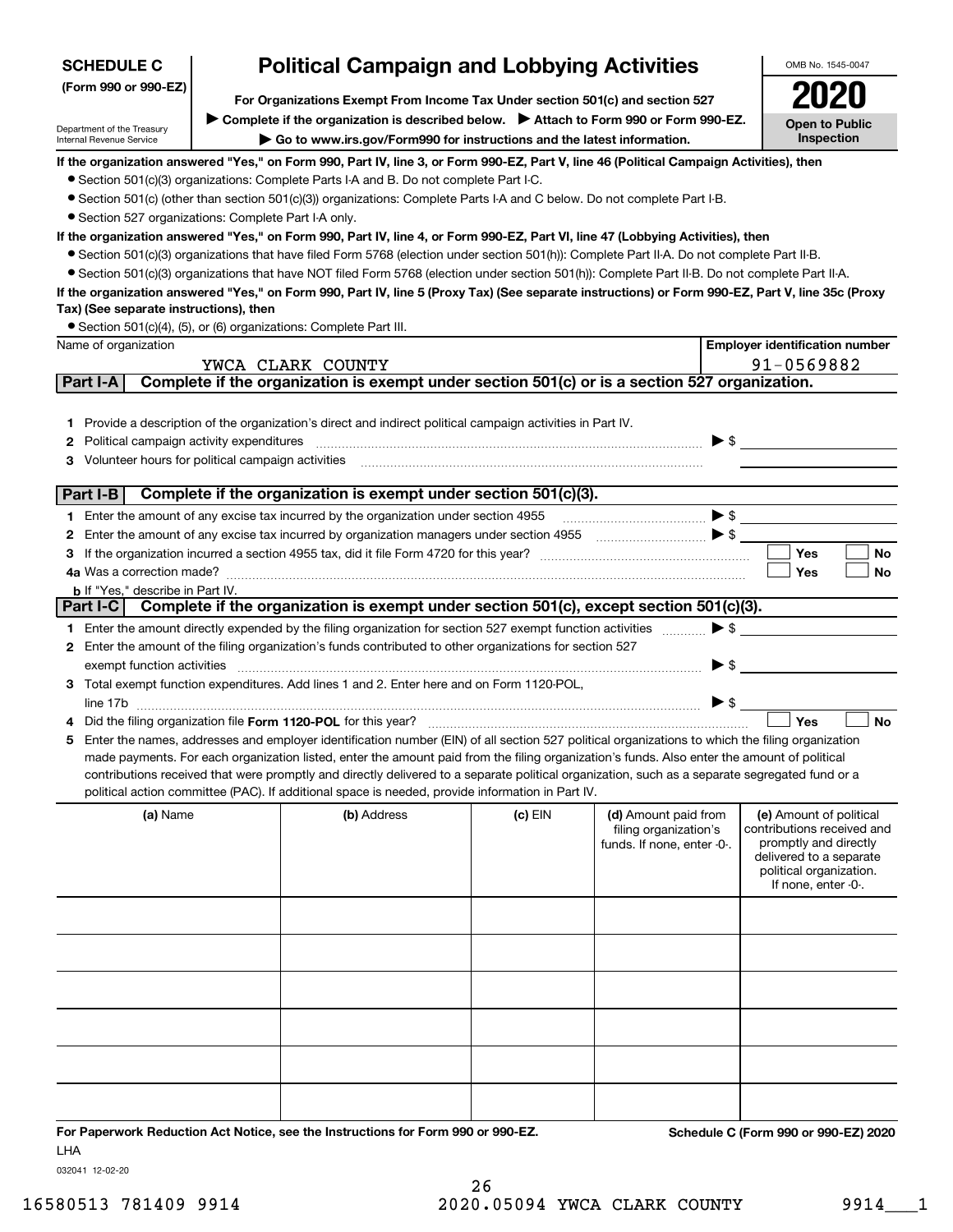| Schedule C (Form 990 or 990-EZ) 2020 YWCA CLARK COUNTY                                                                              |                                                                                                 |                                        |                                                                                  |                                                                                                                                   |                                        | 91-0569882 Page 2              |    |
|-------------------------------------------------------------------------------------------------------------------------------------|-------------------------------------------------------------------------------------------------|----------------------------------------|----------------------------------------------------------------------------------|-----------------------------------------------------------------------------------------------------------------------------------|----------------------------------------|--------------------------------|----|
| Complete if the organization is exempt under section 501(c)(3) and filed Form 5768 (election under<br>Part II-A<br>section 501(h)). |                                                                                                 |                                        |                                                                                  |                                                                                                                                   |                                        |                                |    |
| A Check $\blacktriangleright$<br>expenses, and share of excess lobbying expenditures).                                              |                                                                                                 |                                        |                                                                                  | if the filing organization belongs to an affiliated group (and list in Part IV each affiliated group member's name, address, EIN, |                                        |                                |    |
| <b>B</b> Check $\blacktriangleright$                                                                                                |                                                                                                 |                                        | if the filing organization checked box A and "limited control" provisions apply. |                                                                                                                                   |                                        |                                |    |
|                                                                                                                                     |                                                                                                 | <b>Limits on Lobbying Expenditures</b> | (The term "expenditures" means amounts paid or incurred.)                        |                                                                                                                                   | (a) Filing<br>organization's<br>totals | (b) Affiliated group<br>totals |    |
| 1a Total lobbying expenditures to influence public opinion (grassroots lobbying)                                                    |                                                                                                 |                                        |                                                                                  |                                                                                                                                   |                                        |                                |    |
| <b>b</b> Total lobbying expenditures to influence a legislative body (direct lobbying)                                              |                                                                                                 |                                        |                                                                                  |                                                                                                                                   |                                        |                                |    |
|                                                                                                                                     |                                                                                                 |                                        |                                                                                  |                                                                                                                                   |                                        |                                |    |
| <b>d</b> Other exempt purpose expenditures                                                                                          |                                                                                                 |                                        |                                                                                  |                                                                                                                                   |                                        |                                |    |
| Total exempt purpose expenditures (add lines 1c and 1d)                                                                             |                                                                                                 |                                        |                                                                                  |                                                                                                                                   |                                        |                                |    |
| f Lobbying nontaxable amount. Enter the amount from the following table in both columns.                                            |                                                                                                 |                                        |                                                                                  |                                                                                                                                   |                                        |                                |    |
| If the amount on line 1e, column $(a)$ or $(b)$ is:                                                                                 |                                                                                                 |                                        | The lobbying nontaxable amount is:                                               |                                                                                                                                   |                                        |                                |    |
| Not over \$500,000                                                                                                                  |                                                                                                 |                                        | 20% of the amount on line 1e.                                                    |                                                                                                                                   |                                        |                                |    |
| Over \$500,000 but not over \$1,000,000                                                                                             |                                                                                                 |                                        | \$100,000 plus 15% of the excess over \$500,000.                                 |                                                                                                                                   |                                        |                                |    |
| Over \$1,000,000 but not over \$1,500,000                                                                                           |                                                                                                 |                                        |                                                                                  | \$175,000 plus 10% of the excess over \$1,000,000.                                                                                |                                        |                                |    |
|                                                                                                                                     | Over \$1,500,000 but not over \$17,000,000<br>\$225,000 plus 5% of the excess over \$1,500,000. |                                        |                                                                                  |                                                                                                                                   |                                        |                                |    |
| Over \$17,000,000                                                                                                                   | \$1,000,000.                                                                                    |                                        |                                                                                  |                                                                                                                                   |                                        |                                |    |
| g Grassroots nontaxable amount (enter 25% of line 1f)                                                                               |                                                                                                 |                                        |                                                                                  |                                                                                                                                   |                                        |                                |    |
| h Subtract line 1q from line 1a. If zero or less, enter -0-                                                                         |                                                                                                 |                                        |                                                                                  |                                                                                                                                   |                                        |                                |    |
| i Subtract line 1f from line 1c. If zero or less, enter -0-                                                                         |                                                                                                 |                                        |                                                                                  |                                                                                                                                   |                                        |                                |    |
| If there is an amount other than zero on either line 1h or line 1i, did the organization file Form 4720                             |                                                                                                 |                                        |                                                                                  |                                                                                                                                   |                                        |                                |    |
| reporting section 4911 tax for this year?                                                                                           |                                                                                                 |                                        |                                                                                  |                                                                                                                                   |                                        | Yes                            | No |
|                                                                                                                                     |                                                                                                 |                                        | 4-Year Averaging Period Under Section 501(h)                                     |                                                                                                                                   |                                        |                                |    |
| (Some organizations that made a section 501(h) election do not have to complete all of the five columns below.                      |                                                                                                 |                                        | See the separate instructions for lines 2a through 2f.)                          |                                                                                                                                   |                                        |                                |    |
|                                                                                                                                     |                                                                                                 |                                        | Lobbying Expenditures During 4-Year Averaging Period                             |                                                                                                                                   |                                        |                                |    |
| Calendar year<br>(or fiscal year beginning in)                                                                                      |                                                                                                 | (a) $2017$                             | (b) 2018                                                                         | $(c)$ 2019                                                                                                                        | $(d)$ 2020                             | (e) Total                      |    |
| 2a Lobbying nontaxable amount                                                                                                       |                                                                                                 |                                        |                                                                                  |                                                                                                                                   |                                        |                                |    |
| <b>b</b> Lobbying ceiling amount                                                                                                    |                                                                                                 |                                        |                                                                                  |                                                                                                                                   |                                        |                                |    |
| (150% of line 2a, column(e))                                                                                                        |                                                                                                 |                                        |                                                                                  |                                                                                                                                   |                                        |                                |    |
| c Total lobbying expenditures                                                                                                       |                                                                                                 |                                        |                                                                                  |                                                                                                                                   |                                        |                                |    |
|                                                                                                                                     |                                                                                                 |                                        |                                                                                  |                                                                                                                                   |                                        |                                |    |
| d Grassroots nontaxable amount                                                                                                      |                                                                                                 |                                        |                                                                                  |                                                                                                                                   |                                        |                                |    |
| e Grassroots ceiling amount<br>(150% of line 2d, column (e))                                                                        |                                                                                                 |                                        |                                                                                  |                                                                                                                                   |                                        |                                |    |
| f Grassroots lobbying expenditures                                                                                                  |                                                                                                 |                                        |                                                                                  |                                                                                                                                   |                                        |                                |    |
|                                                                                                                                     |                                                                                                 |                                        |                                                                                  |                                                                                                                                   | Schedule C (Form 990 or 990-EZ) 2020   |                                |    |

**Schedule C (Form 990 or 990-EZ) 2020**

032042 12-02-20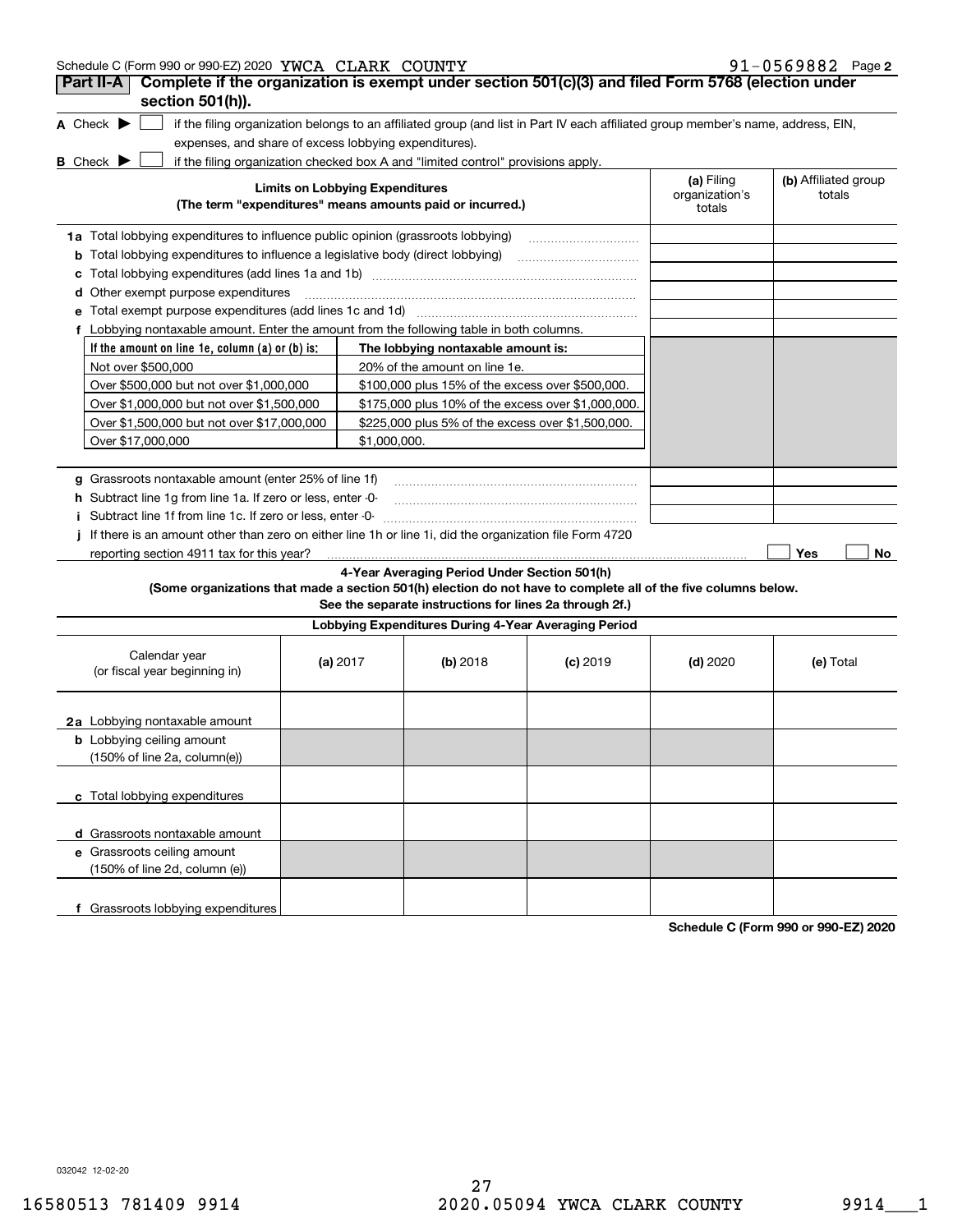#### Schedule C (Form 990 or 990-EZ) 2020 Page YWCA CLARK COUNTY 91-0569882

#### **3**

#### **Part II-B** Complete if the organization is exempt under section 501(c)(3) and has NOT filed Form 5768 **(election under section 501(h)).**

|    | For each "Yes" response on lines 1a through 1i below, provide in Part IV a detailed description                                                                                                                                       | (a)         |                                      | (b)    |    |
|----|---------------------------------------------------------------------------------------------------------------------------------------------------------------------------------------------------------------------------------------|-------------|--------------------------------------|--------|----|
|    | of the lobbying activity.                                                                                                                                                                                                             | Yes         | No.                                  | Amount |    |
| 1. | During the year, did the filing organization attempt to influence foreign, national, state, or                                                                                                                                        |             |                                      |        |    |
|    | local legislation, including any attempt to influence public opinion on a legislative matter                                                                                                                                          |             |                                      |        |    |
|    | or referendum, through the use of:                                                                                                                                                                                                    |             |                                      |        |    |
|    |                                                                                                                                                                                                                                       | х           |                                      |        |    |
|    | <b>b</b> Paid staff or management (include compensation in expenses reported on lines 1c through 1i)?                                                                                                                                 | $\mathbf x$ |                                      |        |    |
|    |                                                                                                                                                                                                                                       |             | x                                    |        |    |
|    |                                                                                                                                                                                                                                       |             | $\mathbf X$                          |        |    |
|    | e Publications, or published or broadcast statements?                                                                                                                                                                                 |             | $\mathbf X$                          |        |    |
|    | f Grants to other organizations for lobbying purposes?                                                                                                                                                                                |             | $\mathbf X$                          |        |    |
|    | g Direct contact with legislators, their staffs, government officials, or a legislative body?                                                                                                                                         |             | $\overline{\mathbf{x}}$              |        |    |
|    | h Rallies, demonstrations, seminars, conventions, speeches, lectures, or any similar means?                                                                                                                                           |             | $\overline{\mathbf{x}}$              |        |    |
|    | <i>i</i> Other activities?                                                                                                                                                                                                            |             | $\overline{\mathbf{x}}$              |        |    |
|    |                                                                                                                                                                                                                                       |             |                                      |        | 0. |
|    | 2a Did the activities in line 1 cause the organization to be not described in section 501(c)(3)?                                                                                                                                      |             | X                                    |        |    |
|    |                                                                                                                                                                                                                                       |             |                                      |        |    |
|    | c If "Yes," enter the amount of any tax incurred by organization managers under section 4912                                                                                                                                          |             |                                      |        |    |
|    | d If the filing organization incurred a section 4912 tax, did it file Form 4720 for this year?<br>Part III-A Complete if the organization is exempt under section 501(c)(4), section 501(c)(5), or section                            |             |                                      |        |    |
|    | $501(c)(6)$ .                                                                                                                                                                                                                         |             |                                      |        |    |
|    |                                                                                                                                                                                                                                       |             |                                      | Yes    | No |
|    |                                                                                                                                                                                                                                       |             |                                      |        |    |
| 1. |                                                                                                                                                                                                                                       |             | 1                                    |        |    |
| 2  |                                                                                                                                                                                                                                       |             | $\mathbf{2}$                         |        |    |
| з  | Did the organization agree to carry over lobbying and political campaign activity expenditures from the prior year?<br>Part III-B Complete if the organization is exempt under section $501(c)(4)$ , section $501(c)(5)$ , or section |             | 3                                    |        |    |
|    | 501(c)(6) and if either (a) BOTH Part III-A, lines 1 and 2, are answered "No" OR (b) Part III-A, line 3, is                                                                                                                           |             |                                      |        |    |
|    | answered "Yes."                                                                                                                                                                                                                       |             |                                      |        |    |
| 1  |                                                                                                                                                                                                                                       |             | 1.                                   |        |    |
| 2  | Section 162(e) nondeductible lobbying and political expenditures (do not include amounts of political                                                                                                                                 |             |                                      |        |    |
|    | expenses for which the section 527(f) tax was paid).                                                                                                                                                                                  |             |                                      |        |    |
|    |                                                                                                                                                                                                                                       |             | 2a                                   |        |    |
|    | b Carryover from last year manufactured and contract the state of the state of the contract of the contract of                                                                                                                        |             | 2 <sub>b</sub>                       |        |    |
|    |                                                                                                                                                                                                                                       |             | 2c                                   |        |    |
|    | Aggregate amount reported in section 6033(e)(1)(A) notices of nondeductible section 162(e) dues                                                                                                                                       |             | 3                                    |        |    |
| 4  | If notices were sent and the amount on line 2c exceeds the amount on line 3, what portion of the excess                                                                                                                               |             |                                      |        |    |
|    | does the organization agree to carryover to the reasonable estimate of nondeductible lobbying and political                                                                                                                           |             |                                      |        |    |
|    | expenditure next year?                                                                                                                                                                                                                |             | 4                                    |        |    |
|    | 5 Taxable amount of lobbying and political expenditures (See instructions)                                                                                                                                                            |             | 5                                    |        |    |
|    | <b>Part IV</b><br><b>Supplemental Information</b>                                                                                                                                                                                     |             |                                      |        |    |
|    | Provide the descriptions required for Part I-A, line 1; Part I-B, line 4; Part I-C, line 5; Part II-A (affiliated group list); Part II-A, lines 1 and 2 (See                                                                          |             |                                      |        |    |
|    | instructions); and Part II-B, line 1. Also, complete this part for any additional information.                                                                                                                                        |             |                                      |        |    |
|    | PART II-B, LINE 1, LOBBYING ACTIVITIES:                                                                                                                                                                                               |             |                                      |        |    |
|    |                                                                                                                                                                                                                                       |             |                                      |        |    |
|    | YWCA CLARK COUNTY ADVOCATES FOR THE EMPOWERMENT OF WOMEN AND RACIAL                                                                                                                                                                   |             |                                      |        |    |
|    |                                                                                                                                                                                                                                       |             |                                      |        |    |
|    | JUSTICE. THE INTENTION IS NOT JUST TO RAISE AWARENESS, BUT TO AFFECT                                                                                                                                                                  |             |                                      |        |    |
|    |                                                                                                                                                                                                                                       |             |                                      |        |    |
|    | MEANINGFUL CHANGE. OUR PUBLIC POLICY COMMITTEE, COMPRISED<br>REAL,                                                                                                                                                                    |             |                                      |        |    |
|    |                                                                                                                                                                                                                                       |             |                                      |        |    |
|    | PRIMARILY OF VOLUNTEERS, IDENTIFIES AREAS OF CONCERN AND ADDRESSES OUR                                                                                                                                                                |             |                                      |        |    |
|    |                                                                                                                                                                                                                                       |             |                                      |        |    |
|    | PERSPECTIVES IN LITERATURE PLACED ON OUR WEBSITE, IN LETTERS SENT TO                                                                                                                                                                  |             |                                      |        |    |
|    |                                                                                                                                                                                                                                       |             | Schedule C (Form 990 or 990-EZ) 2020 |        |    |
|    | 032043 12-02-20                                                                                                                                                                                                                       |             |                                      |        |    |

28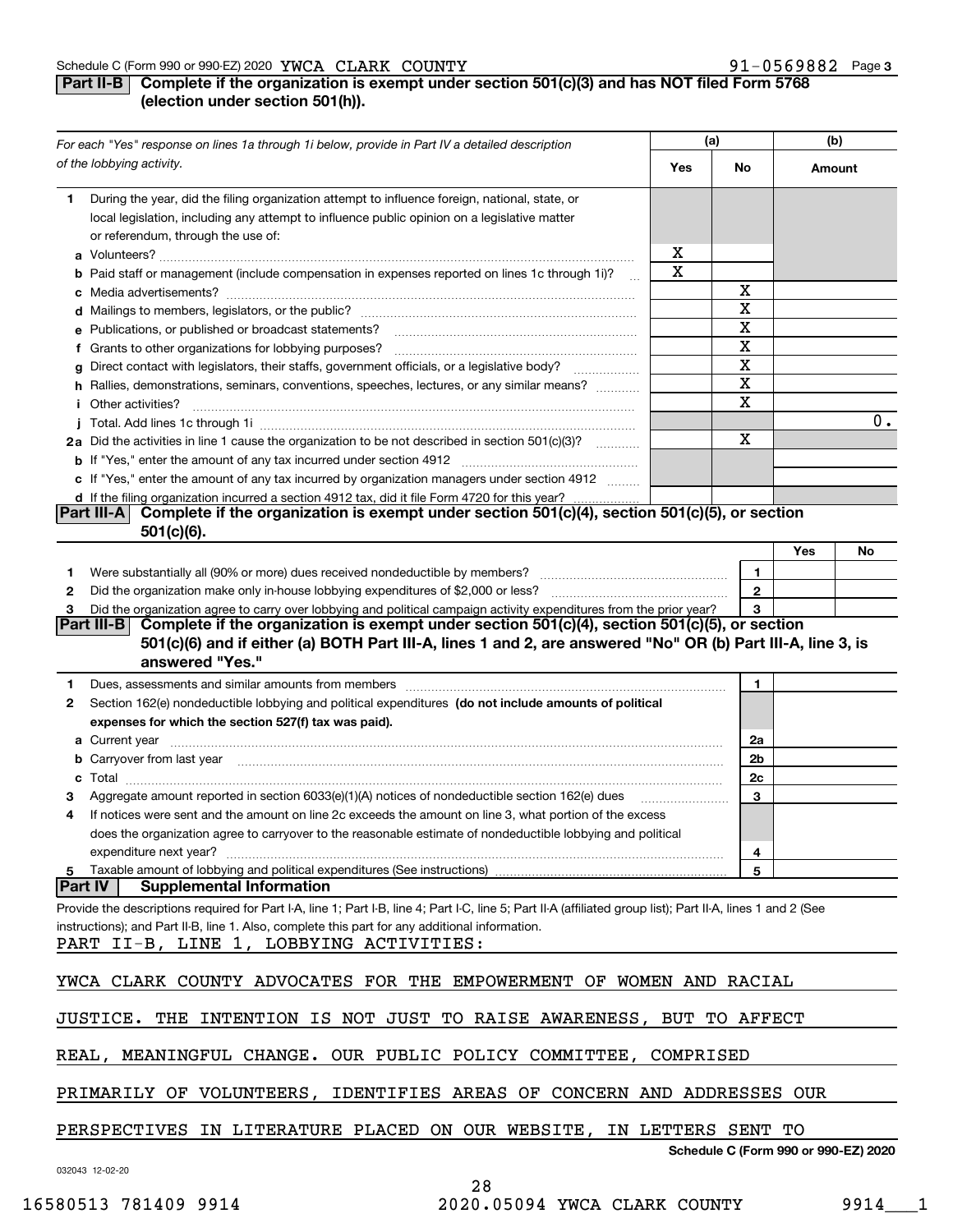CONGRESSIONAL REPRESENTATIVES AND ALSO TO NEWS OUTLETS. THE YWCA ALSO

ATTENDS THE WASHINGTON STATE LOBBY DAYS WHERE STAFF MEMBERS CAN PRESENT

TO OFFICIALS ON VARIOUS BILLS BEING CONSIDERED, TYPICALLY LOBBYING FOR

FOSTER CARE, DOMESTIC VIOLENCE AND ASSAULT VICTIMS' RIGHTS.

**Schedule C (Form 990 or 990-EZ) 2020**

032044 12-02-20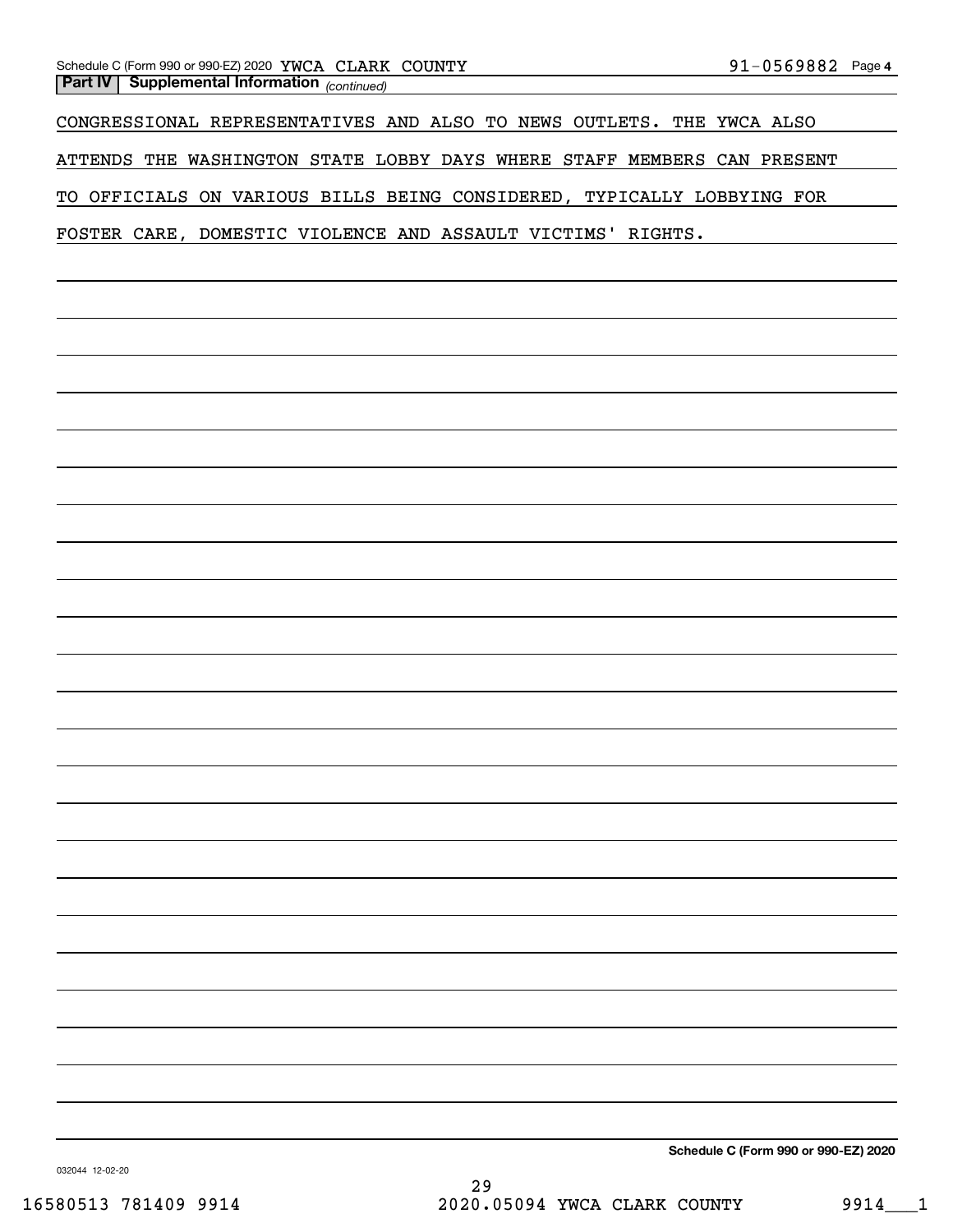|         | <b>SCHEDULE D</b>                                      | <b>Supplemental Financial Statements</b>                                                                                                                                                                                       |                         |                                                |                          | OMB No. 1545-0047                                  |
|---------|--------------------------------------------------------|--------------------------------------------------------------------------------------------------------------------------------------------------------------------------------------------------------------------------------|-------------------------|------------------------------------------------|--------------------------|----------------------------------------------------|
|         | (Form 990)                                             | Complete if the organization answered "Yes" on Form 990,                                                                                                                                                                       |                         |                                                |                          |                                                    |
|         |                                                        | Part IV, line 6, 7, 8, 9, 10, 11a, 11b, 11c, 11d, 11e, 11f, 12a, or 12b.                                                                                                                                                       |                         |                                                |                          | Open to Public                                     |
|         | Department of the Treasury<br>Internal Revenue Service | Go to www.irs.gov/Form990 for instructions and the latest information.                                                                                                                                                         | Attach to Form 990.     |                                                |                          | Inspection                                         |
|         | Name of the organization                               |                                                                                                                                                                                                                                |                         |                                                |                          | <b>Employer identification number</b>              |
|         |                                                        | YWCA CLARK COUNTY<br>Organizations Maintaining Donor Advised Funds or Other Similar Funds or Accounts. Complete if the                                                                                                         |                         |                                                |                          | 91-0569882                                         |
| Part I  |                                                        |                                                                                                                                                                                                                                |                         |                                                |                          |                                                    |
|         |                                                        | organization answered "Yes" on Form 990, Part IV, line 6.                                                                                                                                                                      | (a) Donor advised funds |                                                |                          | (b) Funds and other accounts                       |
|         |                                                        |                                                                                                                                                                                                                                |                         |                                                |                          |                                                    |
| 1       |                                                        |                                                                                                                                                                                                                                |                         |                                                |                          |                                                    |
| 2       |                                                        | Aggregate value of contributions to (during year)                                                                                                                                                                              |                         |                                                |                          |                                                    |
| з<br>4  |                                                        | Aggregate value of grants from (during year)                                                                                                                                                                                   |                         |                                                |                          |                                                    |
| 5       |                                                        | Did the organization inform all donors and donor advisors in writing that the assets held in donor advised funds                                                                                                               |                         |                                                |                          |                                                    |
|         |                                                        |                                                                                                                                                                                                                                |                         |                                                |                          | Yes<br>No                                          |
| 6       |                                                        | Did the organization inform all grantees, donors, and donor advisors in writing that grant funds can be used only                                                                                                              |                         |                                                |                          |                                                    |
|         |                                                        | for charitable purposes and not for the benefit of the donor or donor advisor, or for any other purpose conferring                                                                                                             |                         |                                                |                          |                                                    |
|         | impermissible private benefit?                         |                                                                                                                                                                                                                                |                         |                                                |                          | <b>Yes</b><br>No                                   |
| Part II |                                                        | Conservation Easements. Complete if the organization answered "Yes" on Form 990, Part IV, line 7.                                                                                                                              |                         |                                                |                          |                                                    |
| 1       |                                                        | Purpose(s) of conservation easements held by the organization (check all that apply).                                                                                                                                          |                         |                                                |                          |                                                    |
|         |                                                        | Preservation of land for public use (for example, recreation or education)                                                                                                                                                     |                         |                                                |                          | Preservation of a historically important land area |
|         |                                                        | Protection of natural habitat                                                                                                                                                                                                  |                         | Preservation of a certified historic structure |                          |                                                    |
|         |                                                        | Preservation of open space                                                                                                                                                                                                     |                         |                                                |                          |                                                    |
| 2       |                                                        | Complete lines 2a through 2d if the organization held a qualified conservation contribution in the form of a conservation easement on the last                                                                                 |                         |                                                |                          |                                                    |
|         | day of the tax year.                                   |                                                                                                                                                                                                                                |                         |                                                |                          | Held at the End of the Tax Year                    |
|         |                                                        | Total number of conservation easements                                                                                                                                                                                         |                         |                                                | 2a                       |                                                    |
|         |                                                        |                                                                                                                                                                                                                                |                         |                                                | 2b                       |                                                    |
|         |                                                        | Number of conservation easements on a certified historic structure included in (a) manufacture included in (a)                                                                                                                 |                         |                                                | 2c                       |                                                    |
|         |                                                        | d Number of conservation easements included in (c) acquired after 7/25/06, and not on a historic structure                                                                                                                     |                         |                                                |                          |                                                    |
|         |                                                        | listed in the National Register [111] [12] The Mational Register [11] Mathematic Mathematic Mathematic Mathematic Mathematic Mathematic Mathematic Mathematic Mathematic Mathematic Mathematic Mathematic Mathematic Mathemati |                         |                                                | 2d                       |                                                    |
| з       |                                                        | Number of conservation easements modified, transferred, released, extinguished, or terminated by the organization during the tax                                                                                               |                         |                                                |                          |                                                    |
|         | $year \blacktriangleright$                             |                                                                                                                                                                                                                                |                         |                                                |                          |                                                    |
| 4       |                                                        | Number of states where property subject to conservation easement is located $\blacktriangleright$                                                                                                                              |                         |                                                |                          |                                                    |
| 5       |                                                        | Does the organization have a written policy regarding the periodic monitoring, inspection, handling of                                                                                                                         |                         |                                                |                          |                                                    |
|         |                                                        | violations, and enforcement of the conservation easements it holds?                                                                                                                                                            |                         |                                                |                          | No<br>Yes                                          |
| 6       |                                                        | Staff and volunteer hours devoted to monitoring, inspecting, handling of violations, and enforcing conservation easements during the year                                                                                      |                         |                                                |                          |                                                    |
|         |                                                        |                                                                                                                                                                                                                                |                         |                                                |                          |                                                    |
| 7       |                                                        | Amount of expenses incurred in monitoring, inspecting, handling of violations, and enforcing conservation easements during the year                                                                                            |                         |                                                |                          |                                                    |
| 8       | ▶ \$                                                   |                                                                                                                                                                                                                                |                         |                                                |                          |                                                    |
|         | and section $170(h)(4)(B)(ii)?$                        | Does each conservation easement reported on line 2(d) above satisfy the requirements of section 170(h)(4)(B)(i)                                                                                                                |                         |                                                |                          | Yes<br>No                                          |
| 9       |                                                        | In Part XIII, describe how the organization reports conservation easements in its revenue and expense statement and                                                                                                            |                         |                                                |                          |                                                    |
|         |                                                        | balance sheet, and include, if applicable, the text of the footnote to the organization's financial statements that describes the                                                                                              |                         |                                                |                          |                                                    |
|         |                                                        | organization's accounting for conservation easements.                                                                                                                                                                          |                         |                                                |                          |                                                    |
|         | Part III                                               | Organizations Maintaining Collections of Art, Historical Treasures, or Other Similar Assets.                                                                                                                                   |                         |                                                |                          |                                                    |
|         |                                                        | Complete if the organization answered "Yes" on Form 990, Part IV, line 8.                                                                                                                                                      |                         |                                                |                          |                                                    |
|         |                                                        | 1a If the organization elected, as permitted under FASB ASC 958, not to report in its revenue statement and balance sheet works                                                                                                |                         |                                                |                          |                                                    |
|         |                                                        | of art, historical treasures, or other similar assets held for public exhibition, education, or research in furtherance of public                                                                                              |                         |                                                |                          |                                                    |
|         |                                                        | service, provide in Part XIII the text of the footnote to its financial statements that describes these items.                                                                                                                 |                         |                                                |                          |                                                    |
|         |                                                        | <b>b</b> If the organization elected, as permitted under FASB ASC 958, to report in its revenue statement and balance sheet works of                                                                                           |                         |                                                |                          |                                                    |
|         |                                                        | art, historical treasures, or other similar assets held for public exhibition, education, or research in furtherance of public service,                                                                                        |                         |                                                |                          |                                                    |
|         |                                                        | provide the following amounts relating to these items:                                                                                                                                                                         |                         |                                                |                          |                                                    |
|         |                                                        | Revenue included on Form 990, Part VIII, line 1 [2000] [2000] [2000] [2000] [2000] [2000] [2000] [2000] [2000                                                                                                                  |                         |                                                |                          | $\triangleright$ \$                                |
|         |                                                        | (ii) Assets included in Form 990, Part X                                                                                                                                                                                       |                         |                                                |                          | $\blacktriangleright$ \$                           |
| 2       |                                                        | If the organization received or held works of art, historical treasures, or other similar assets for financial gain, provide                                                                                                   |                         |                                                |                          |                                                    |
|         |                                                        | the following amounts required to be reported under FASB ASC 958 relating to these items:                                                                                                                                      |                         |                                                |                          |                                                    |
|         |                                                        |                                                                                                                                                                                                                                |                         |                                                |                          | $\triangleright$ \$                                |
|         |                                                        |                                                                                                                                                                                                                                |                         |                                                | $\blacktriangleright$ \$ |                                                    |

032051 12-01-20 **For Paperwork Reduction Act Notice, see the Instructions for Form 990. Schedule D (Form 990) 2020** LHA

30 16580513 781409 9914 2020.05094 YWCA CLARK COUNTY 9914\_\_\_1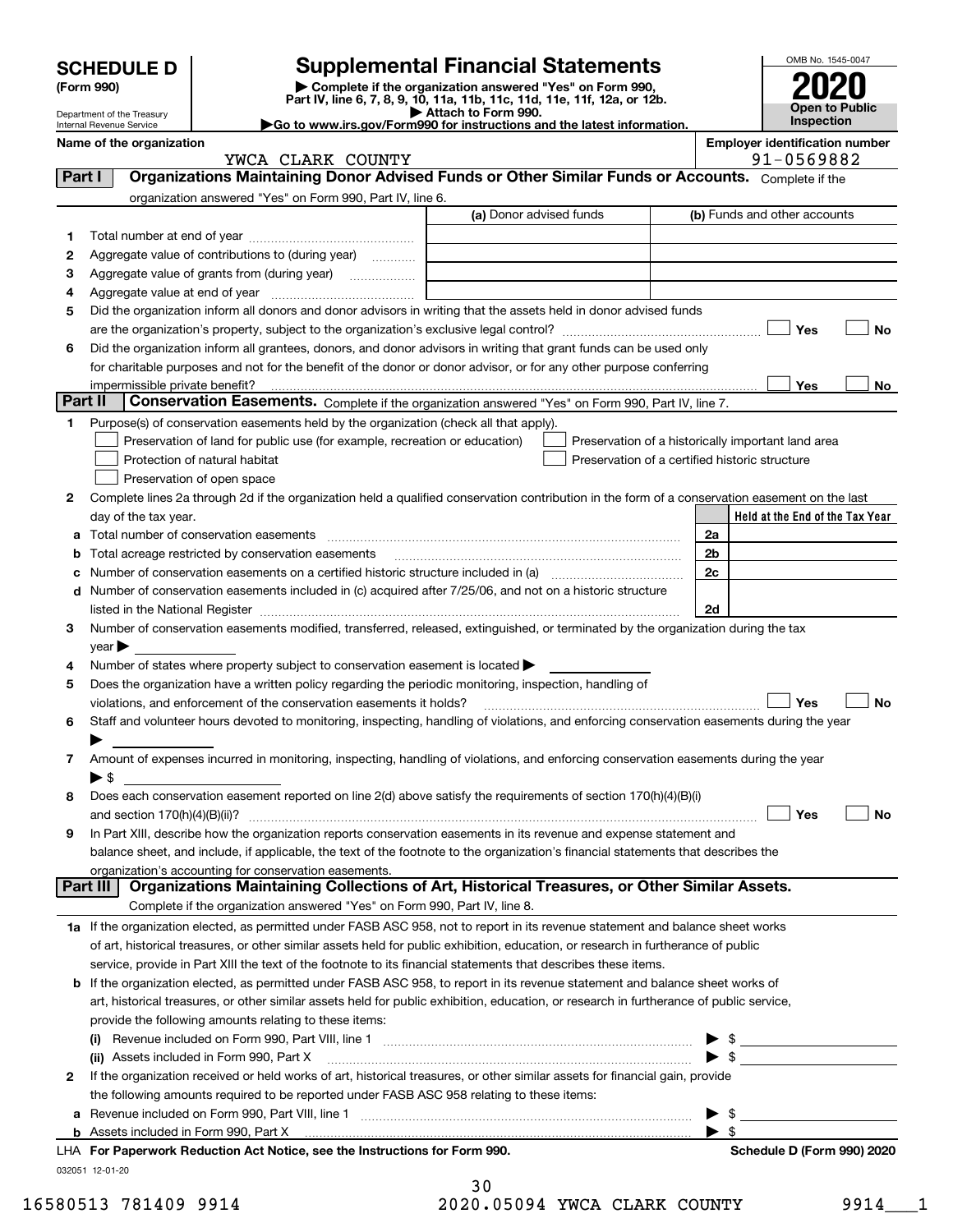|          | Schedule D (Form 990) 2020                                                                                                                                                                                                     | YWCA CLARK COUNTY              |                |                                                                                                                                                                                                                                |                 | 91-0569882 Page 2    |                            |            |          |
|----------|--------------------------------------------------------------------------------------------------------------------------------------------------------------------------------------------------------------------------------|--------------------------------|----------------|--------------------------------------------------------------------------------------------------------------------------------------------------------------------------------------------------------------------------------|-----------------|----------------------|----------------------------|------------|----------|
| Part III | Organizations Maintaining Collections of Art, Historical Treasures, or Other Similar Assets                                                                                                                                    |                                |                |                                                                                                                                                                                                                                |                 |                      | (continued)                |            |          |
| з        | Using the organization's acquisition, accession, and other records, check any of the following that make significant use of its                                                                                                |                                |                |                                                                                                                                                                                                                                |                 |                      |                            |            |          |
|          | collection items (check all that apply):                                                                                                                                                                                       |                                |                |                                                                                                                                                                                                                                |                 |                      |                            |            |          |
| a        | Public exhibition                                                                                                                                                                                                              |                                |                | Loan or exchange program                                                                                                                                                                                                       |                 |                      |                            |            |          |
| b        | Scholarly research                                                                                                                                                                                                             |                                |                | Other and the control of the control of the control of the control of the control of the control of the control of the control of the control of the control of the control of the control of the control of the control of th |                 |                      |                            |            |          |
| c        | Preservation for future generations                                                                                                                                                                                            |                                |                |                                                                                                                                                                                                                                |                 |                      |                            |            |          |
| 4        | Provide a description of the organization's collections and explain how they further the organization's exempt purpose in Part XIII.                                                                                           |                                |                |                                                                                                                                                                                                                                |                 |                      |                            |            |          |
| 5        | During the year, did the organization solicit or receive donations of art, historical treasures, or other similar assets                                                                                                       |                                |                |                                                                                                                                                                                                                                |                 |                      |                            |            |          |
|          | to be sold to raise funds rather than to be maintained as part of the organization's collection?                                                                                                                               |                                |                |                                                                                                                                                                                                                                |                 |                      | Yes                        |            | No       |
|          | <b>Part IV</b><br>Escrow and Custodial Arrangements. Complete if the organization answered "Yes" on Form 990, Part IV, line 9, or                                                                                              |                                |                |                                                                                                                                                                                                                                |                 |                      |                            |            |          |
|          | reported an amount on Form 990, Part X, line 21.                                                                                                                                                                               |                                |                |                                                                                                                                                                                                                                |                 |                      |                            |            |          |
|          | 1a Is the organization an agent, trustee, custodian or other intermediary for contributions or other assets not included                                                                                                       |                                |                |                                                                                                                                                                                                                                |                 |                      |                            |            |          |
|          |                                                                                                                                                                                                                                |                                |                |                                                                                                                                                                                                                                |                 |                      | Yes                        |            | No       |
|          | b If "Yes," explain the arrangement in Part XIII and complete the following table:                                                                                                                                             |                                |                |                                                                                                                                                                                                                                |                 |                      |                            |            |          |
|          |                                                                                                                                                                                                                                |                                |                |                                                                                                                                                                                                                                |                 |                      | Amount                     |            |          |
| c        |                                                                                                                                                                                                                                |                                |                |                                                                                                                                                                                                                                |                 | 1c                   |                            |            |          |
|          | d Additions during the year measurement contains and a state of the year measurement of the year measurement of                                                                                                                |                                |                |                                                                                                                                                                                                                                |                 | 1d                   |                            |            |          |
|          | e Distributions during the year manufactured and an according to the year manufactured and the year manufactur                                                                                                                 |                                |                |                                                                                                                                                                                                                                |                 | 1e                   |                            |            |          |
| Ť.       | Ending balance manufactured and contact the contract of the contract of the contract of the contract of the contract of the contract of the contract of the contract of the contract of the contract of the contract of the co |                                |                |                                                                                                                                                                                                                                |                 | 1f                   |                            |            |          |
|          | 2a Did the organization include an amount on Form 990, Part X, line 21, for escrow or custodial account liability?                                                                                                             |                                |                |                                                                                                                                                                                                                                |                 |                      | Yes                        |            | No       |
| Part V   | <b>b</b> If "Yes," explain the arrangement in Part XIII. Check here if the explanation has been provided on Part XIII                                                                                                          |                                |                |                                                                                                                                                                                                                                |                 |                      |                            |            |          |
|          | Endowment Funds. Complete if the organization answered "Yes" on Form 990, Part IV, line 10.                                                                                                                                    |                                |                |                                                                                                                                                                                                                                |                 |                      |                            |            |          |
|          |                                                                                                                                                                                                                                | (a) Current year<br>1,825,843. | (b) Prior year | (c) Two years back                                                                                                                                                                                                             |                 | (d) Three years back | (e) Four years back        |            |          |
| 1a       | Beginning of year balance                                                                                                                                                                                                      |                                | 1,950,264.     | 1,619,579.                                                                                                                                                                                                                     |                 | 3,949,527.<br>58.    |                            | 3,892,222. |          |
|          |                                                                                                                                                                                                                                | 425,062.                       | 57,406.        | 430, 373.                                                                                                                                                                                                                      |                 | 46,301.              |                            |            | 57,305.  |
|          | Net investment earnings, gains, and losses                                                                                                                                                                                     |                                |                |                                                                                                                                                                                                                                |                 | 16,265.              |                            |            |          |
| d        | Grants or scholarships                                                                                                                                                                                                         |                                |                |                                                                                                                                                                                                                                |                 |                      |                            |            |          |
|          | e Other expenditures for facilities                                                                                                                                                                                            | 86,674.                        | 181,827.       | 99,688.                                                                                                                                                                                                                        |                 | 2,360,042.           |                            |            |          |
|          | and programs                                                                                                                                                                                                                   |                                |                |                                                                                                                                                                                                                                |                 |                      |                            |            |          |
|          |                                                                                                                                                                                                                                | 2, 164, 231.                   | 1,825,843.     | 1,950,264.                                                                                                                                                                                                                     |                 | 1,619,579.           |                            | 3,949,527. |          |
| g<br>2   | End of year balance<br>Provide the estimated percentage of the current year end balance (line 1g, column (a)) held as:                                                                                                         |                                |                |                                                                                                                                                                                                                                |                 |                      |                            |            |          |
|          | Board designated or quasi-endowment                                                                                                                                                                                            |                                | %              |                                                                                                                                                                                                                                |                 |                      |                            |            |          |
| b        | Permanent endowment $\triangleright$ 82.1600                                                                                                                                                                                   | %                              |                |                                                                                                                                                                                                                                |                 |                      |                            |            |          |
| c        | 17.8400<br>Term endowment >                                                                                                                                                                                                    | %                              |                |                                                                                                                                                                                                                                |                 |                      |                            |            |          |
|          | The percentages on lines 2a, 2b, and 2c should equal 100%.                                                                                                                                                                     |                                |                |                                                                                                                                                                                                                                |                 |                      |                            |            |          |
|          | 3a Are there endowment funds not in the possession of the organization that are held and administered for the organization                                                                                                     |                                |                |                                                                                                                                                                                                                                |                 |                      |                            |            |          |
|          | by:                                                                                                                                                                                                                            |                                |                |                                                                                                                                                                                                                                |                 |                      |                            | Yes        | No       |
|          | (i)                                                                                                                                                                                                                            |                                |                |                                                                                                                                                                                                                                |                 |                      | 3a(i)                      | X          |          |
|          |                                                                                                                                                                                                                                |                                |                |                                                                                                                                                                                                                                |                 |                      | 3a(ii)                     |            | X        |
|          |                                                                                                                                                                                                                                |                                |                |                                                                                                                                                                                                                                |                 |                      | 3b                         |            |          |
| 4        | Describe in Part XIII the intended uses of the organization's endowment funds.                                                                                                                                                 |                                |                |                                                                                                                                                                                                                                |                 |                      |                            |            |          |
|          | Land, Buildings, and Equipment.<br>Part VI                                                                                                                                                                                     |                                |                |                                                                                                                                                                                                                                |                 |                      |                            |            |          |
|          | Complete if the organization answered "Yes" on Form 990, Part IV, line 11a. See Form 990, Part X, line 10.                                                                                                                     |                                |                |                                                                                                                                                                                                                                |                 |                      |                            |            |          |
|          | Description of property                                                                                                                                                                                                        | (a) Cost or other              |                | (b) Cost or other                                                                                                                                                                                                              | (c) Accumulated |                      | (d) Book value             |            |          |
|          |                                                                                                                                                                                                                                | basis (investment)             |                | basis (other)                                                                                                                                                                                                                  | depreciation    |                      |                            |            |          |
|          |                                                                                                                                                                                                                                |                                |                | 300,000.                                                                                                                                                                                                                       |                 |                      |                            |            | 300,000. |
| b        |                                                                                                                                                                                                                                |                                |                | 2,725,747.                                                                                                                                                                                                                     |                 | 1,620,658.           | 1,105,089.                 |            |          |
|          |                                                                                                                                                                                                                                |                                |                | 35,796.                                                                                                                                                                                                                        |                 | 35,796.              |                            |            | 0.       |
|          |                                                                                                                                                                                                                                |                                |                | 608,759.                                                                                                                                                                                                                       |                 | 456,277.             |                            | 152,482.   |          |
|          |                                                                                                                                                                                                                                |                                |                |                                                                                                                                                                                                                                |                 |                      |                            |            |          |
|          |                                                                                                                                                                                                                                |                                |                |                                                                                                                                                                                                                                |                 |                      | 1,557,571.                 |            |          |
|          |                                                                                                                                                                                                                                |                                |                |                                                                                                                                                                                                                                |                 |                      | Schedule D (Form 990) 2020 |            |          |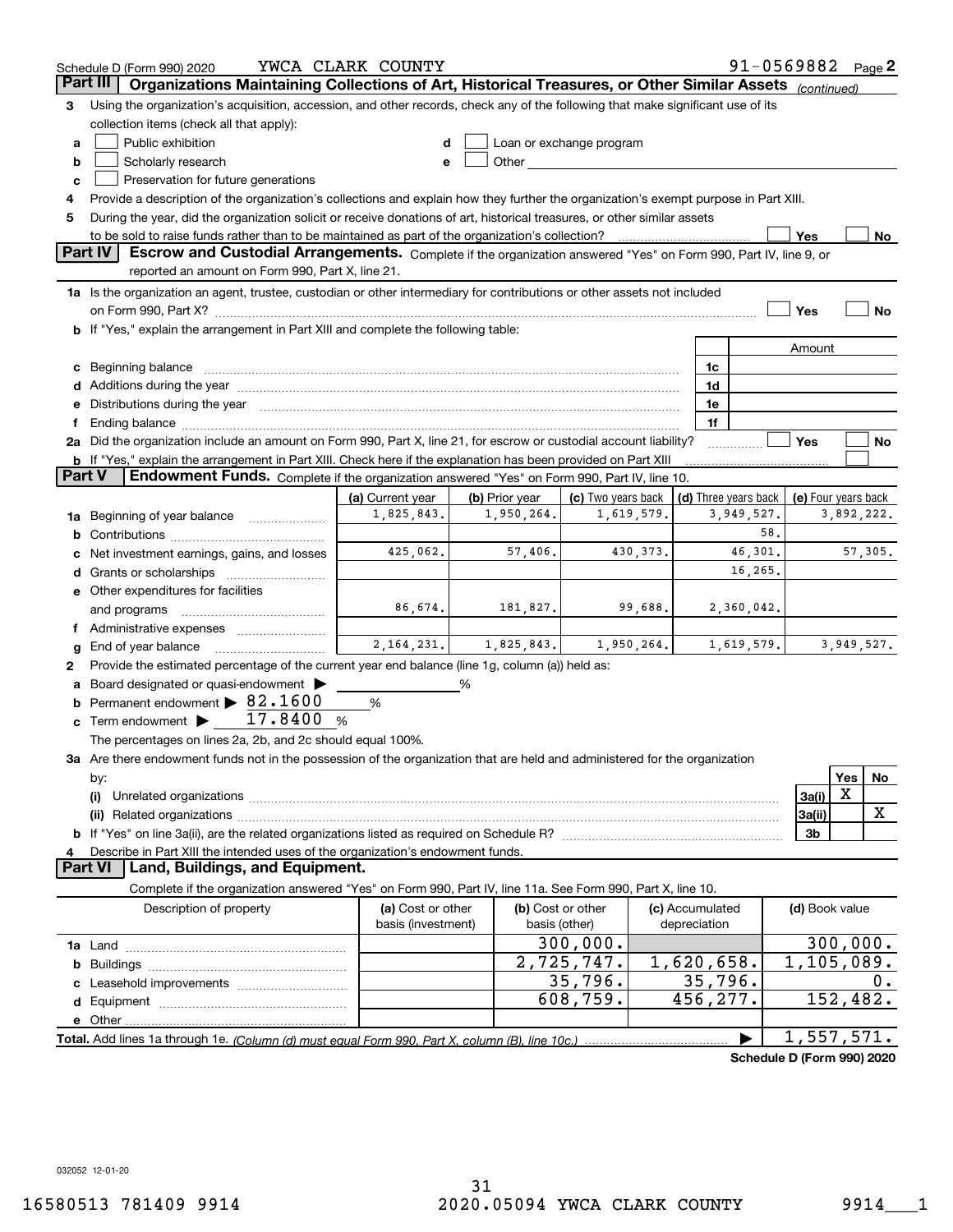| YWCA CLARK COUNTY<br>Schedule D (Form 990) 2020                                                                   |                 |                                                           | $91 - 0569882$ Page 3 |
|-------------------------------------------------------------------------------------------------------------------|-----------------|-----------------------------------------------------------|-----------------------|
| <b>Part VII</b> Investments - Other Securities.                                                                   |                 |                                                           |                       |
| Complete if the organization answered "Yes" on Form 990, Part IV, line 11b. See Form 990, Part X, line 12.        |                 |                                                           |                       |
| (a) Description of security or category (including name of security)                                              | (b) Book value  | (c) Method of valuation: Cost or end-of-year market value |                       |
| (1) Financial derivatives                                                                                         |                 |                                                           |                       |
|                                                                                                                   |                 |                                                           |                       |
| (3) Other                                                                                                         |                 |                                                           |                       |
| (A)                                                                                                               |                 |                                                           |                       |
| (B)                                                                                                               |                 |                                                           |                       |
| (C)                                                                                                               |                 |                                                           |                       |
| (D)                                                                                                               |                 |                                                           |                       |
| (E)                                                                                                               |                 |                                                           |                       |
| (F)                                                                                                               |                 |                                                           |                       |
| (G)                                                                                                               |                 |                                                           |                       |
| (H)                                                                                                               |                 |                                                           |                       |
| Total. (Col. (b) must equal Form 990, Part X, col. (B) line 12.)                                                  |                 |                                                           |                       |
| Part VIII Investments - Program Related.                                                                          |                 |                                                           |                       |
| Complete if the organization answered "Yes" on Form 990, Part IV, line 11c. See Form 990, Part X, line 13.        |                 |                                                           |                       |
| (a) Description of investment                                                                                     | (b) Book value  | (c) Method of valuation: Cost or end-of-year market value |                       |
| (1)                                                                                                               |                 |                                                           |                       |
| (2)                                                                                                               |                 |                                                           |                       |
| (3)                                                                                                               |                 |                                                           |                       |
| (4)                                                                                                               |                 |                                                           |                       |
| (5)                                                                                                               |                 |                                                           |                       |
| (6)                                                                                                               |                 |                                                           |                       |
| (7)                                                                                                               |                 |                                                           |                       |
| (8)                                                                                                               |                 |                                                           |                       |
| (9)                                                                                                               |                 |                                                           |                       |
| Total. (Col. (b) must equal Form 990, Part X, col. (B) line 13.)                                                  |                 |                                                           |                       |
| <b>Part IX</b><br><b>Other Assets.</b>                                                                            |                 |                                                           |                       |
| Complete if the organization answered "Yes" on Form 990, Part IV, line 11d. See Form 990, Part X, line 15.        |                 |                                                           |                       |
|                                                                                                                   | (a) Description |                                                           | (b) Book value        |
| (1)                                                                                                               |                 |                                                           |                       |
| (2)                                                                                                               |                 |                                                           |                       |
| (3)                                                                                                               |                 |                                                           |                       |
| (4)                                                                                                               |                 |                                                           |                       |
| (5)                                                                                                               |                 |                                                           |                       |
| (6)                                                                                                               |                 |                                                           |                       |
| (7)                                                                                                               |                 |                                                           |                       |
| (8)                                                                                                               |                 |                                                           |                       |
| (9)                                                                                                               |                 |                                                           |                       |
| Total. (Column (b) must equal Form 990. Part X, col. (B) line 15.)                                                |                 |                                                           |                       |
| <b>Part X</b><br><b>Other Liabilities.</b>                                                                        |                 |                                                           |                       |
| Complete if the organization answered "Yes" on Form 990, Part IV, line 11e or 11f. See Form 990, Part X, line 25. |                 |                                                           |                       |
| (a) Description of liability<br>1.                                                                                |                 |                                                           | (b) Book value        |
| (1)<br>Federal income taxes                                                                                       |                 |                                                           |                       |
| (2)                                                                                                               |                 |                                                           |                       |
| (3)                                                                                                               |                 |                                                           |                       |
|                                                                                                                   |                 |                                                           |                       |
| (4)                                                                                                               |                 |                                                           |                       |
| (5)                                                                                                               |                 |                                                           |                       |
| (6)                                                                                                               |                 |                                                           |                       |
| (7)                                                                                                               |                 |                                                           |                       |
| (8)                                                                                                               |                 |                                                           |                       |
| (9)                                                                                                               |                 |                                                           |                       |
| Total. (Column (b) must equal Form 990, Part X, col. (B) line 25.)                                                |                 |                                                           |                       |

**2.** Liability for uncertain tax positions. In Part XIII, provide the text of the footnote to the organization's financial statements that reports the organization's liability for uncertain tax positions under FASB ASC 740. Check here if the text of the footnote has been provided in Part XIII

**Schedule D (Form 990) 2020**  $\boxed{\text{X}}$ 

032053 12-01-20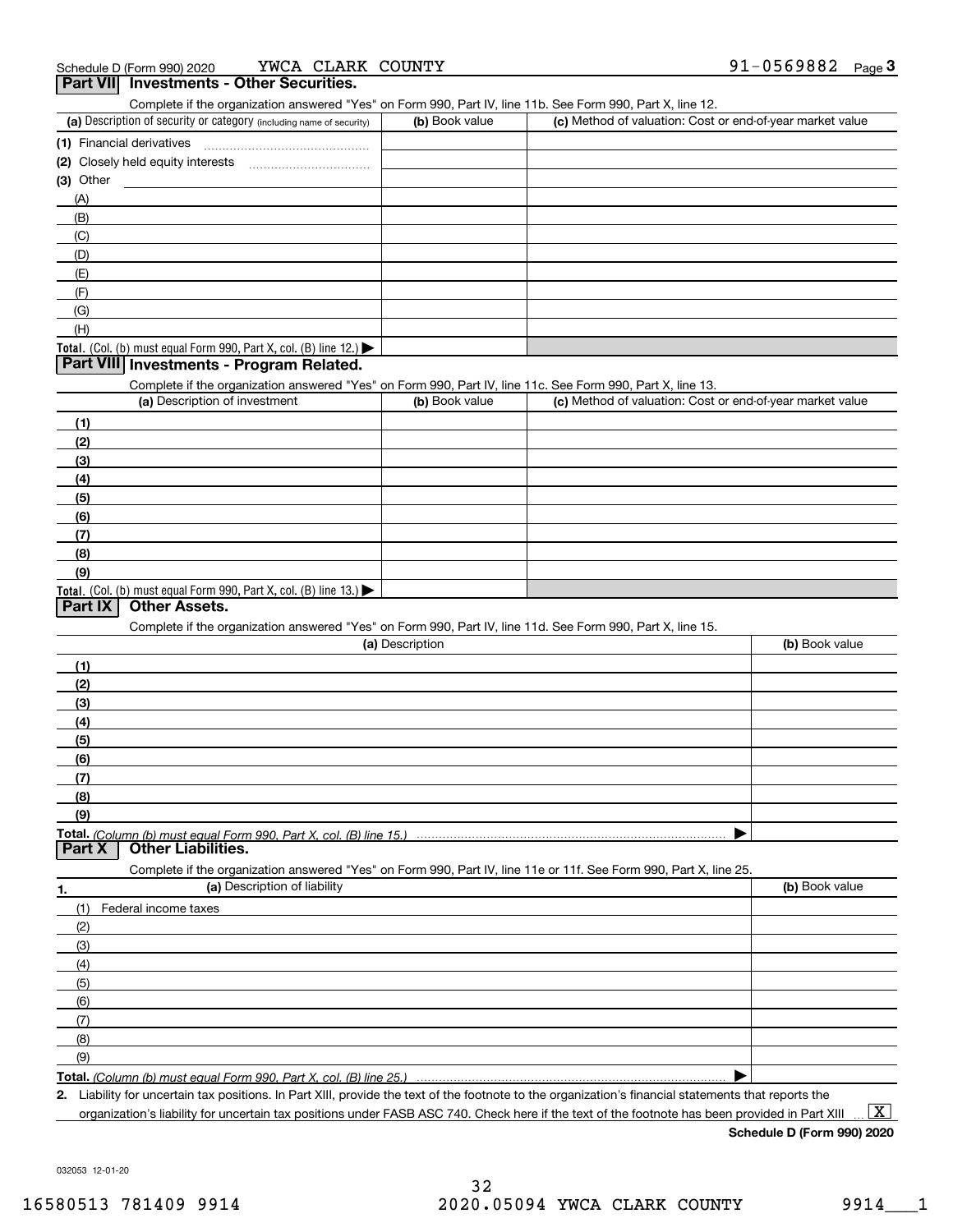|    | YWCA CLARK COUNTY<br>Schedule D (Form 990) 2020                                                                                                                                                                                |                |                          |                | $91 - 0569882$ Page 4 |
|----|--------------------------------------------------------------------------------------------------------------------------------------------------------------------------------------------------------------------------------|----------------|--------------------------|----------------|-----------------------|
|    | Reconciliation of Revenue per Audited Financial Statements With Revenue per Return.<br>Part XI                                                                                                                                 |                |                          |                |                       |
|    | Complete if the organization answered "Yes" on Form 990, Part IV, line 12a.                                                                                                                                                    |                |                          |                |                       |
| 1  | Total revenue, gains, and other support per audited financial statements                                                                                                                                                       |                |                          | $\blacksquare$ | 5,495,375.            |
| 2  | Amounts included on line 1 but not on Form 990, Part VIII, line 12:                                                                                                                                                            |                |                          |                |                       |
| a  | Net unrealized gains (losses) on investments [11] matter contracts and the unrealized gains (losses) on investments                                                                                                            | 2a             | 666,547.                 |                |                       |
| b  |                                                                                                                                                                                                                                | 2 <sub>b</sub> | 129,649.                 |                |                       |
| c  |                                                                                                                                                                                                                                | 2c             |                          |                |                       |
| d  | Other (Describe in Part XIII.)                                                                                                                                                                                                 | 2d             |                          |                |                       |
| е  | Add lines 2a through 2d                                                                                                                                                                                                        |                |                          | 2e             | 796,196.              |
| 3  |                                                                                                                                                                                                                                |                |                          | $\mathbf{3}$   | 4,699,179.            |
|    | Amounts included on Form 990, Part VIII, line 12, but not on line 1:                                                                                                                                                           |                |                          |                |                       |
| a  |                                                                                                                                                                                                                                | 4a             | 26, 103.                 |                |                       |
| b  | Other (Describe in Part XIII.)                                                                                                                                                                                                 | 4b             |                          |                |                       |
|    | Add lines 4a and 4b                                                                                                                                                                                                            |                |                          | 4c             | 26, 103.              |
| 5  |                                                                                                                                                                                                                                | 5              | $\overline{4,725}, 282.$ |                |                       |
|    | Part XII   Reconciliation of Expenses per Audited Financial Statements With Expenses per Return.                                                                                                                               |                |                          |                |                       |
|    | Complete if the organization answered "Yes" on Form 990, Part IV, line 12a.                                                                                                                                                    |                |                          |                |                       |
| 1. | Total expenses and losses per audited financial statements [11] [11] Total expenses and losses per audited financial statements [11] [11] Total expenses and losses per audited financial statements                           |                |                          | $\blacksquare$ | 4, 260, 004.          |
| 2  | Amounts included on line 1 but not on Form 990, Part IX, line 25:                                                                                                                                                              |                |                          |                |                       |
| a  |                                                                                                                                                                                                                                | 2a             | 129,649.                 |                |                       |
| b  |                                                                                                                                                                                                                                | 2 <sub>b</sub> |                          |                |                       |
|    |                                                                                                                                                                                                                                | 2c             |                          |                |                       |
|    |                                                                                                                                                                                                                                | 2d             |                          |                |                       |
|    | e Add lines 2a through 2d [11] manufactured and all the Add lines 2a through 2d [11] manufactured and all through 2d [11] manufactured and all through 2d [11] manufactured and all through 2d [11] manufactured and all throu |                |                          | 2e             | 129,649.              |
| 3  |                                                                                                                                                                                                                                |                |                          | 3              | 4,130,355.            |
| 4  | Amounts included on Form 990, Part IX, line 25, but not on line 1:                                                                                                                                                             |                |                          |                |                       |
| a  | Investment expenses not included on Form 990, Part VIII, line 7b                                                                                                                                                               | 4a             | 26, 103.                 |                |                       |
| b  | Other (Describe in Part XIII.) [100] [100] [100] [100] [100] [100] [100] [100] [100] [100] [100] [100] [100] [                                                                                                                 | 4b             |                          |                |                       |
|    | Add lines 4a and 4b                                                                                                                                                                                                            |                |                          | 4c             | 26, 103.              |
|    |                                                                                                                                                                                                                                |                |                          | 5              | 4,156,458.            |
|    | Part XIII Supplemental Information.                                                                                                                                                                                            |                |                          |                |                       |

Provide the descriptions required for Part II, lines 3, 5, and 9; Part III, lines 1a and 4; Part IV, lines 1b and 2b; Part V, line 4; Part X, line 2; Part XI, lines 2d and 4b; and Part XII, lines 2d and 4b. Also complete this part to provide any additional information.

PART V, LINE 4:

| HICKEY ENDOWMENT - THE FUNDS IN EXCESS OF \$1,000,000 CAN BE ACCESSED AND |
|---------------------------------------------------------------------------|
| USED FOR THE Y'S CARE PROGRAM. QUASEBARTH ENDOWMENT - THESE FUNDS ARE FOR |
| THE SAFECHOICE PROGRAM AND THEY CAN ACCESS 3% OF THE AVERAGE OF 3 YEARS   |
| BALANCE AS OF JUNE 30. CHAN BARNETT ENDOWMENT - THIS IS A SCHOLARSHIP     |
| ENDOWMENT THAT IS ADMINISTERED BY THE COMMUNITY FOUNDATION OF SOUTHWEST   |
| WASHINGTON.                                                               |
|                                                                           |
| PART X, LINE 2:                                                           |
| THE ORGANIZATION FOLLOWS THE PROVISIONS OF FASB ASC TOPIC 740 ACCOUNTING  |

FOR UNCERTAINTY IN INCOME TAXES. MANAGEMENT HAS EVALUATED THE

032054 12-01-20 **Schedule D (Form 990) 2020** ORGANIZATION'S TAX POSITIONS AND CONCLUDED THAT THERE ARE NO UNCERTAIN TAX 33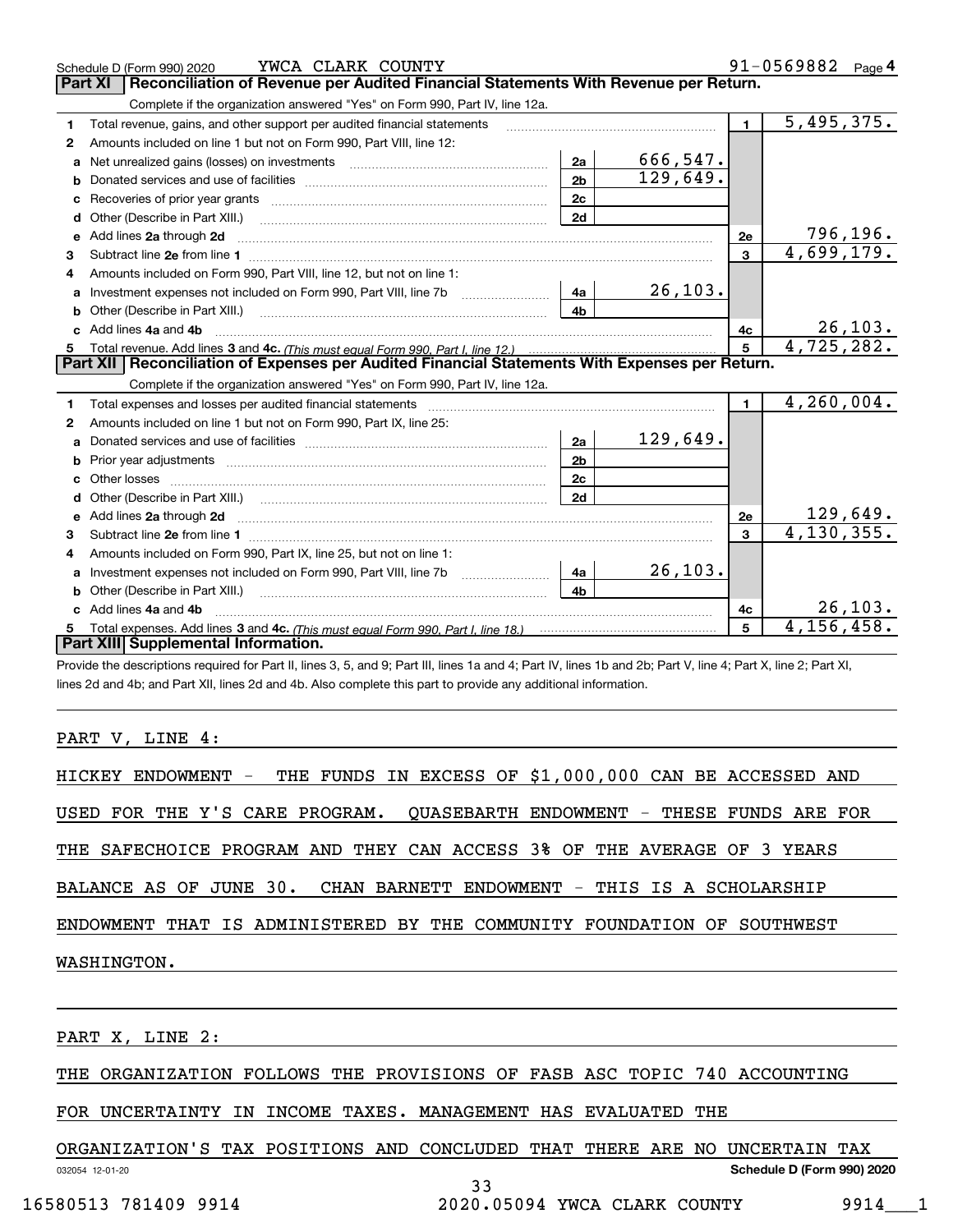*(continued)* **Part XIII Supplemental Information** 

POSITIONS THAT REQUIRE ADJUSTMENT TO THE FINANCIAL STATEMENTS TO COMPLY

WITH PROVISIONS OF THIS TOPIC.

**Schedule D (Form 990) 2020**

032055 12-01-20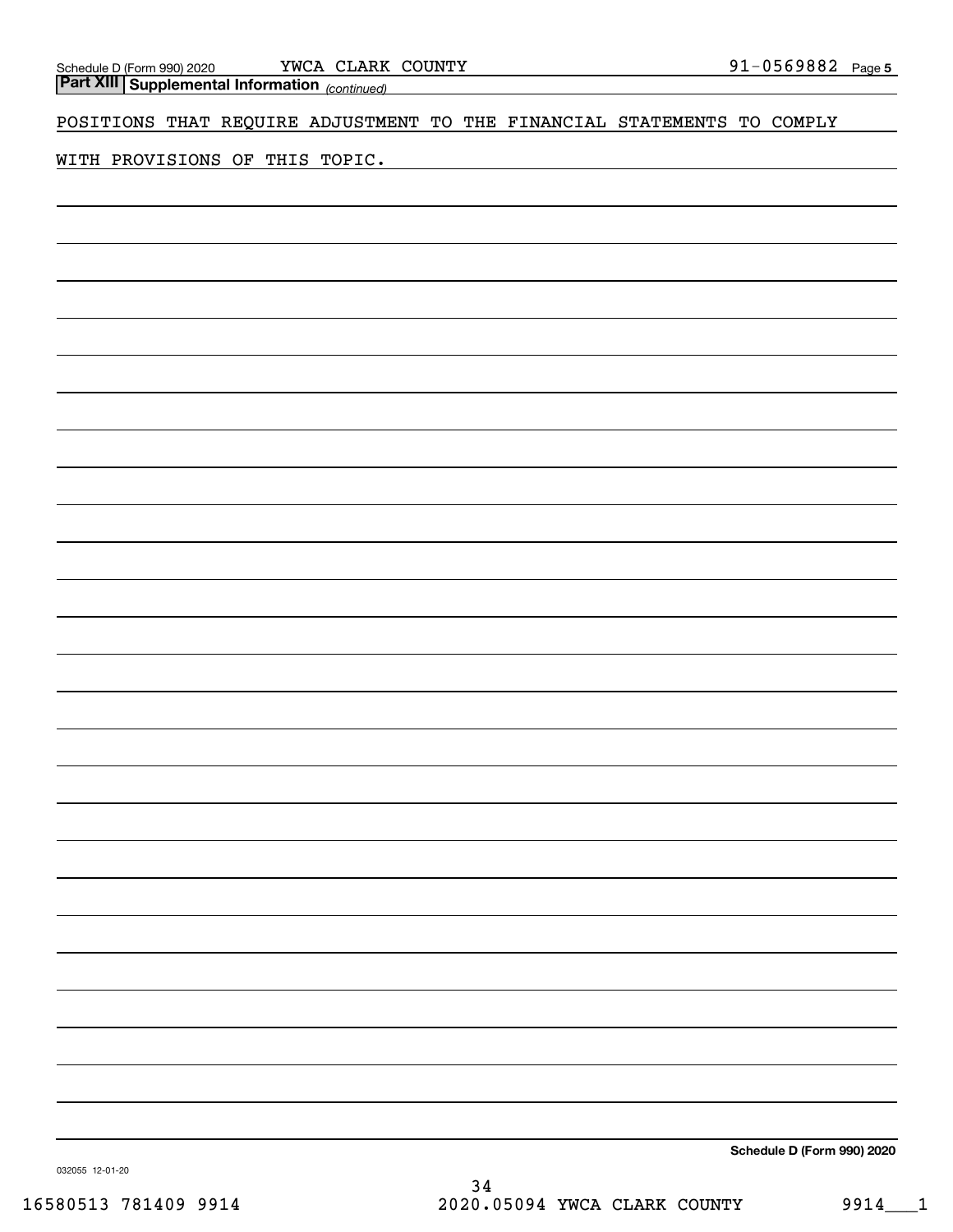| <b>SCHEDULE G</b>                                                                                                 |                                                                                                                                                                     | <b>Supplemental Information Regarding Fundraising or Gaming Activities</b>                                                                                                                                                                                                                                                                                                                                |                                                                            |    |                                                                            |  |                                                                            | OMB No. 1545-0047                                       |  |
|-------------------------------------------------------------------------------------------------------------------|---------------------------------------------------------------------------------------------------------------------------------------------------------------------|-----------------------------------------------------------------------------------------------------------------------------------------------------------------------------------------------------------------------------------------------------------------------------------------------------------------------------------------------------------------------------------------------------------|----------------------------------------------------------------------------|----|----------------------------------------------------------------------------|--|----------------------------------------------------------------------------|---------------------------------------------------------|--|
| (Form 990 or 990-EZ)                                                                                              | Complete if the organization answered "Yes" on Form 990, Part IV, line 17, 18, or 19, or if the<br>organization entered more than \$15,000 on Form 990-EZ, line 6a. |                                                                                                                                                                                                                                                                                                                                                                                                           |                                                                            |    |                                                                            |  |                                                                            | 2020                                                    |  |
|                                                                                                                   |                                                                                                                                                                     | Attach to Form 990 or Form 990-EZ.                                                                                                                                                                                                                                                                                                                                                                        |                                                                            |    |                                                                            |  |                                                                            | <b>Open to Public</b>                                   |  |
| Department of the Treasury<br>Internal Revenue Service                                                            |                                                                                                                                                                     | Go to www.irs.gov/Form990 for instructions and the latest information.                                                                                                                                                                                                                                                                                                                                    |                                                                            |    |                                                                            |  |                                                                            | Inspection                                              |  |
| Name of the organization                                                                                          |                                                                                                                                                                     | YWCA CLARK COUNTY                                                                                                                                                                                                                                                                                                                                                                                         |                                                                            |    |                                                                            |  | 91-0569882                                                                 | <b>Employer identification number</b>                   |  |
| Part I                                                                                                            |                                                                                                                                                                     | Fundraising Activities. Complete if the organization answered "Yes" on Form 990, Part IV, line 17. Form 990-EZ filers are not                                                                                                                                                                                                                                                                             |                                                                            |    |                                                                            |  |                                                                            |                                                         |  |
|                                                                                                                   | required to complete this part.                                                                                                                                     |                                                                                                                                                                                                                                                                                                                                                                                                           |                                                                            |    |                                                                            |  |                                                                            |                                                         |  |
| Mail solicitations<br>a<br>b<br>Phone solicitations<br>с<br>In-person solicitations<br>d                          | Internet and email solicitations                                                                                                                                    | 1 Indicate whether the organization raised funds through any of the following activities. Check all that apply.<br>е<br>f<br>Special fundraising events<br>g<br>2 a Did the organization have a written or oral agreement with any individual (including officers, directors, trustees, or<br>key employees listed in Form 990, Part VII) or entity in connection with professional fundraising services? |                                                                            |    | Solicitation of non-government grants<br>Solicitation of government grants |  | Yes                                                                        | No                                                      |  |
|                                                                                                                   |                                                                                                                                                                     | b If "Yes," list the 10 highest paid individuals or entities (fundraisers) pursuant to agreements under which the fundraiser is to be                                                                                                                                                                                                                                                                     |                                                                            |    |                                                                            |  |                                                                            |                                                         |  |
| compensated at least \$5,000 by the organization.<br>(i) Name and address of individual<br>or entity (fundraiser) |                                                                                                                                                                     | (ii) Activity                                                                                                                                                                                                                                                                                                                                                                                             | (iii) Did<br>fundraiser<br>have custody<br>or control of<br>contributions? |    | (iv) Gross receipts<br>from activity                                       |  | (v) Amount paid<br>to (or retained by)<br>fundraiser<br>listed in col. (i) | (vi) Amount paid<br>to (or retained by)<br>organization |  |
|                                                                                                                   |                                                                                                                                                                     |                                                                                                                                                                                                                                                                                                                                                                                                           | Yes                                                                        | No |                                                                            |  |                                                                            |                                                         |  |
|                                                                                                                   |                                                                                                                                                                     |                                                                                                                                                                                                                                                                                                                                                                                                           |                                                                            |    |                                                                            |  |                                                                            |                                                         |  |
|                                                                                                                   |                                                                                                                                                                     |                                                                                                                                                                                                                                                                                                                                                                                                           |                                                                            |    |                                                                            |  |                                                                            |                                                         |  |
|                                                                                                                   |                                                                                                                                                                     |                                                                                                                                                                                                                                                                                                                                                                                                           |                                                                            |    |                                                                            |  |                                                                            |                                                         |  |
|                                                                                                                   |                                                                                                                                                                     |                                                                                                                                                                                                                                                                                                                                                                                                           |                                                                            |    |                                                                            |  |                                                                            |                                                         |  |
|                                                                                                                   |                                                                                                                                                                     |                                                                                                                                                                                                                                                                                                                                                                                                           |                                                                            |    |                                                                            |  |                                                                            |                                                         |  |
|                                                                                                                   |                                                                                                                                                                     |                                                                                                                                                                                                                                                                                                                                                                                                           |                                                                            |    |                                                                            |  |                                                                            |                                                         |  |
|                                                                                                                   |                                                                                                                                                                     |                                                                                                                                                                                                                                                                                                                                                                                                           |                                                                            |    |                                                                            |  |                                                                            |                                                         |  |
|                                                                                                                   |                                                                                                                                                                     |                                                                                                                                                                                                                                                                                                                                                                                                           |                                                                            |    |                                                                            |  |                                                                            |                                                         |  |
|                                                                                                                   |                                                                                                                                                                     |                                                                                                                                                                                                                                                                                                                                                                                                           |                                                                            |    |                                                                            |  |                                                                            |                                                         |  |
|                                                                                                                   |                                                                                                                                                                     |                                                                                                                                                                                                                                                                                                                                                                                                           |                                                                            |    |                                                                            |  |                                                                            |                                                         |  |
|                                                                                                                   |                                                                                                                                                                     |                                                                                                                                                                                                                                                                                                                                                                                                           |                                                                            |    |                                                                            |  |                                                                            |                                                         |  |
|                                                                                                                   |                                                                                                                                                                     |                                                                                                                                                                                                                                                                                                                                                                                                           |                                                                            |    |                                                                            |  |                                                                            |                                                         |  |
|                                                                                                                   |                                                                                                                                                                     |                                                                                                                                                                                                                                                                                                                                                                                                           |                                                                            |    |                                                                            |  |                                                                            |                                                         |  |
|                                                                                                                   |                                                                                                                                                                     |                                                                                                                                                                                                                                                                                                                                                                                                           |                                                                            |    |                                                                            |  |                                                                            |                                                         |  |
| Total                                                                                                             |                                                                                                                                                                     |                                                                                                                                                                                                                                                                                                                                                                                                           |                                                                            |    |                                                                            |  |                                                                            |                                                         |  |
|                                                                                                                   |                                                                                                                                                                     | 3 List all states in which the organization is registered or licensed to solicit contributions or has been notified it is exempt from registration                                                                                                                                                                                                                                                        |                                                                            |    |                                                                            |  |                                                                            |                                                         |  |
| or licensing.                                                                                                     |                                                                                                                                                                     |                                                                                                                                                                                                                                                                                                                                                                                                           |                                                                            |    |                                                                            |  |                                                                            |                                                         |  |
|                                                                                                                   |                                                                                                                                                                     |                                                                                                                                                                                                                                                                                                                                                                                                           |                                                                            |    |                                                                            |  |                                                                            |                                                         |  |
|                                                                                                                   |                                                                                                                                                                     |                                                                                                                                                                                                                                                                                                                                                                                                           |                                                                            |    |                                                                            |  |                                                                            |                                                         |  |
|                                                                                                                   |                                                                                                                                                                     |                                                                                                                                                                                                                                                                                                                                                                                                           |                                                                            |    |                                                                            |  |                                                                            |                                                         |  |
|                                                                                                                   |                                                                                                                                                                     |                                                                                                                                                                                                                                                                                                                                                                                                           |                                                                            |    |                                                                            |  |                                                                            |                                                         |  |
|                                                                                                                   |                                                                                                                                                                     |                                                                                                                                                                                                                                                                                                                                                                                                           |                                                                            |    |                                                                            |  |                                                                            |                                                         |  |
|                                                                                                                   |                                                                                                                                                                     |                                                                                                                                                                                                                                                                                                                                                                                                           |                                                                            |    |                                                                            |  |                                                                            |                                                         |  |
|                                                                                                                   |                                                                                                                                                                     |                                                                                                                                                                                                                                                                                                                                                                                                           |                                                                            |    |                                                                            |  |                                                                            |                                                         |  |
|                                                                                                                   |                                                                                                                                                                     | LHA For Paperwork Reduction Act Notice, see the Instructions for Form 990 or 990-EZ.                                                                                                                                                                                                                                                                                                                      |                                                                            |    |                                                                            |  |                                                                            | Schedule G (Form 990 or 990-EZ) 2020                    |  |

032081 11-25-20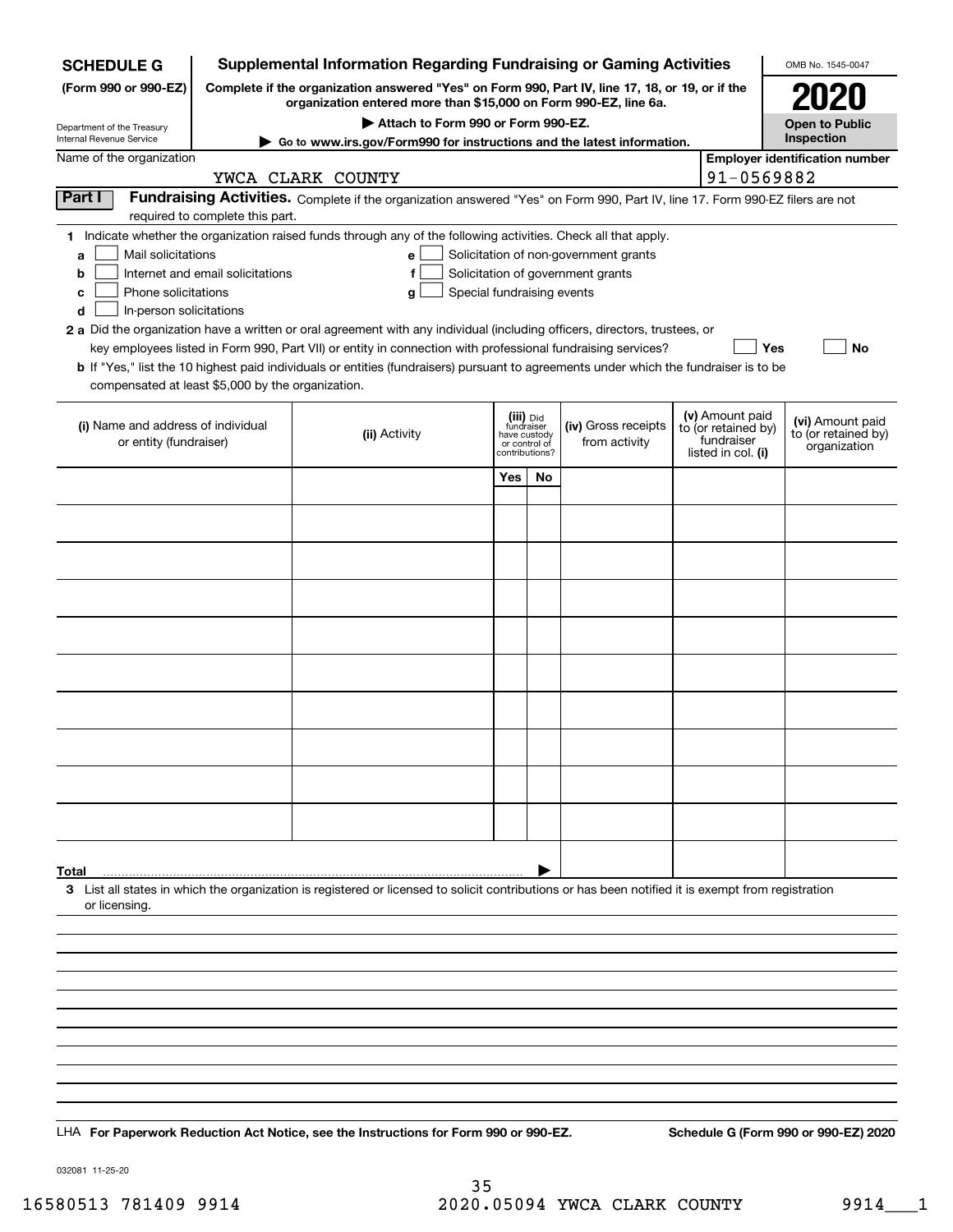#### Schedule G (Form 990 or 990-EZ) 2020 Page YWCA CLARK COUNTY 91-0569882

**2**

**Part II** | Fundraising Events. Complete if the organization answered "Yes" on Form 990, Part IV, line 18, or reported more than \$15,000

|                 |          | of fundraising event contributions and gross income on Form 990-EZ, lines 1 and 6b. List events with gross receipts greater than \$5,000. |                          |                         |                  |                            |
|-----------------|----------|-------------------------------------------------------------------------------------------------------------------------------------------|--------------------------|-------------------------|------------------|----------------------------|
|                 |          |                                                                                                                                           | (a) Event #1             | (b) Event #2            | (c) Other events | (d) Total events           |
|                 |          |                                                                                                                                           | <b>EMPOWER</b>           |                         | <b>NONE</b>      |                            |
|                 |          |                                                                                                                                           | LUNCHEON                 |                         |                  | (add col. (a) through      |
|                 |          |                                                                                                                                           | (event type)             | (event type)            | (total number)   | col. (c)                   |
|                 |          |                                                                                                                                           |                          |                         |                  |                            |
| Revenue         |          |                                                                                                                                           | 89,485.                  |                         |                  |                            |
|                 | 1.       |                                                                                                                                           |                          |                         |                  | <u>89,485.</u>             |
|                 |          |                                                                                                                                           |                          |                         |                  |                            |
|                 |          |                                                                                                                                           | 89,485.                  |                         |                  | 89,485.                    |
|                 |          |                                                                                                                                           |                          |                         |                  |                            |
|                 | 3        | Gross income (line 1 minus line 2)                                                                                                        |                          |                         |                  |                            |
|                 |          |                                                                                                                                           |                          |                         |                  |                            |
|                 |          |                                                                                                                                           |                          |                         |                  |                            |
|                 |          |                                                                                                                                           |                          |                         |                  |                            |
|                 | 5        |                                                                                                                                           |                          |                         |                  |                            |
|                 |          |                                                                                                                                           |                          |                         |                  |                            |
|                 |          |                                                                                                                                           |                          |                         |                  |                            |
|                 | 6        |                                                                                                                                           |                          |                         |                  |                            |
| Direct Expenses |          |                                                                                                                                           |                          |                         |                  |                            |
|                 |          | 7 Food and beverages                                                                                                                      |                          |                         |                  |                            |
|                 |          |                                                                                                                                           |                          |                         |                  |                            |
|                 | 8        |                                                                                                                                           | $\frac{3,512.}{10,026.}$ |                         |                  | $\frac{3,512}{10,026}$     |
|                 | 9        |                                                                                                                                           |                          |                         |                  |                            |
|                 | 10       | Direct expense summary. Add lines 4 through 9 in column (d)                                                                               |                          |                         |                  | 13,538.                    |
|                 |          |                                                                                                                                           |                          |                         |                  | $-13,538.$                 |
|                 | Part III | Gaming. Complete if the organization answered "Yes" on Form 990, Part IV, line 19, or reported more than                                  |                          |                         |                  |                            |
|                 |          | \$15,000 on Form 990-EZ, line 6a.                                                                                                         |                          |                         |                  |                            |
|                 |          |                                                                                                                                           |                          | (b) Pull tabs/instant   |                  | (d) Total gaming (add      |
|                 |          |                                                                                                                                           | (a) Bingo                | bingo/progressive bingo | (c) Other gaming | col. (a) through col. (c)) |
| Revenue         |          |                                                                                                                                           |                          |                         |                  |                            |
|                 |          |                                                                                                                                           |                          |                         |                  |                            |
|                 |          |                                                                                                                                           |                          |                         |                  |                            |
|                 |          |                                                                                                                                           |                          |                         |                  |                            |
|                 |          |                                                                                                                                           |                          |                         |                  |                            |
| Expenses        |          |                                                                                                                                           |                          |                         |                  |                            |
|                 | 3        |                                                                                                                                           |                          |                         |                  |                            |
|                 |          |                                                                                                                                           |                          |                         |                  |                            |
| Direct          |          |                                                                                                                                           |                          |                         |                  |                            |
|                 |          |                                                                                                                                           |                          |                         |                  |                            |
|                 |          | 5 Other direct expenses                                                                                                                   |                          |                         |                  |                            |
|                 |          |                                                                                                                                           | Yes<br>%                 | Yes<br>%                | Yes<br>%         |                            |
|                 |          |                                                                                                                                           |                          |                         |                  |                            |
|                 |          | 6 Volunteer labor                                                                                                                         | No                       | No                      | No               |                            |
|                 |          |                                                                                                                                           |                          |                         |                  |                            |
|                 | 7        | Direct expense summary. Add lines 2 through 5 in column (d)                                                                               |                          |                         |                  |                            |
|                 |          |                                                                                                                                           |                          |                         |                  |                            |
|                 |          |                                                                                                                                           |                          |                         |                  |                            |
|                 |          |                                                                                                                                           |                          |                         |                  |                            |
|                 |          | <b>9</b> Enter the state(s) in which the organization conducts gaming activities:                                                         |                          |                         |                  |                            |
|                 |          |                                                                                                                                           |                          |                         |                  | Yes<br>No                  |
|                 |          |                                                                                                                                           |                          |                         |                  |                            |
|                 |          |                                                                                                                                           |                          |                         |                  |                            |
|                 |          |                                                                                                                                           |                          |                         |                  |                            |
|                 |          |                                                                                                                                           |                          |                         |                  |                            |
|                 |          |                                                                                                                                           |                          |                         |                  | Yes<br>No                  |
|                 |          |                                                                                                                                           |                          |                         |                  |                            |
|                 |          |                                                                                                                                           |                          |                         |                  |                            |
|                 |          |                                                                                                                                           |                          |                         |                  |                            |
|                 |          |                                                                                                                                           |                          |                         |                  |                            |

032082 11-25-20

**Schedule G (Form 990 or 990-EZ) 2020**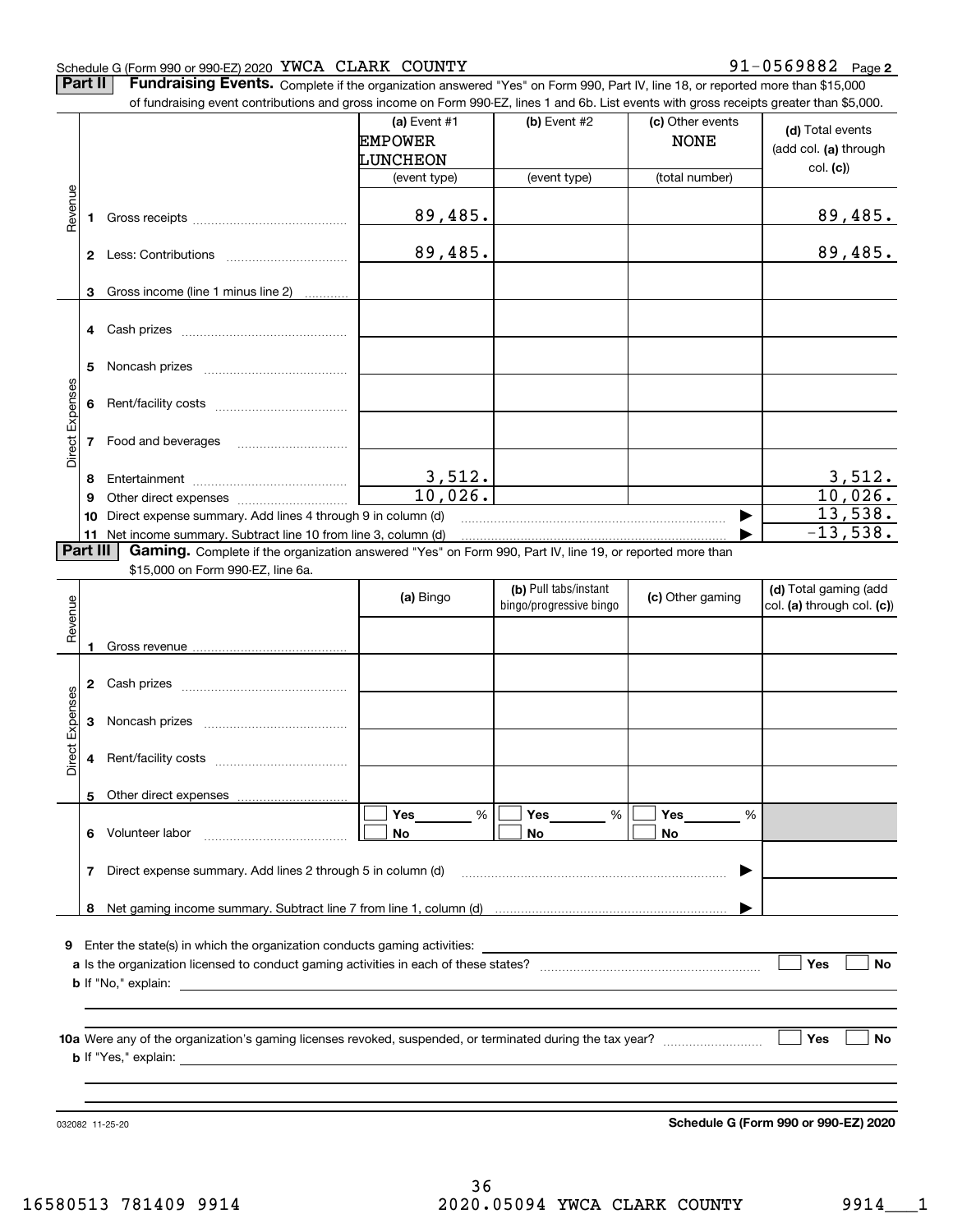| Schedule G (Form 990 or 990-EZ) 2020 YWCA CLARK COUNTY                                                                                                        |          |                                                                                                                                        |                                      | 91-0569882           | Page 3    |
|---------------------------------------------------------------------------------------------------------------------------------------------------------------|----------|----------------------------------------------------------------------------------------------------------------------------------------|--------------------------------------|----------------------|-----------|
|                                                                                                                                                               |          |                                                                                                                                        |                                      | Yes                  | No        |
| 12 Is the organization a grantor, beneficiary or trustee of a trust, or a member of a partnership or other entity formed                                      |          |                                                                                                                                        |                                      |                      |           |
|                                                                                                                                                               |          |                                                                                                                                        |                                      | Yes                  | <b>No</b> |
| 13 Indicate the percentage of gaming activity conducted in:                                                                                                   |          |                                                                                                                                        |                                      |                      |           |
|                                                                                                                                                               |          |                                                                                                                                        |                                      | <u>13a</u>           | %         |
| <b>b</b> An outside facility <i>www.communicality www.communicality.communicality www.communicality www.communicality.communicality www.communicality.com</i> |          |                                                                                                                                        |                                      | 13 <sub>b</sub>      | %         |
| 14 Enter the name and address of the person who prepares the organization's gaming/special events books and records:                                          |          |                                                                                                                                        |                                      |                      |           |
|                                                                                                                                                               |          |                                                                                                                                        |                                      |                      |           |
|                                                                                                                                                               |          |                                                                                                                                        |                                      |                      |           |
| 15a Does the organization have a contract with a third party from whom the organization receives gaming revenue?                                              |          |                                                                                                                                        |                                      | Yes                  | No        |
| <b>b</b> If "Yes," enter the amount of gaming revenue received by the organization $\triangleright$ \$ ___________________ and the amount                     |          |                                                                                                                                        |                                      |                      |           |
|                                                                                                                                                               |          |                                                                                                                                        |                                      |                      |           |
| c If "Yes," enter name and address of the third party:                                                                                                        |          |                                                                                                                                        |                                      |                      |           |
|                                                                                                                                                               |          | Name $\blacktriangleright$ $\_\_$                                                                                                      |                                      |                      |           |
|                                                                                                                                                               |          |                                                                                                                                        |                                      |                      |           |
|                                                                                                                                                               |          |                                                                                                                                        |                                      |                      |           |
| 16 Gaming manager information:                                                                                                                                |          |                                                                                                                                        |                                      |                      |           |
| Name $\triangleright$ $\square$                                                                                                                               |          |                                                                                                                                        |                                      |                      |           |
| Gaming manager compensation > \$                                                                                                                              |          |                                                                                                                                        |                                      |                      |           |
|                                                                                                                                                               |          |                                                                                                                                        |                                      |                      |           |
|                                                                                                                                                               |          |                                                                                                                                        |                                      |                      |           |
|                                                                                                                                                               |          |                                                                                                                                        |                                      |                      |           |
| Director/officer                                                                                                                                              | Employee | Independent contractor                                                                                                                 |                                      |                      |           |
|                                                                                                                                                               |          |                                                                                                                                        |                                      |                      |           |
| 17 Mandatory distributions:                                                                                                                                   |          |                                                                                                                                        |                                      |                      |           |
| a Is the organization required under state law to make charitable distributions from the gaming proceeds to<br>retain the state gaming license?               |          |                                                                                                                                        |                                      | $\Box$ Yes $\Box$ No |           |
| <b>b</b> Enter the amount of distributions required under state law to be distributed to other exempt organizations or spent in the                           |          |                                                                                                                                        |                                      |                      |           |
| organization's own exempt activities during the tax year $\triangleright$ \$                                                                                  |          |                                                                                                                                        |                                      |                      |           |
| <b>Part IV</b>                                                                                                                                                |          | Supplemental Information. Provide the explanations required by Part I, line 2b, columns (iii) and (v); and Part III, lines 9, 9b, 10b, |                                      |                      |           |
|                                                                                                                                                               |          | 15b, 15c, 16, and 17b, as applicable. Also provide any additional information. See instructions.                                       |                                      |                      |           |
|                                                                                                                                                               |          |                                                                                                                                        |                                      |                      |           |
|                                                                                                                                                               |          |                                                                                                                                        |                                      |                      |           |
|                                                                                                                                                               |          |                                                                                                                                        |                                      |                      |           |
|                                                                                                                                                               |          |                                                                                                                                        |                                      |                      |           |
|                                                                                                                                                               |          |                                                                                                                                        |                                      |                      |           |
|                                                                                                                                                               |          |                                                                                                                                        |                                      |                      |           |
|                                                                                                                                                               |          |                                                                                                                                        |                                      |                      |           |
|                                                                                                                                                               |          |                                                                                                                                        |                                      |                      |           |
|                                                                                                                                                               |          |                                                                                                                                        |                                      |                      |           |
|                                                                                                                                                               |          |                                                                                                                                        |                                      |                      |           |
| 032083 11-25-20                                                                                                                                               |          | 37                                                                                                                                     | Schedule G (Form 990 or 990-EZ) 2020 |                      |           |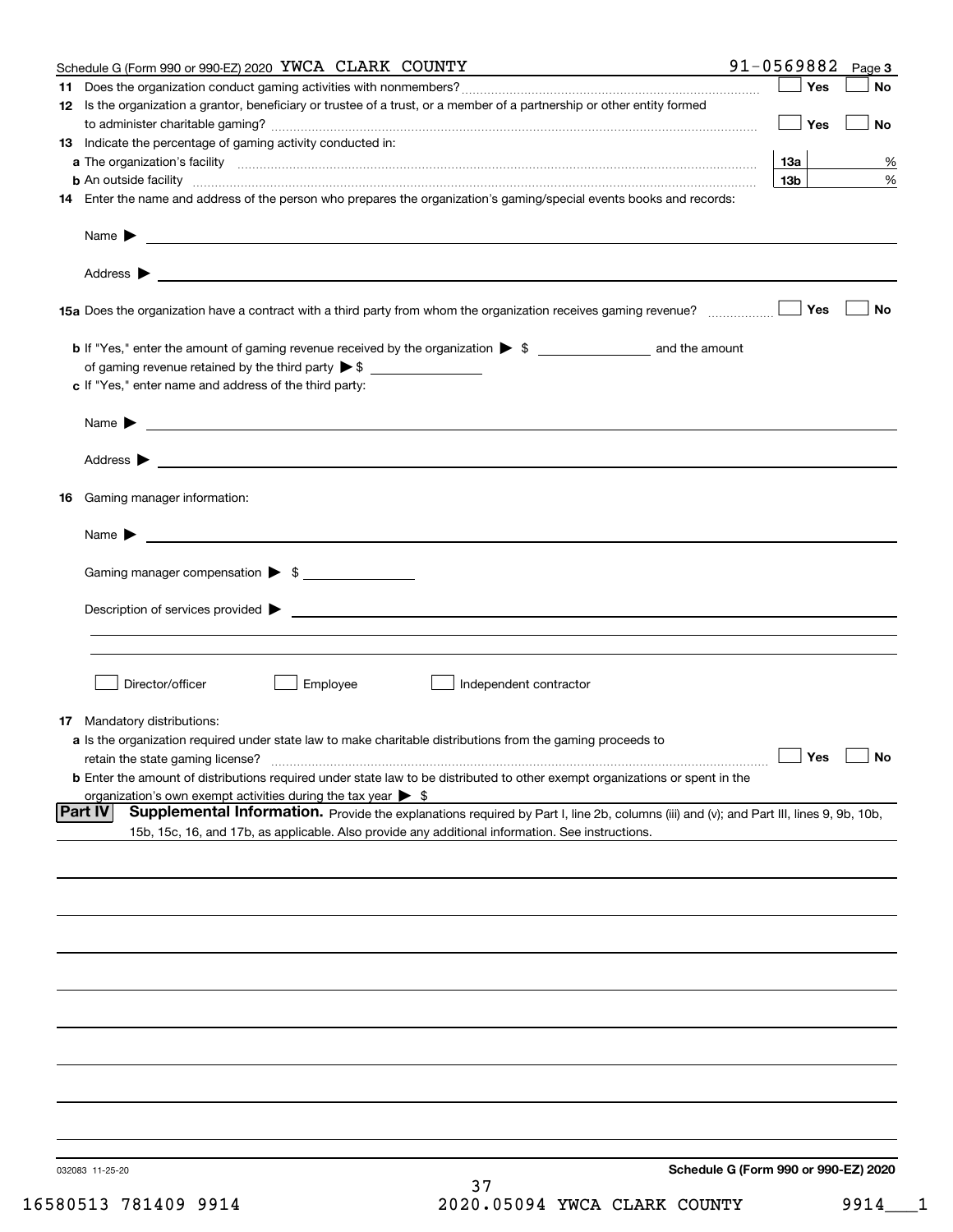| <b>Part IV</b> Supplemental Information $_{(continued)}$ |  |  |
|----------------------------------------------------------|--|--|
|                                                          |  |  |
|                                                          |  |  |
|                                                          |  |  |
|                                                          |  |  |
|                                                          |  |  |
|                                                          |  |  |
|                                                          |  |  |
|                                                          |  |  |
|                                                          |  |  |
|                                                          |  |  |
|                                                          |  |  |
|                                                          |  |  |
|                                                          |  |  |
|                                                          |  |  |
|                                                          |  |  |
|                                                          |  |  |
|                                                          |  |  |
|                                                          |  |  |
|                                                          |  |  |
|                                                          |  |  |
|                                                          |  |  |
|                                                          |  |  |
|                                                          |  |  |
|                                                          |  |  |
|                                                          |  |  |
|                                                          |  |  |
|                                                          |  |  |
|                                                          |  |  |
|                                                          |  |  |

**Schedule G (Form 990 or 990-EZ)**

032084 04-01-20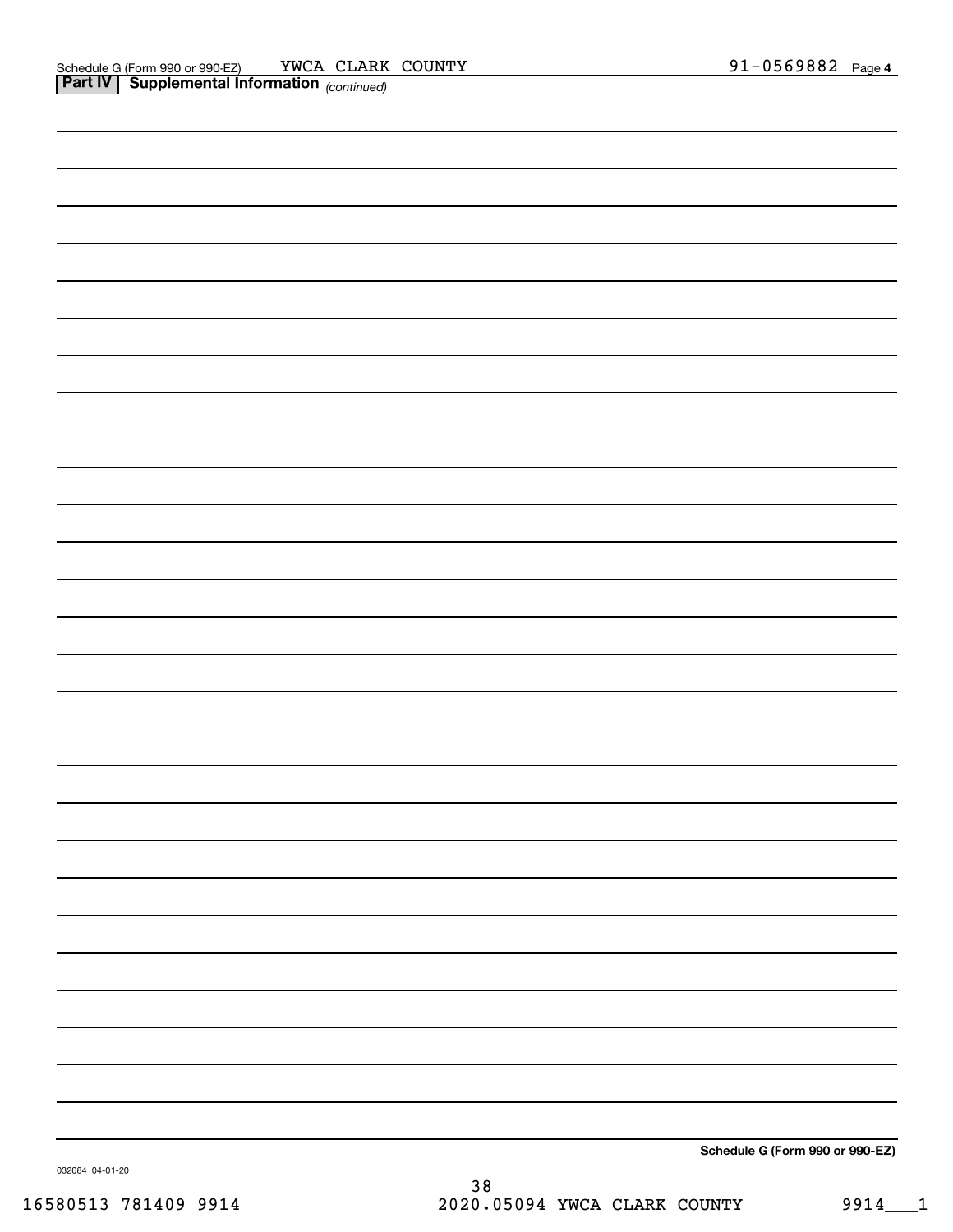| <b>SCHEDULE I</b>                                                                                                                                                                                                  |                                                                                                                                                                    |           | <b>Grants and Other Assistance to Organizations,</b>                                                                                  |                             |                                                       |                                                                |                                          |                                       | OMB No. 1545-0047     |
|--------------------------------------------------------------------------------------------------------------------------------------------------------------------------------------------------------------------|--------------------------------------------------------------------------------------------------------------------------------------------------------------------|-----------|---------------------------------------------------------------------------------------------------------------------------------------|-----------------------------|-------------------------------------------------------|----------------------------------------------------------------|------------------------------------------|---------------------------------------|-----------------------|
| (Form 990)                                                                                                                                                                                                         |                                                                                                                                                                    |           | Governments, and Individuals in the United States<br>Complete if the organization answered "Yes" on Form 990, Part IV, line 21 or 22. |                             |                                                       |                                                                |                                          |                                       | 2020                  |
| Department of the Treasury                                                                                                                                                                                         |                                                                                                                                                                    |           |                                                                                                                                       | Attach to Form 990.         |                                                       |                                                                |                                          |                                       | <b>Open to Public</b> |
| Internal Revenue Service                                                                                                                                                                                           |                                                                                                                                                                    |           |                                                                                                                                       |                             | Go to www.irs.gov/Form990 for the latest information. |                                                                |                                          |                                       | Inspection            |
| Name of the organization                                                                                                                                                                                           | YWCA CLARK COUNTY                                                                                                                                                  |           |                                                                                                                                       |                             |                                                       |                                                                |                                          | <b>Employer identification number</b> | 91-0569882            |
| Part I                                                                                                                                                                                                             | <b>General Information on Grants and Assistance</b>                                                                                                                |           |                                                                                                                                       |                             |                                                       |                                                                |                                          |                                       |                       |
| Does the organization maintain records to substantiate the amount of the grants or assistance, the grantees' eligibility for the grants or assistance, and the selection<br>$\mathbf{1}$<br>$\boxed{\text{X}}$ Yes |                                                                                                                                                                    |           |                                                                                                                                       |                             |                                                       |                                                                |                                          |                                       |                       |
| $\mathbf{2}$                                                                                                                                                                                                       | Describe in Part IV the organization's procedures for monitoring the use of grant funds in the United States.                                                      |           |                                                                                                                                       |                             |                                                       |                                                                |                                          |                                       |                       |
| Part II                                                                                                                                                                                                            | Grants and Other Assistance to Domestic Organizations and Domestic Governments. Complete if the organization answered "Yes" on Form 990, Part IV, line 21, for any |           |                                                                                                                                       |                             |                                                       |                                                                |                                          |                                       |                       |
|                                                                                                                                                                                                                    | recipient that received more than \$5,000. Part II can be duplicated if additional space is needed.                                                                |           |                                                                                                                                       |                             |                                                       |                                                                |                                          |                                       |                       |
|                                                                                                                                                                                                                    | 1 (a) Name and address of organization<br>or government                                                                                                            | $(b)$ EIN | (c) IRC section<br>(if applicable)                                                                                                    | (d) Amount of<br>cash grant | (e) Amount of<br>non-cash<br>assistance               | (f) Method of<br>valuation (book,<br>FMV, appraisal,<br>other) | (g) Description of<br>noncash assistance | (h) Purpose of grant<br>or assistance |                       |
|                                                                                                                                                                                                                    |                                                                                                                                                                    |           |                                                                                                                                       |                             |                                                       |                                                                |                                          |                                       |                       |
|                                                                                                                                                                                                                    |                                                                                                                                                                    |           |                                                                                                                                       |                             |                                                       |                                                                |                                          |                                       |                       |
|                                                                                                                                                                                                                    |                                                                                                                                                                    |           |                                                                                                                                       |                             |                                                       |                                                                |                                          |                                       |                       |
|                                                                                                                                                                                                                    |                                                                                                                                                                    |           |                                                                                                                                       |                             |                                                       |                                                                |                                          |                                       |                       |
|                                                                                                                                                                                                                    |                                                                                                                                                                    |           |                                                                                                                                       |                             |                                                       |                                                                |                                          |                                       |                       |
|                                                                                                                                                                                                                    |                                                                                                                                                                    |           |                                                                                                                                       |                             |                                                       |                                                                |                                          |                                       |                       |
|                                                                                                                                                                                                                    |                                                                                                                                                                    |           |                                                                                                                                       |                             |                                                       |                                                                |                                          |                                       |                       |
|                                                                                                                                                                                                                    |                                                                                                                                                                    |           |                                                                                                                                       |                             |                                                       |                                                                |                                          |                                       |                       |
|                                                                                                                                                                                                                    |                                                                                                                                                                    |           |                                                                                                                                       |                             |                                                       |                                                                |                                          |                                       |                       |
|                                                                                                                                                                                                                    |                                                                                                                                                                    |           |                                                                                                                                       |                             |                                                       |                                                                |                                          |                                       |                       |
|                                                                                                                                                                                                                    |                                                                                                                                                                    |           |                                                                                                                                       |                             |                                                       |                                                                |                                          |                                       |                       |
|                                                                                                                                                                                                                    |                                                                                                                                                                    |           |                                                                                                                                       |                             |                                                       |                                                                |                                          |                                       |                       |
|                                                                                                                                                                                                                    |                                                                                                                                                                    |           |                                                                                                                                       |                             |                                                       |                                                                |                                          |                                       |                       |
|                                                                                                                                                                                                                    |                                                                                                                                                                    |           |                                                                                                                                       |                             |                                                       |                                                                |                                          |                                       |                       |
| 2                                                                                                                                                                                                                  | Enter total number of section 501(c)(3) and government organizations listed in the line 1 table                                                                    |           |                                                                                                                                       |                             |                                                       |                                                                |                                          |                                       |                       |
| 3                                                                                                                                                                                                                  | Enter total number of other organizations listed in the line 1 table                                                                                               |           |                                                                                                                                       |                             |                                                       |                                                                |                                          |                                       |                       |
|                                                                                                                                                                                                                    | LHA For Paperwork Reduction Act Notice, see the Instructions for Form 990.                                                                                         |           |                                                                                                                                       |                             |                                                       |                                                                |                                          | Schedule I (Form 990) 2020            |                       |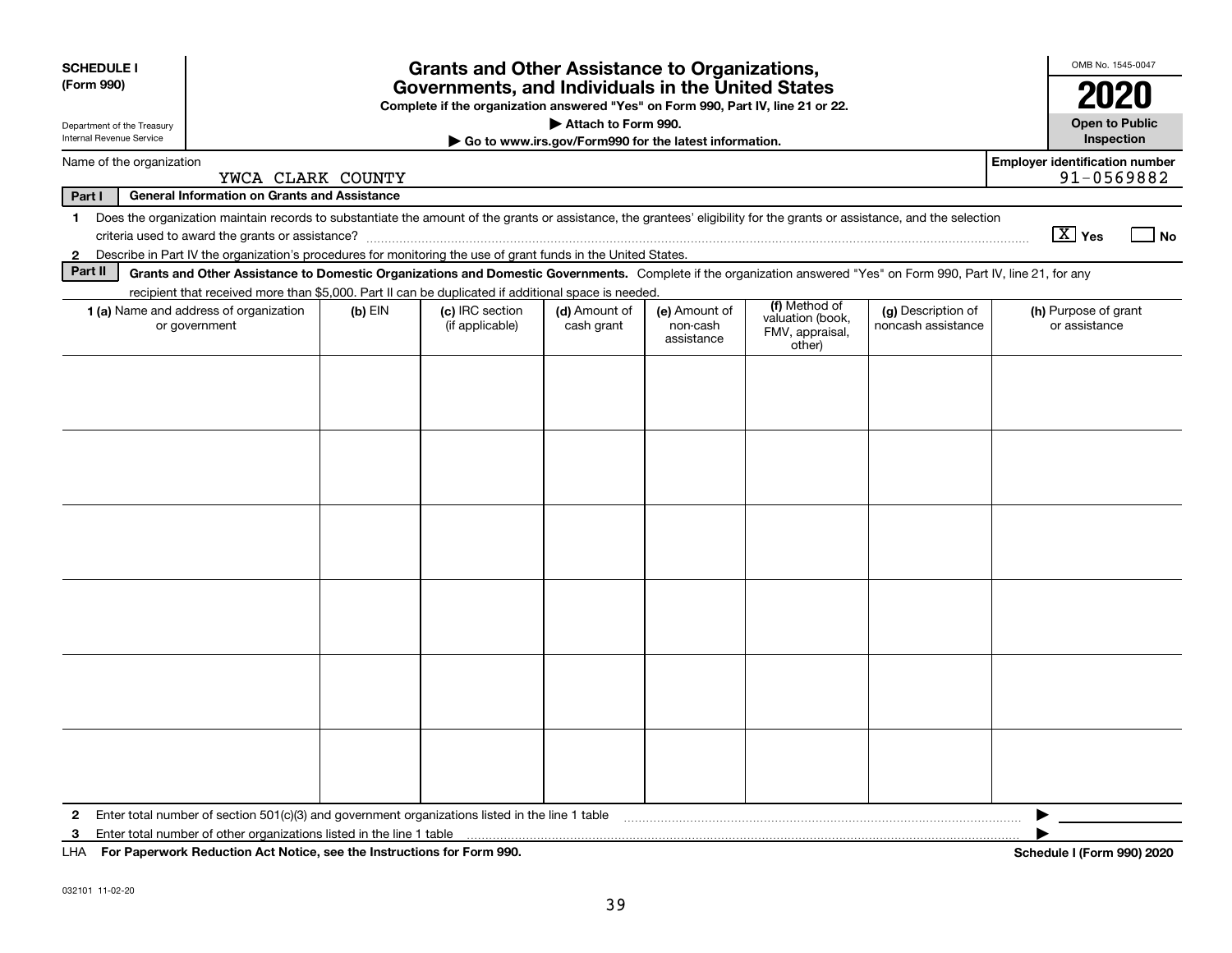**Part III** | Grants and Other Assistance to Domestic Individuals. Complete if the organization answered "Yes" on Form 990, Part IV, line 22. Part III can be duplicated if additional space is needed.

| (a) Type of grant or assistance                  | (b) Number of<br>recipients | (c) Amount of<br>cash grant | (d) Amount of non-<br>cash assistance | (e) Method of valuation<br>(book, FMV, appraisal, other) | (f) Description of noncash assistance |  |
|--------------------------------------------------|-----------------------------|-----------------------------|---------------------------------------|----------------------------------------------------------|---------------------------------------|--|
| TUITION, SCHOOL SUPPLIES, PERSONAL NEEDS, TRAVEL |                             |                             |                                       |                                                          |                                       |  |
| COSTS, HOUSING AND EMPLOYMENT SUPPORT            | 298                         | 162,139.                    | 0.                                    |                                                          |                                       |  |
|                                                  |                             |                             |                                       |                                                          |                                       |  |
|                                                  |                             |                             |                                       |                                                          |                                       |  |
|                                                  |                             |                             |                                       |                                                          |                                       |  |
|                                                  |                             |                             |                                       |                                                          |                                       |  |
|                                                  |                             |                             |                                       |                                                          |                                       |  |
|                                                  |                             |                             |                                       |                                                          |                                       |  |
|                                                  |                             |                             |                                       |                                                          |                                       |  |
|                                                  |                             |                             |                                       |                                                          |                                       |  |
|                                                  |                             |                             |                                       |                                                          |                                       |  |
|                                                  |                             |                             |                                       |                                                          |                                       |  |
|                                                  |                             |                             |                                       |                                                          |                                       |  |
|                                                  |                             |                             |                                       |                                                          |                                       |  |

Part IV | Supplemental Information. Provide the information required in Part I, line 2; Part III, column (b); and any other additional information.

PART I, LINE 2:

PARTICIPATION IN OUR PROGRAM IS ALL THE CRITERIA NEEDED TO RECEIVE GRANT

ASSISTANCE. APPLICATIONS FOR GRANT ASSISTANCE IS REQUIRED FOR FEDERAL

CONTRACTS AND ARE MONITORED BY AN EMERGENCY FINANCIAL ASSISTANCE COMMITTEE.

WE ONLY WRITE CHECKS DIRECTLY TO THE VENDOR AND NOT THE PARTICIPANT. THESE

GRANT ASSISTANCE EXPENSES ARE ALSO REVIEWED WHEN WE SUBMIT INVOICES.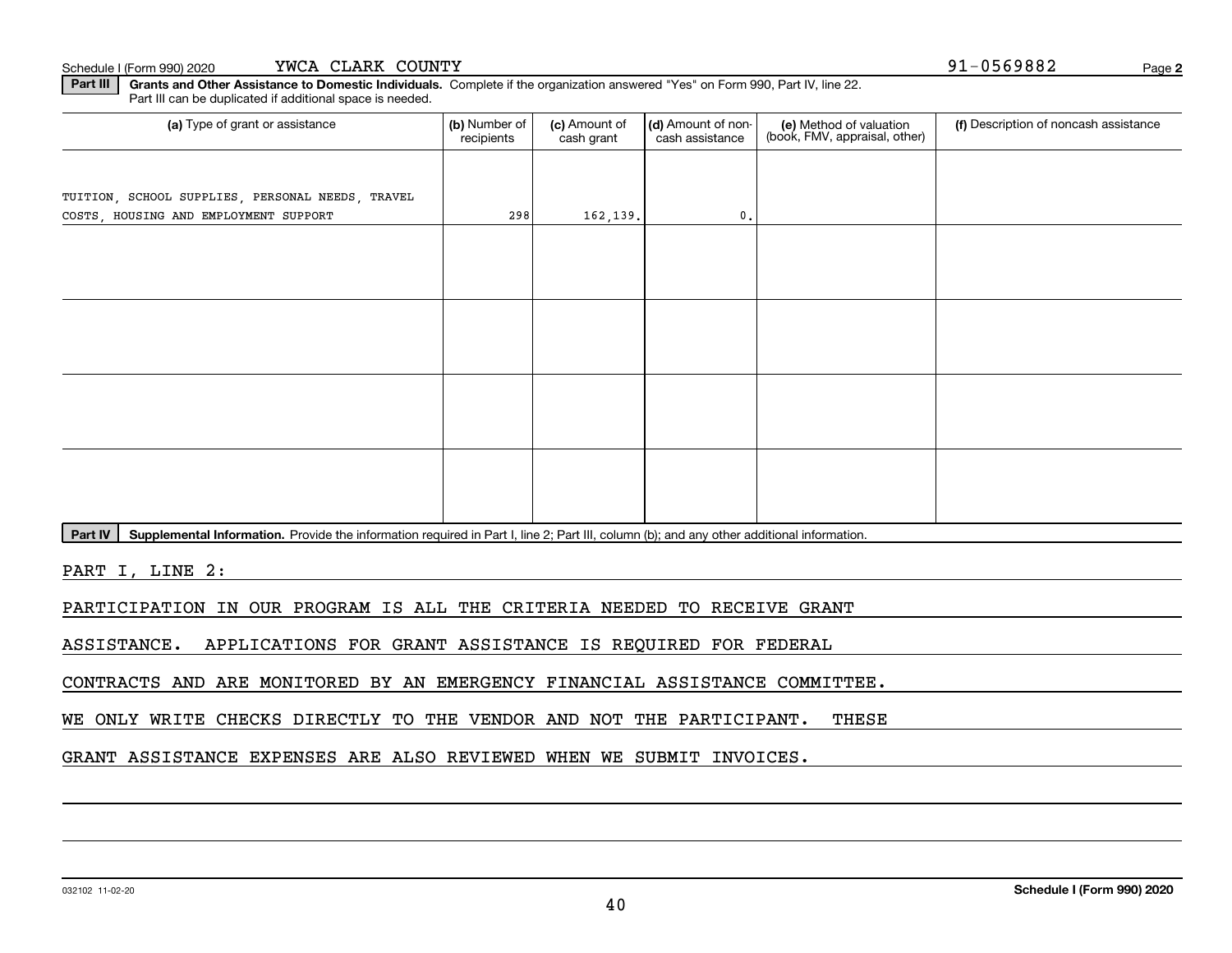#### **SCHEDULE M (Form 990)**

# **Noncash Contributions**

OMB No. 1545-0047

| Department of the Treasury |
|----------------------------|
| Internal Revenue Service   |

**Complete if the organizations answered "Yes" on Form 990, Part IV, lines 29 or 30.** <sup>J</sup>**2020 Attach to Form 990.** J

**Open to Public Inspection**

**Employer identification number**

|  | Name of the organization |  |
|--|--------------------------|--|

 **Go to www.irs.gov/Form990 for instructions and the latest information.** J

| ρn |  |                   |  |
|----|--|-------------------|--|
|    |  | YWCA CLARK COUNTY |  |

|          | YWCA CLARK COUNTY                                                                                                                                                                                                                                                                                                        |                               |                                      |                                                                                                      | 91-0569882                                                   |            |     |    |
|----------|--------------------------------------------------------------------------------------------------------------------------------------------------------------------------------------------------------------------------------------------------------------------------------------------------------------------------|-------------------------------|--------------------------------------|------------------------------------------------------------------------------------------------------|--------------------------------------------------------------|------------|-----|----|
| Part I   | <b>Types of Property</b>                                                                                                                                                                                                                                                                                                 |                               |                                      |                                                                                                      |                                                              |            |     |    |
|          |                                                                                                                                                                                                                                                                                                                          | (a)<br>Check if<br>applicable | (b)<br>Number of<br>contributions or | (c)<br>Noncash contribution<br>amounts reported on<br>items contributed Form 990, Part VIII, line 1g | (d)<br>Method of determining<br>noncash contribution amounts |            |     |    |
| 1.       |                                                                                                                                                                                                                                                                                                                          |                               |                                      |                                                                                                      |                                                              |            |     |    |
| 2        |                                                                                                                                                                                                                                                                                                                          |                               |                                      |                                                                                                      |                                                              |            |     |    |
| З        | Art - Fractional interests                                                                                                                                                                                                                                                                                               |                               |                                      |                                                                                                      |                                                              |            |     |    |
| 4        | Books and publications                                                                                                                                                                                                                                                                                                   |                               |                                      |                                                                                                      |                                                              |            |     |    |
| 5        | Clothing and household goods                                                                                                                                                                                                                                                                                             |                               |                                      |                                                                                                      |                                                              |            |     |    |
| 6        |                                                                                                                                                                                                                                                                                                                          |                               |                                      |                                                                                                      |                                                              |            |     |    |
| 7        |                                                                                                                                                                                                                                                                                                                          |                               |                                      |                                                                                                      |                                                              |            |     |    |
| 8        |                                                                                                                                                                                                                                                                                                                          |                               |                                      |                                                                                                      |                                                              |            |     |    |
| 9        | Securities - Publicly traded                                                                                                                                                                                                                                                                                             | $\mathbf x$                   | $\overline{2}$                       |                                                                                                      | 27,187. FAIR MARKET VALUE                                    |            |     |    |
| 10       | Securities - Closely held stock                                                                                                                                                                                                                                                                                          |                               |                                      |                                                                                                      |                                                              |            |     |    |
| 11       | Securities - Partnership, LLC, or                                                                                                                                                                                                                                                                                        |                               |                                      |                                                                                                      |                                                              |            |     |    |
|          | trust interests                                                                                                                                                                                                                                                                                                          |                               |                                      |                                                                                                      |                                                              |            |     |    |
| 12       | Securities - Miscellaneous                                                                                                                                                                                                                                                                                               |                               |                                      |                                                                                                      |                                                              |            |     |    |
| 13       | Qualified conservation contribution -                                                                                                                                                                                                                                                                                    |                               |                                      |                                                                                                      |                                                              |            |     |    |
|          | Historic structures                                                                                                                                                                                                                                                                                                      |                               |                                      |                                                                                                      |                                                              |            |     |    |
| 14       | Qualified conservation contribution - Other                                                                                                                                                                                                                                                                              |                               |                                      |                                                                                                      |                                                              |            |     |    |
| 15       | Real estate - Residential                                                                                                                                                                                                                                                                                                |                               |                                      |                                                                                                      |                                                              |            |     |    |
| 16       | Real estate - Commercial                                                                                                                                                                                                                                                                                                 |                               |                                      |                                                                                                      |                                                              |            |     |    |
| 17       |                                                                                                                                                                                                                                                                                                                          |                               |                                      |                                                                                                      |                                                              |            |     |    |
| 18       |                                                                                                                                                                                                                                                                                                                          |                               |                                      |                                                                                                      |                                                              |            |     |    |
| 19       |                                                                                                                                                                                                                                                                                                                          |                               |                                      |                                                                                                      |                                                              |            |     |    |
| 20       | Drugs and medical supplies                                                                                                                                                                                                                                                                                               |                               |                                      |                                                                                                      |                                                              |            |     |    |
| 21       | Taxidermy                                                                                                                                                                                                                                                                                                                |                               |                                      |                                                                                                      |                                                              |            |     |    |
| 22       |                                                                                                                                                                                                                                                                                                                          |                               |                                      |                                                                                                      |                                                              |            |     |    |
| 23       |                                                                                                                                                                                                                                                                                                                          |                               |                                      |                                                                                                      |                                                              |            |     |    |
| 24       |                                                                                                                                                                                                                                                                                                                          |                               |                                      |                                                                                                      |                                                              |            |     |    |
| 25       | Other                                                                                                                                                                                                                                                                                                                    |                               |                                      |                                                                                                      |                                                              |            |     |    |
|          | $\left($ $\frac{1}{2}$ $\frac{1}{2}$ $\frac{1}{2}$ $\frac{1}{2}$ $\frac{1}{2}$ $\frac{1}{2}$ $\frac{1}{2}$ $\frac{1}{2}$ $\frac{1}{2}$ $\frac{1}{2}$ $\frac{1}{2}$ $\frac{1}{2}$ $\frac{1}{2}$ $\frac{1}{2}$ $\frac{1}{2}$ $\frac{1}{2}$ $\frac{1}{2}$ $\frac{1}{2}$ $\frac{1}{2}$ $\frac{1}{2}$ $\frac{1}{2}$ $\frac{1$ |                               |                                      |                                                                                                      |                                                              |            |     |    |
| 26       | $( \begin{array}{cccc} \rule{0.2cm}{0.15mm} & \rule{0.2cm}{0.15mm} \\ \rule{0.2cm}{0.15mm} & \rule{0.2cm}{0.15mm} \end{array} )$<br>Other                                                                                                                                                                                |                               |                                      |                                                                                                      |                                                              |            |     |    |
| 27       | Other                                                                                                                                                                                                                                                                                                                    |                               |                                      |                                                                                                      |                                                              |            |     |    |
| 28<br>29 | Other                                                                                                                                                                                                                                                                                                                    |                               |                                      |                                                                                                      |                                                              |            |     |    |
|          | Number of Forms 8283 received by the organization during the tax year for contributions                                                                                                                                                                                                                                  |                               |                                      |                                                                                                      |                                                              |            |     |    |
|          | for which the organization completed Form 8283, Part V, Donee Acknowledgement                                                                                                                                                                                                                                            |                               |                                      | 29                                                                                                   |                                                              |            | Yes |    |
|          |                                                                                                                                                                                                                                                                                                                          |                               |                                      |                                                                                                      |                                                              |            |     | No |
|          | 30a During the year, did the organization receive by contribution any property reported in Part I, lines 1 through 28, that it                                                                                                                                                                                           |                               |                                      |                                                                                                      |                                                              |            |     |    |
|          | must hold for at least three years from the date of the initial contribution, and which isn't required to be used for                                                                                                                                                                                                    |                               |                                      |                                                                                                      |                                                              |            |     | х  |
|          |                                                                                                                                                                                                                                                                                                                          |                               |                                      |                                                                                                      |                                                              | <b>30a</b> |     |    |
|          | <b>b</b> If "Yes," describe the arrangement in Part II.                                                                                                                                                                                                                                                                  |                               |                                      |                                                                                                      |                                                              |            |     | х  |
| 31       | Does the organization have a gift acceptance policy that requires the review of any nonstandard contributions?                                                                                                                                                                                                           |                               |                                      |                                                                                                      |                                                              | 31         |     |    |
|          | 32a Does the organization hire or use third parties or related organizations to solicit, process, or sell noncash                                                                                                                                                                                                        |                               |                                      |                                                                                                      |                                                              |            |     | х  |
|          | contributions?                                                                                                                                                                                                                                                                                                           |                               |                                      |                                                                                                      |                                                              | 32a        |     |    |
|          | b If "Yes," describe in Part II.                                                                                                                                                                                                                                                                                         |                               |                                      |                                                                                                      |                                                              |            |     |    |
| 33       | If the organization didn't report an amount in column (c) for a type of property for which column (a) is checked,                                                                                                                                                                                                        |                               |                                      |                                                                                                      |                                                              |            |     |    |
|          | describe in Part II.                                                                                                                                                                                                                                                                                                     |                               |                                      |                                                                                                      |                                                              |            |     |    |

**For Paperwork Reduction Act Notice, see the Instructions for Form 990. Schedule M (Form 990) 2020** LHA

032141 11-23-20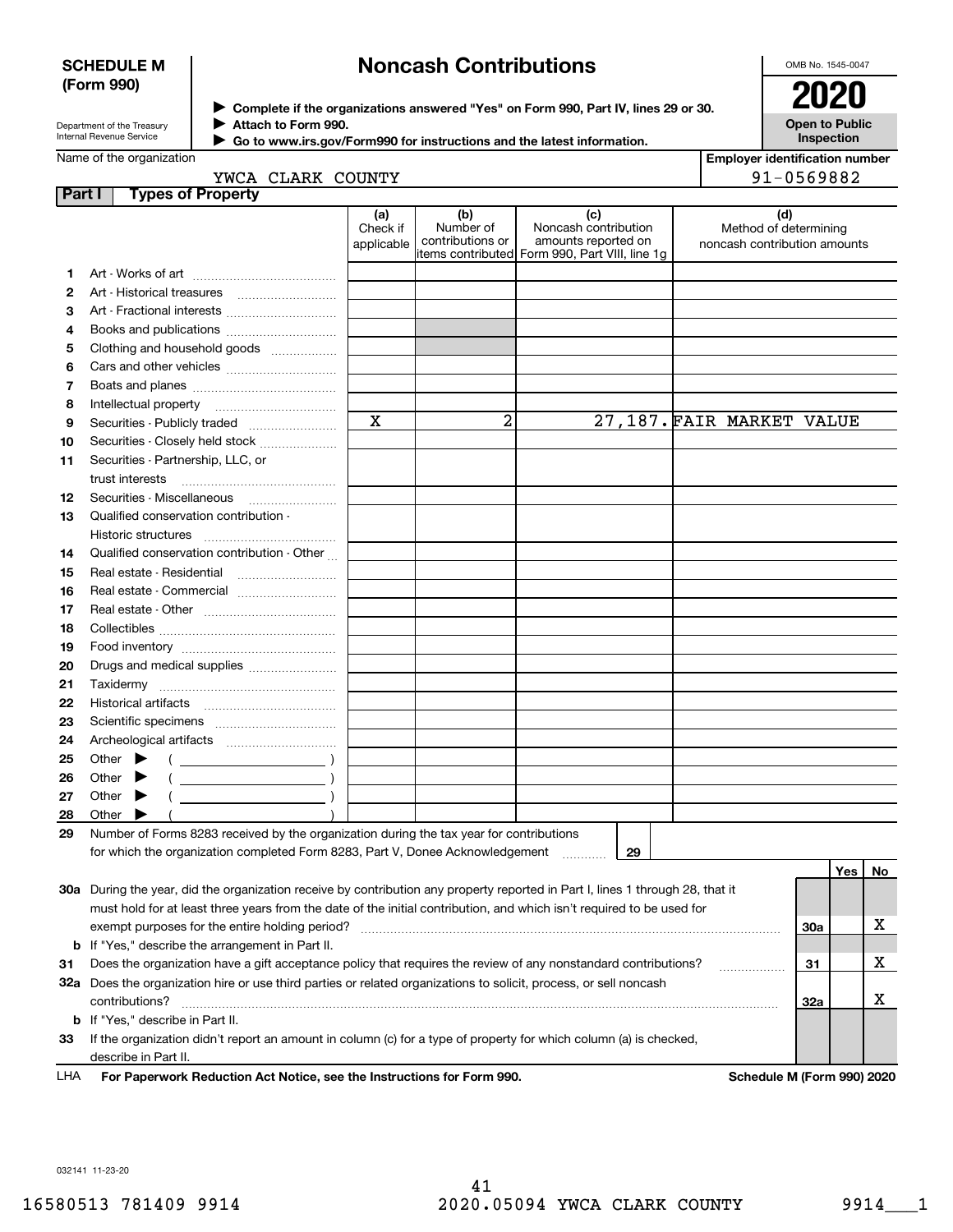**2**

Part II | Supplemental Information. Provide the information required by Part I, lines 30b, 32b, and 33, and whether the organization is reporting in Part I, column (b), the number of contributions, the number of items received, or a combination of both. Also complete this part for any additional information.

| 032142 11-23-20 | Schedule M (Form 990) 2020 |
|-----------------|----------------------------|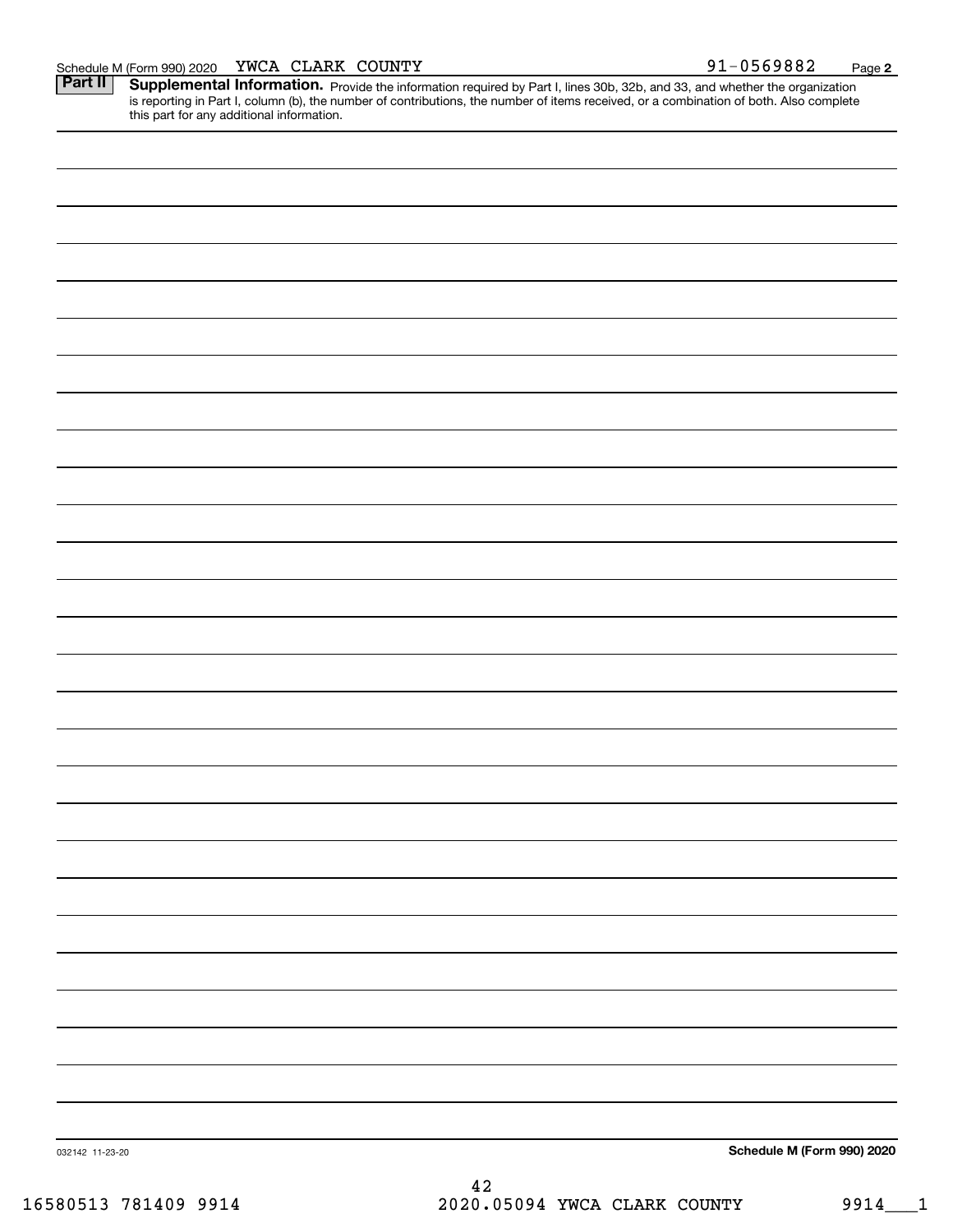**(Form 990 or 990-EZ)**

Department of the Treasury Internal Revenue Service Name of the organization

**Complete to provide information for responses to specific questions on SCHEDULE O Supplemental Information to Form 990 or 990-EZ**

**Form 990 or 990-EZ or to provide any additional information. | Attach to Form 990 or 990-EZ. | Go to www.irs.gov/Form990 for the latest information.**



YWCA CLARK COUNTY 191-0569882

**Employer identification number**

FORM 990, PART I, LINE 1, DESCRIPTION OF ORGANIZATION MISSION:

FREEDOM AND DIGNITY FOR ALL.

FORM 990, PART III, LINE 4D, OTHER PROGRAM SERVICES:

TEEN PROGRAMS - THE INDEPENDENT LIVING SKILLS PROGRAM ASSISTED 119

YOUTH AND YOUNG ADULTS THIS FISCAL YEAR HELPING THEM TO TRANSITION FROM

STATE-SUPPORTED CARE TO INDEPENDENT LIVING. EDUCATION, RESOURCES, AND

ADVOCACY ALLOWS PARTICIPANTS TO DEFINE AND ACHIEVE GOALS.

Y'S CARE - THE Y'S CARE CHILDREN'S PROGRAM PROVIDED 1,771 SERVICE DAYS

(ONE SERVICE DAY EQUALS CARE AND EDUCATION FOR ONE CHILD EACH DAY) FOR

HOMELESS AND TRANSITIONAL CHILDREN (AGES 2 1/2 TO 5) ANNUALLY BY

PROVIDING LICENSED, NURTURING EARLY CHILDHOOD EDUCATION AND CARE.

VOLUNTEER DEVELOPMENT - THIS PROGRAM RECRUITS, TRAINS, AND SUPPORTS

QUALIFIED VOLUNTEERS AND ASSISTS COMMITTED COMMUNITY MEMBERS IN FINDING

MEANINGFUL SERVICE OPPORTUNITIES. IN THE CURRENT FISCAL YEAR, OVER 180

VOLUNTEERS CONTRIBUTED TO THE PROGRAM.

EXPENSES \$ 433,179. INCLUDING GRANTS OF \$ 38,752. REVENUE \$ 21,701.

FORM 990, PART VI, SECTION A, LINE 1:

032211 11-20-20 LHA For Paperwork Reduction Act Notice, see the Instructions for Form 990 or 990-EZ. Schedule O (Form 990 or 990-EZ) 2020 EXECUTIVE COMMITTEE CONSISTS OF BOARD PRESIDENT, TREASURER,VP OF BOARD DEVELOPMENT, VP PUBLIC POLICY, VP FUND DEVELOPMENT, EXECUTIVE DIRECTOR AND DIRECTOR OF ACCOUNTING. THIS COMMITTEE MEETS MONTHLY TO GO OVER ALL COMMITTEE (FUND DEVELOPMENT, PUBLIC POLICY, ETC) ACTIVITIES AS WELL AS ADDRESS PRESSING ISSUES THAT AFFECT THE ORGANIZATION SUBSTANTIALLY, SUCH AS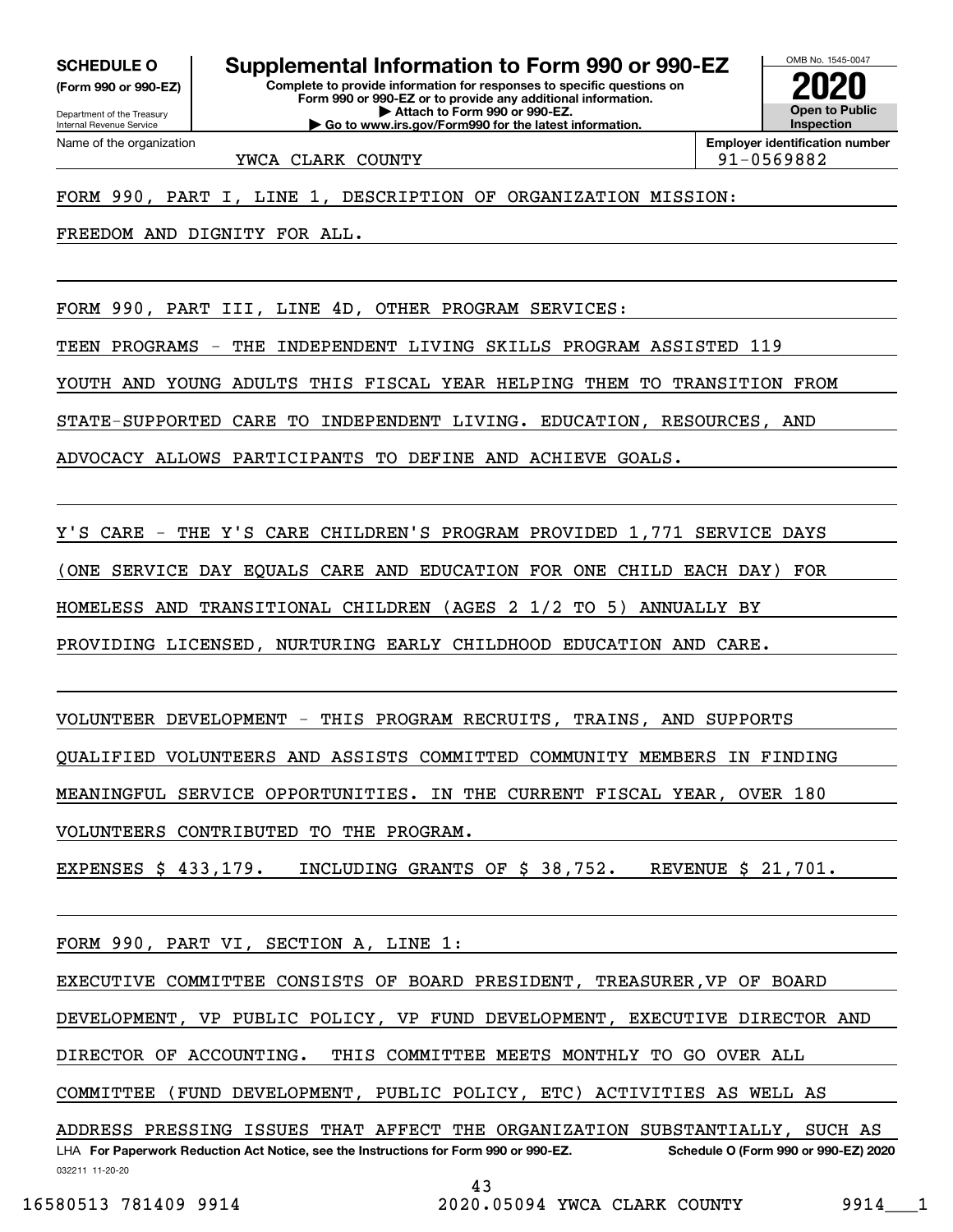| Schedule O (Form 990 or 990-EZ) 2020                                                              | Page 2                                              |
|---------------------------------------------------------------------------------------------------|-----------------------------------------------------|
| Name of the organization<br>COUNTY<br>CLARK<br>YWCA                                               | <b>Employer identification number</b><br>91-0569882 |
| AUTHORITY<br>EMERGING<br>CRISIS.<br>THIS<br>COMMITTEE<br>HAS<br>TO.<br>ACT<br>AN                  | 0N<br><b>BEHALF</b><br>THE<br>ΟF                    |
| COMMITTEE<br><b>CONSISTS</b><br>BOARD.<br>FINANCE<br>BOARD<br>PRESIDENT,<br>AUDIT<br>OF<br>&.     | TREASURER,                                          |
| DIRECTOR OF ACCOUNTING, DIRECTOR<br>DIRECTOR,<br>OF<br><b>EXECUTIVE</b>                           | PHILANTHROPY<br>AND                                 |
| IMPACT.<br>MISSION<br>THIS<br>COMMITTE<br>DIRECTOR<br>OF<br><b>SERVICES</b><br>AND                | PROVIDES<br>OVERSIGHT                               |
| FINANCIAL REPORTING<br>AND<br>AUDIT PROCESS.<br>HR<br>COMMITTEE<br>ΟF<br>THE                      | <b>OVERSEES</b><br>SALARY                           |
| <b>COST</b><br>LIVING<br>THAT<br>DETERMINE<br>RANGES<br><b>SURVEYS</b><br>AND<br>OF<br>PAY<br>FOR | POSITIONS.<br>THEY                                  |
| COMPANY'S<br>THE<br>HUMAN RESOURCE POLICIES AND<br>OVERSEE<br>PLANS.<br>ALSO                      | THIS<br>ALL<br>IS                                   |
| <b>REVIEWED</b><br>RECOMMEND<br>THE<br>BOARD.<br>THIS<br>COMMITTEE<br>TО<br>TО<br>ВY              |                                                     |

FORM 990, PART VI, SECTION B, LINE 11B:

AN ELECTRONIC VERSION OF THE FORM WAS PUT ON THE INTRANET AND WEBSITE, WITH AN E-MAIL REQUEST TO THE MEMBERS TO REVIEW AND ACKNOWLEDGE REVIEWING THE FORM.

FORM 990, PART VI, SECTION B, LINE 12C:

BOARD MEMBERS WERE ASKED DURING THE MONTHLY BOARD MEETINGS TO REPORT ANY INCIDENT OR CONFLICT THAT MAY HAVE OCCURRED. THE POLICY IS DEPENDENT UPON SELF-DISCLOSURE AND IS PASSIVE IN NATURE.

FORM 990, PART VI, SECTION B, LINE 15:

THE HUMAN RESOURCES COMMITTEE OVERSEES SALARY SURVEYS AND COST OF LIVING INDICES THAT ARE USED TO DETERMINE A PAY RANGE FOR EACH POSITION. WITHIN THAT RANGE, THE APPLICANT IS HIRED INTO THE POSITION BASED ON BACKGROUND SKILLS, EMPLOYMENT HISTORY AND BUDGET FLEXIBILITY.

FORM 990, PART VI, SECTION C, LINE 19:

WE PROVIDE THE AUDITED FINANCIALS AND 990 AVAILABLE TO THE PUBLIC VIA OUR

44

032212 11-20-20 WEBSITE.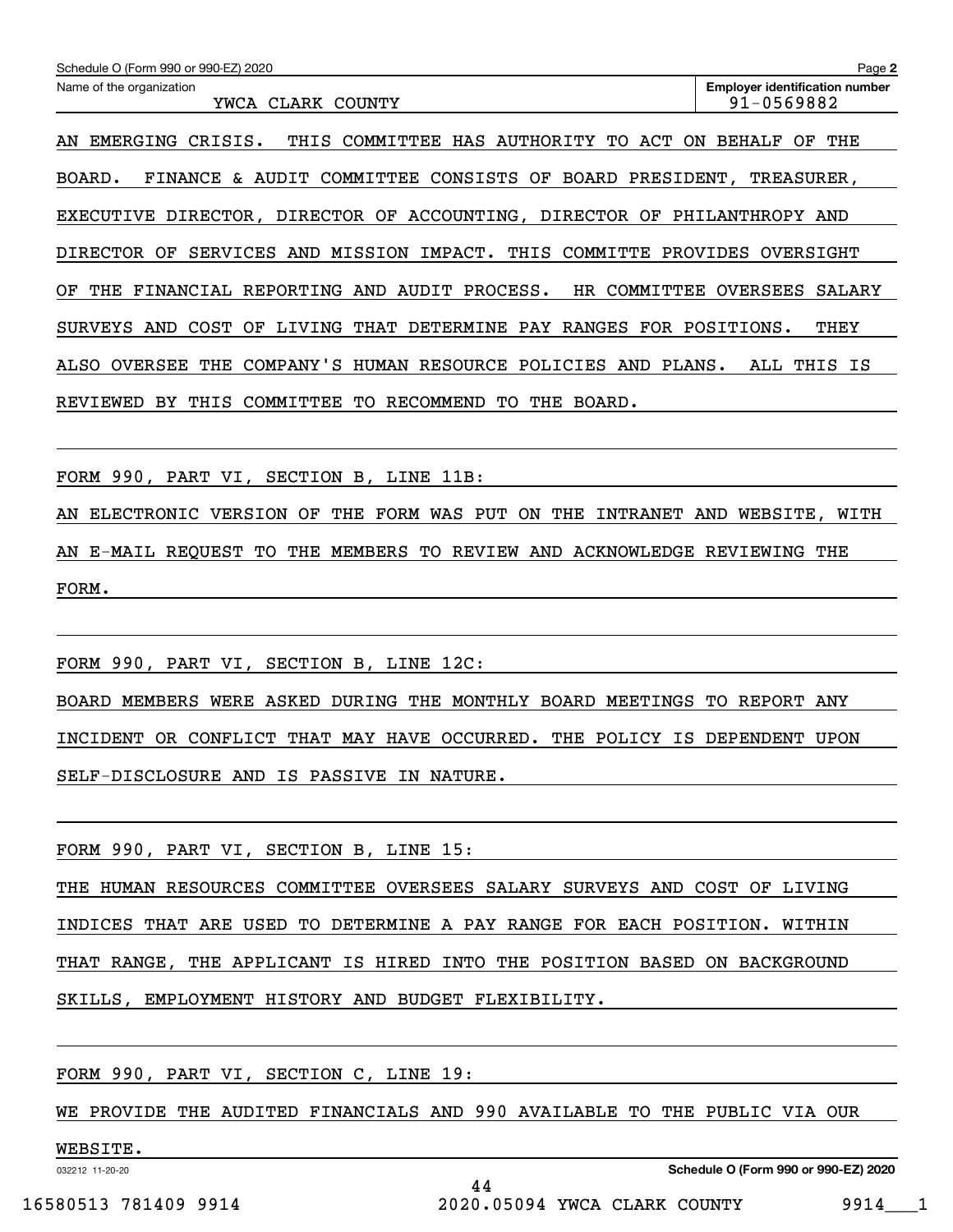| Schedule O (Form 990 or 990-EZ) 2020 |  |                   |  |  |                                                                       | Page 2                                           |
|--------------------------------------|--|-------------------|--|--|-----------------------------------------------------------------------|--------------------------------------------------|
| Name of the organization             |  | YWCA CLARK COUNTY |  |  |                                                                       | Employer identification number<br>$91 - 0569882$ |
|                                      |  |                   |  |  |                                                                       |                                                  |
|                                      |  |                   |  |  |                                                                       |                                                  |
|                                      |  |                   |  |  |                                                                       |                                                  |
| FORM 990, PART XII, LINE 2C:         |  |                   |  |  |                                                                       |                                                  |
|                                      |  |                   |  |  | THERE HAVE BEEN NO CHANGES IN THE OVERSIGHT OR SELECTION PROCESS FROM |                                                  |
|                                      |  |                   |  |  |                                                                       |                                                  |
| PRIOR YEARS.                         |  |                   |  |  |                                                                       |                                                  |
|                                      |  |                   |  |  |                                                                       |                                                  |
|                                      |  |                   |  |  |                                                                       |                                                  |
|                                      |  |                   |  |  |                                                                       |                                                  |
|                                      |  |                   |  |  |                                                                       |                                                  |
|                                      |  |                   |  |  |                                                                       |                                                  |
|                                      |  |                   |  |  |                                                                       |                                                  |
|                                      |  |                   |  |  |                                                                       |                                                  |
|                                      |  |                   |  |  |                                                                       |                                                  |
|                                      |  |                   |  |  |                                                                       |                                                  |
|                                      |  |                   |  |  |                                                                       |                                                  |
|                                      |  |                   |  |  |                                                                       |                                                  |
|                                      |  |                   |  |  |                                                                       |                                                  |
|                                      |  |                   |  |  |                                                                       |                                                  |
|                                      |  |                   |  |  |                                                                       |                                                  |
|                                      |  |                   |  |  |                                                                       |                                                  |
|                                      |  |                   |  |  |                                                                       |                                                  |
|                                      |  |                   |  |  |                                                                       |                                                  |
|                                      |  |                   |  |  |                                                                       |                                                  |
|                                      |  |                   |  |  |                                                                       |                                                  |
|                                      |  |                   |  |  |                                                                       |                                                  |
|                                      |  |                   |  |  |                                                                       |                                                  |
|                                      |  |                   |  |  |                                                                       |                                                  |
|                                      |  |                   |  |  |                                                                       |                                                  |
|                                      |  |                   |  |  |                                                                       |                                                  |
|                                      |  |                   |  |  |                                                                       |                                                  |
|                                      |  |                   |  |  |                                                                       |                                                  |
|                                      |  |                   |  |  |                                                                       |                                                  |
|                                      |  |                   |  |  |                                                                       |                                                  |
|                                      |  |                   |  |  |                                                                       |                                                  |
|                                      |  |                   |  |  |                                                                       |                                                  |
|                                      |  |                   |  |  |                                                                       |                                                  |
|                                      |  |                   |  |  |                                                                       |                                                  |
|                                      |  |                   |  |  |                                                                       |                                                  |
|                                      |  |                   |  |  |                                                                       |                                                  |
|                                      |  |                   |  |  |                                                                       |                                                  |
|                                      |  |                   |  |  |                                                                       |                                                  |
|                                      |  |                   |  |  |                                                                       |                                                  |
|                                      |  |                   |  |  |                                                                       |                                                  |
|                                      |  |                   |  |  |                                                                       |                                                  |
|                                      |  |                   |  |  |                                                                       |                                                  |
| 032212 11-20-20                      |  |                   |  |  |                                                                       | Schedule O (Form 990 or 990-EZ) 2020             |